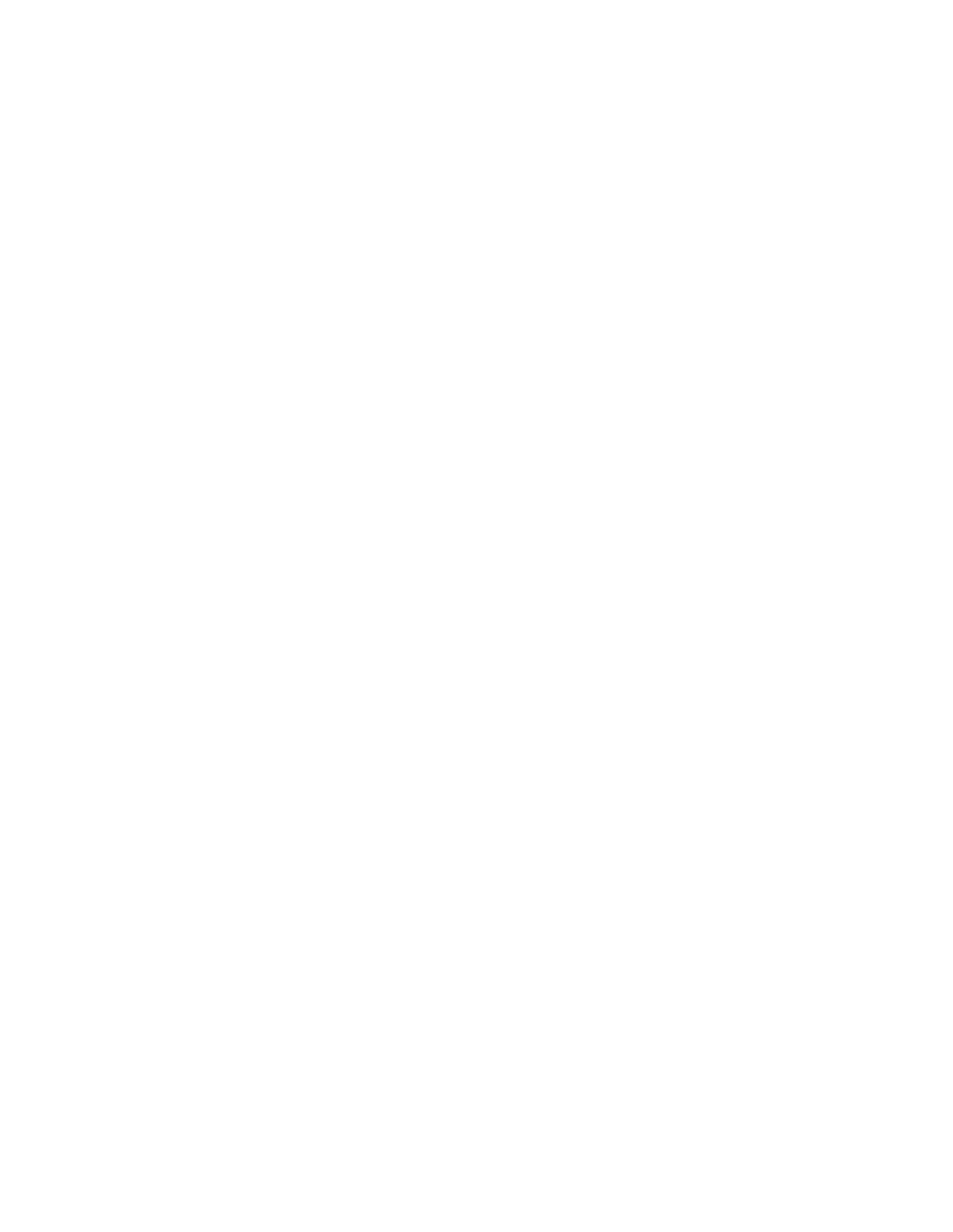

## **Signature Capture and Electronic Record Management: Manager's Guide to Standard Operating Procedures**

Handbook PO-610 **December 2004** December 2004

Transmittal Letter 3

**A. Purpose.** This handbook is intended for use by postmasters, managers, supervisors, and employees who deal with the handling and/or delivery of accountable, signature, and/or special services mail. It provides guidance for scanning activities in association with an electronic record management system. This guide does not apply to Army Post Office or Fleet Post Office (APO/FPO) sites, or to any U.S. territories, possessions, or freely associated states (with the exception of Puerto Rico and the Virgin Islands).

Key strategies in the Postal Service™ Transformation Plan are growth through added value to customers and operational efficiency. Clear and streamlined procedures promote customer satisfaction and employee productivity. This handbook provides daily policies and procedures that optimize use of the electronic system for all domestic delivery records.

- **B. Explanation.** This full revision replaces Handbook PO-610, *Signature Capture and Electronic Record Management: Manager's Guide to Standard Operating Procedures*, July 2003.
- **C. Availability.** This handbook is accessible on the Postal Service PolicyNet Web site at *http://blue.usps.gov/cpim* — click on *HBKs* and then on the title of the handbook (or click on the text-only web site, then on *Handbooks by Identification Number* or *Handbooks by Title,* and then on the desired handbook).
- **D. Use of Materials.** These materials are intended for reference and training purposes only, and they are to be used only on Postal Service property. They have been prepared in accordance with existing Postal Service policies and standards.
- **E. Comments on Content.** Send written comments about the content of this handbook to the following address:

MANAGER PRODUCT INFORMATION REQUIREMENTS US POSTAL SERVICE 475 L'ENFANT PLZ SW RM 425 PROMENADE WASHINGTON DC 20260-0425

**F. Effective Date.** This handbook is effective December 2004.

*Christine Ray*

*Acting Manager Product Information Requirements Product Development*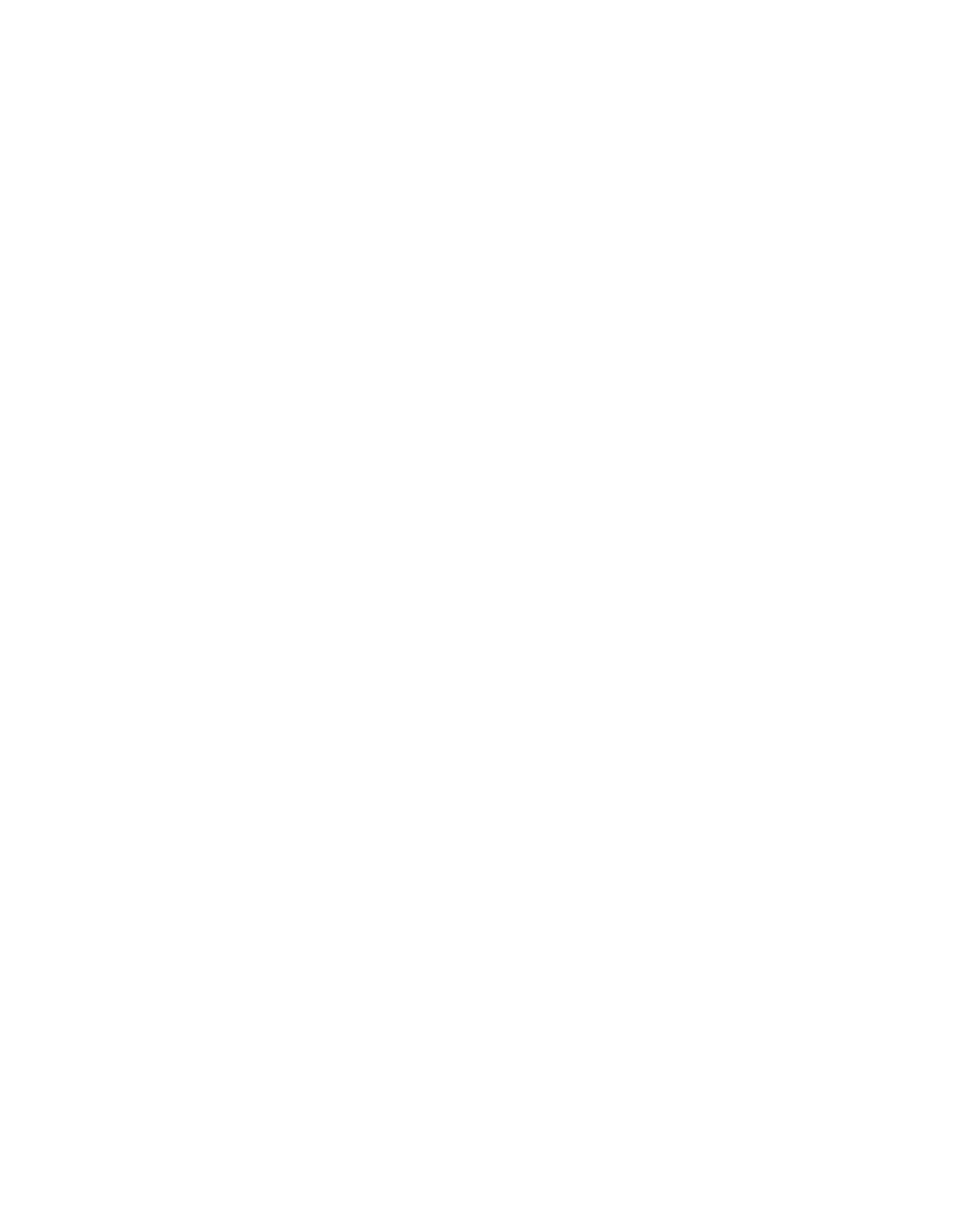# **Contents**

| 1              |            |             |                                                                          | 1                       |
|----------------|------------|-------------|--------------------------------------------------------------------------|-------------------------|
|                | $1 - 1$    |             |                                                                          | 1                       |
|                | $1 - 2$    |             |                                                                          | $\overline{2}$          |
|                | $1 - 3$    |             |                                                                          | $\overline{\mathbf{4}}$ |
| $\overline{2}$ |            |             |                                                                          | $\overline{7}$          |
|                | $2 - 1$    |             |                                                                          | $\overline{7}$          |
|                | $2 - 2$    |             |                                                                          | 7                       |
|                | $2 - 2.1$  |             |                                                                          | $\overline{7}$          |
|                | $2 - 2.2$  |             | Signature Waiver - Return Receipt for Merchandise and Express Mail Items | 8                       |
|                | $2 - 3$    |             |                                                                          | 8                       |
|                | $2 - 3.1$  |             |                                                                          | 8                       |
|                | $2 - 3.2$  |             |                                                                          | 9                       |
|                | $2 - 3.3$  |             | Important Notes Regarding Firm Sheet Creation and Delivery               | 10                      |
|                | $2 - 3.4$  |             |                                                                          | 10                      |
|                |            | $2 - 3.4.1$ | Adding One or More Mailpieces to an Existing Firm Sheet                  | 10                      |
|                |            | $2 - 3.4.2$ | Refusal of Mailpiece Prior to Delivery of Firm Sheet                     | 11                      |
|                |            | $2 - 3.4.3$ | Refusal of Mailpiece After Delivery of Firm Sheet                        | 11                      |
|                | $2 - 4$    |             |                                                                          | 11                      |
|                | $2 - 5$    |             |                                                                          | 12                      |
|                | $2 - 5.1$  |             |                                                                          | 12                      |
|                | $2 - 5.2$  |             |                                                                          | 12                      |
|                | $2 - 5.3$  |             |                                                                          | 12                      |
|                |            | $2 - 5.3.1$ |                                                                          | 12                      |
|                |            | $2 - 5.3.2$ |                                                                          | 13                      |
|                |            | $2 - 5.3.3$ | Scanner Malfunction or Sites Without Scanners                            | 13                      |
|                |            | $2 - 5.3.4$ |                                                                          | 13                      |
|                | $2-6$      |             |                                                                          | 14                      |
|                | $2 - 7$    |             |                                                                          | 16                      |
|                | $2 - 8$    |             |                                                                          | 17                      |
|                | $2 - 9$    |             | Scanning Multiple Items at a Single Delivery Point                       | 18                      |
|                | $2 - 10$   |             |                                                                          | 18                      |
|                | $2 - 11$   |             |                                                                          | 19                      |
|                | $2 - 11.1$ |             |                                                                          | 19                      |
|                |            | $2 - 11.2$  |                                                                          | 20                      |
|                | $2 - 12$   |             | Scanning Multiple Barcodes on a Single Package                           | 20                      |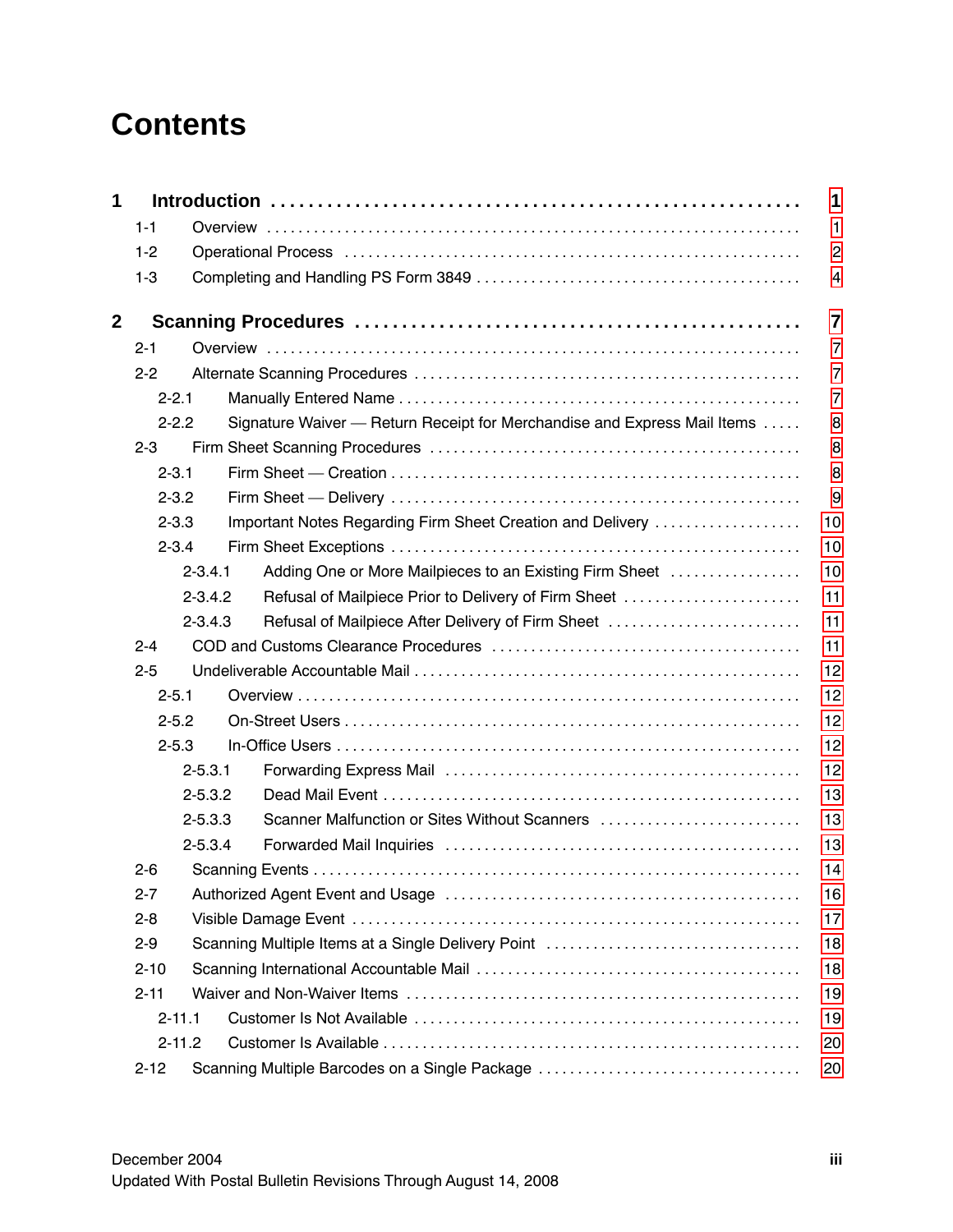| 3 |           |               |                                                                         | 21 |
|---|-----------|---------------|-------------------------------------------------------------------------|----|
|   | $3 - 1$   |               |                                                                         | 21 |
|   | $3-2$     |               |                                                                         | 21 |
|   | $3 - 2.1$ |               |                                                                         | 21 |
|   |           | $3 - 2.1.1$   | Method 1: Returning PS Form 3849 for Remedial Action                    | 22 |
|   |           | $3 - 2.1.2$   |                                                                         | 22 |
|   | $3 - 2.2$ |               |                                                                         | 23 |
| 4 |           |               |                                                                         | 25 |
|   | $4 - 1$   |               |                                                                         | 25 |
|   | $4 - 2$   |               |                                                                         | 25 |
|   | $4 - 2.1$ |               |                                                                         | 25 |
|   | $4 - 2.2$ |               |                                                                         | 26 |
|   | $4 - 2.3$ |               |                                                                         | 26 |
|   | $4 - 3$   |               |                                                                         | 27 |
|   | $4-3.1$   |               |                                                                         | 27 |
|   |           | $4-3.1.1$     |                                                                         | 27 |
|   |           | $4 - 3.1.2$   |                                                                         | 27 |
|   |           | $4 - 3.1.3$   |                                                                         | 29 |
|   | $4 - 3.2$ |               | Retrieving a Delivery Record From an ERM Site                           | 29 |
|   |           | $4 - 3.2.1$   |                                                                         | 29 |
|   |           | $4 - 3.2.2$   |                                                                         | 29 |
|   |           | $4 - 3.2.3$   |                                                                         | 29 |
|   | $4 - 3.3$ |               | Retrieving a Delivery Record From an MRM Site                           | 30 |
|   | 4-4       |               |                                                                         | 30 |
|   | $4 - 4.1$ |               | Information Available - Automatically Generated Response (PS Form 3819) | 30 |
|   | 4-4.2     |               | Information Not Available - Manual Response on PS Form 3811-A           | 32 |
|   | $4 - 5$   |               |                                                                         | 32 |
|   | $4 - 5.1$ |               |                                                                         | 32 |
|   |           | $4 - 5.1.1$   |                                                                         | 32 |
|   |           | $4 - 5.1.2$   |                                                                         | 32 |
|   |           | $4 - 5.1.3$   |                                                                         | 33 |
|   |           | $4 - 5.1.3.1$ |                                                                         | 33 |
|   |           | $4 - 5.1.3.2$ |                                                                         | 33 |
|   | $4 - 5.2$ |               |                                                                         | 33 |
|   | 4-6       |               |                                                                         | 34 |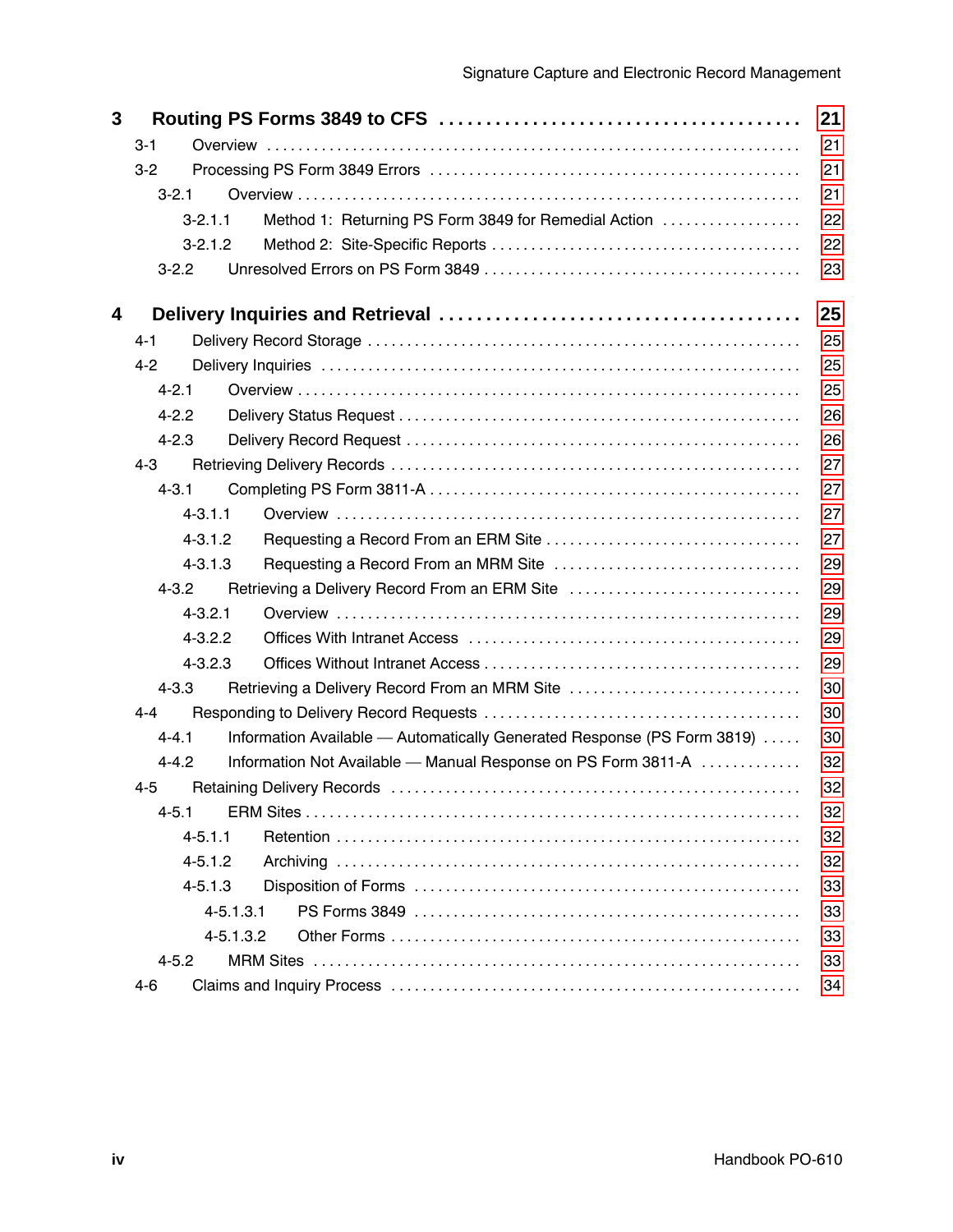| 5       |                                                                         | 35 |
|---------|-------------------------------------------------------------------------|----|
| $5 - 1$ |                                                                         | 35 |
| $5-2$   |                                                                         | 35 |
| $5-3$   |                                                                         | 35 |
| $5 - 4$ |                                                                         | 35 |
|         | Appendix A — Retrieving Electronic Delivery Record Information From the | 37 |
|         |                                                                         | 37 |
|         |                                                                         | 37 |
|         |                                                                         | 38 |
|         |                                                                         | 40 |
|         |                                                                         | 41 |
|         |                                                                         | 42 |
|         |                                                                         | 43 |
|         |                                                                         | 44 |
|         |                                                                         | 44 |
|         |                                                                         | 45 |
|         |                                                                         | 46 |
|         | Appendix B - Quick Reference Guide for Delivery Status/Delivery Record  |    |
|         |                                                                         | 49 |
|         |                                                                         | 49 |
|         |                                                                         | 50 |

Retrieving Records . . . . . . . . . . . . . . . . . . . . . . . . . . . . . . . . . . . . . . . . . . . . . . . . . . . . . . . . . . . . . [50](#page-59-0)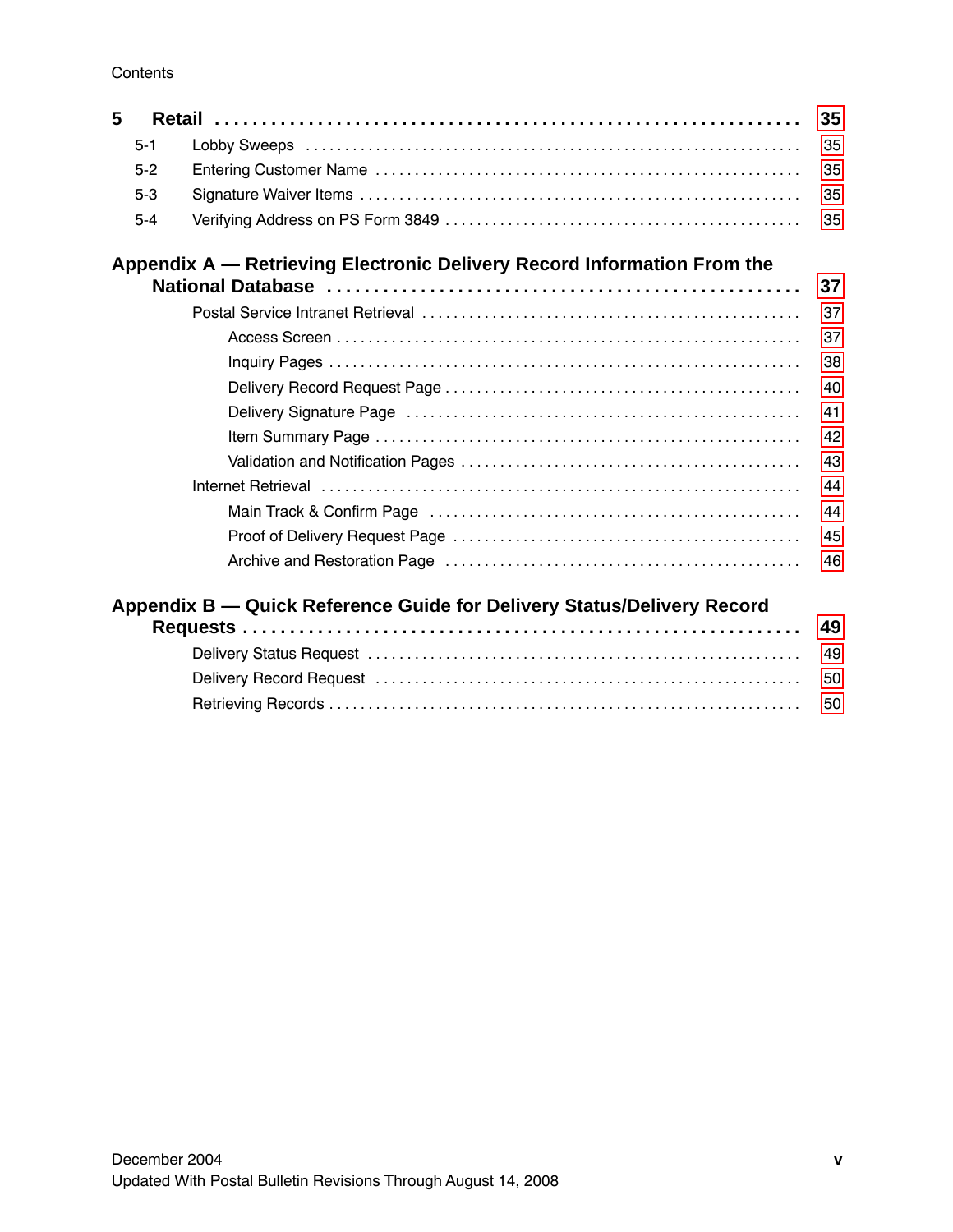This page intentionally left blank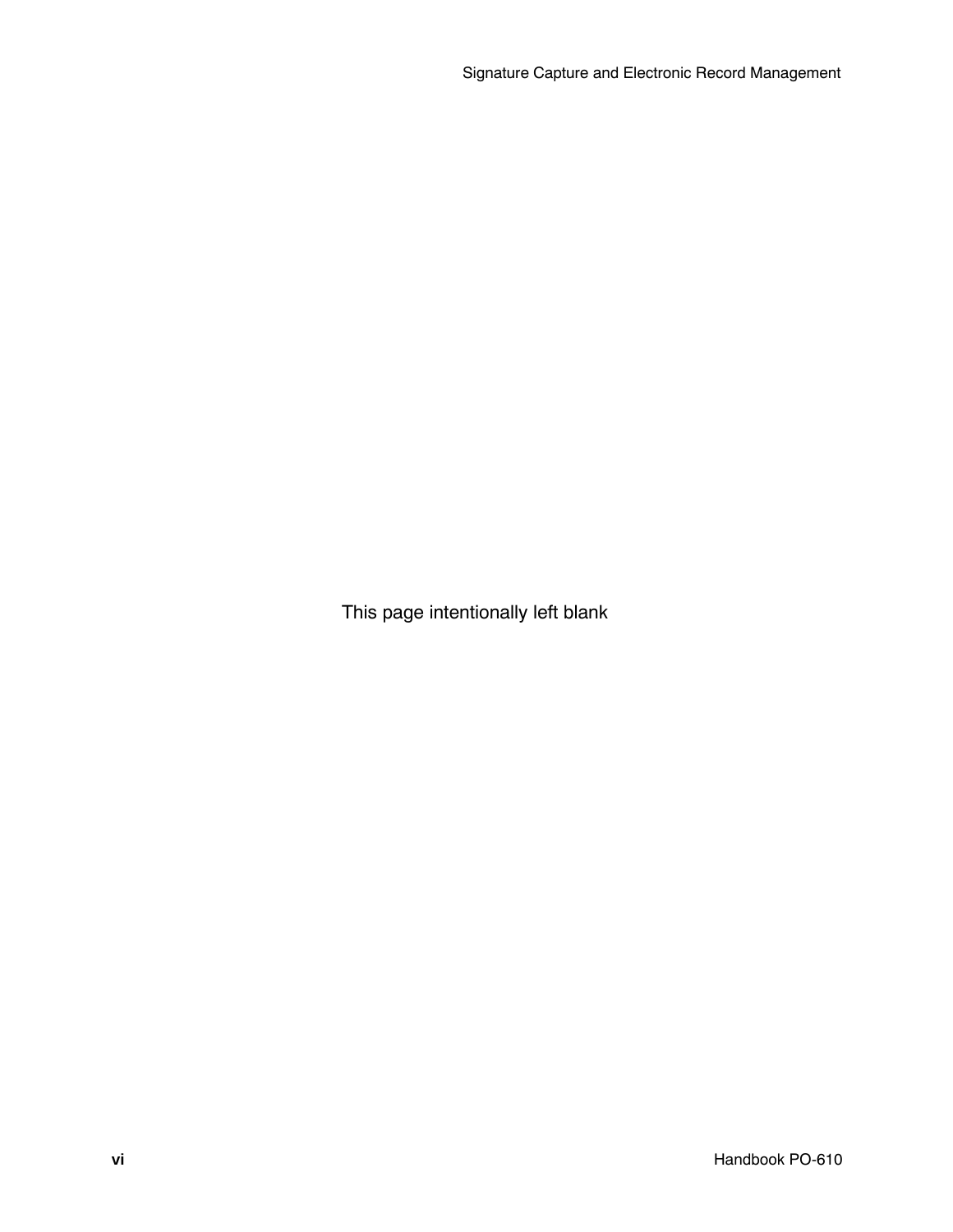### **Contents**

# **Exhibits**

| Exhibit 1-2a                                                                                     | 3  |
|--------------------------------------------------------------------------------------------------|----|
| Exhibit 1-2b                                                                                     | 3  |
| Exhibit 1-3                                                                                      | 5  |
| Exhibit 2-3.1                                                                                    | 9  |
| Exhibit 2-6a                                                                                     | 15 |
| Exhibit 2-6b                                                                                     | 16 |
| Exhibit 2-7<br>Sample of a Properly Completed Authorized Agent PS Form 3849                      | 17 |
| Exhibit 2-10a<br>Samples of Accountable Numbers on Incoming International Items                  | 19 |
| Exhibit 2-10b                                                                                    | 19 |
| Exhibit 4-3.1.1<br>PS Form 3811-A, Request for Delivery Information/Return Receipt After Mailing | 28 |
| Exhibit 4-4.1<br>Sample of Computer-Generated PS Form 3819, Electronic Delivery Record           | 31 |
| <b>Exhibit A-1</b>                                                                               | 37 |
| Exhibit A-2a                                                                                     | 38 |
| Exhibit A-2b                                                                                     | 39 |
| Exhibit A-3                                                                                      | 40 |
| Exhibit A-4<br>Delivery Signature Page ………………………………………………………………………                               | 41 |
| Exhibit A-5                                                                                      | 42 |
| Exhibit A-6a                                                                                     | 43 |
| Exhibit A-6b                                                                                     | 43 |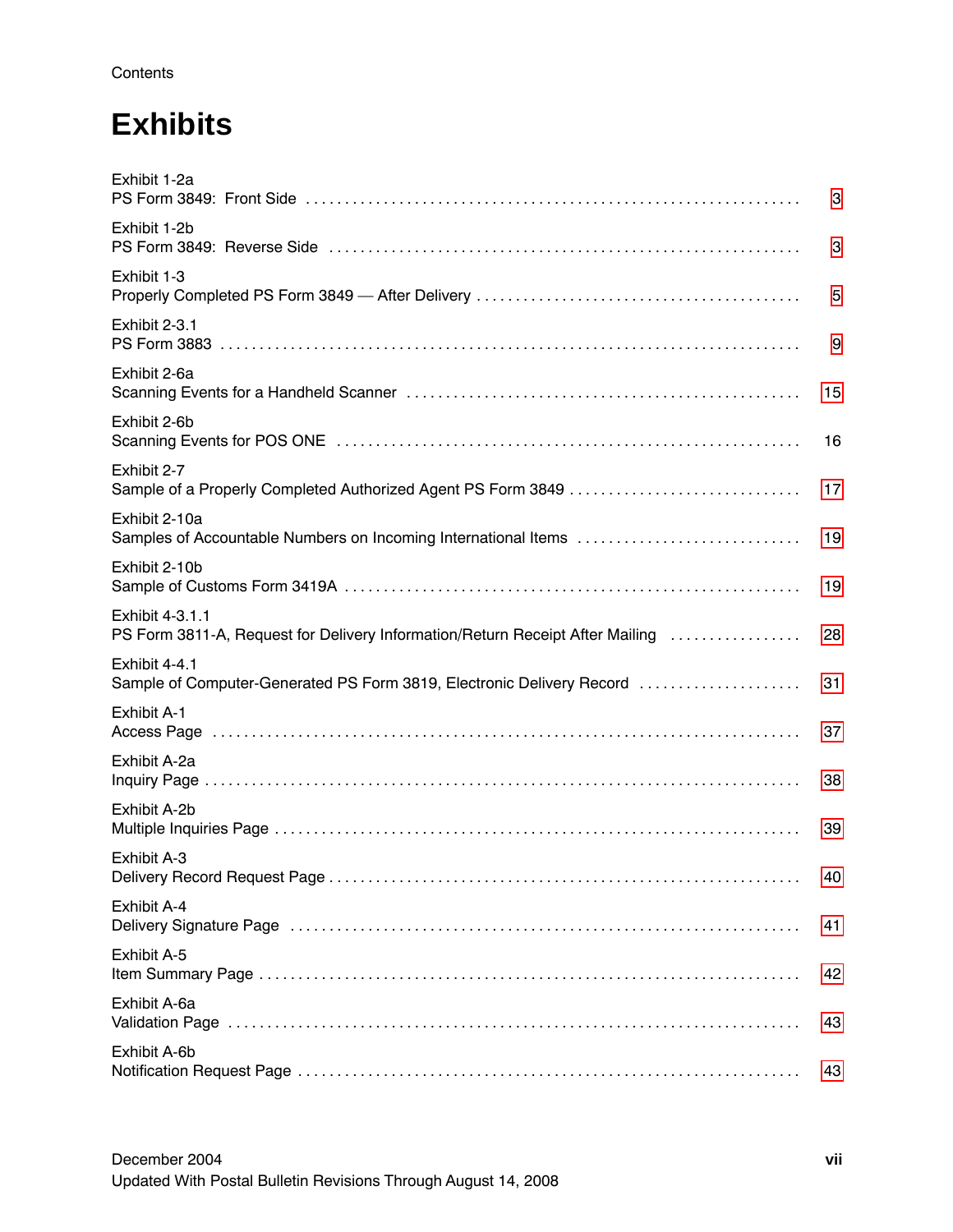| Exhibit A-7                                                                                |  |
|--------------------------------------------------------------------------------------------|--|
| Exhibit A-8                                                                                |  |
| Exhibit A-9                                                                                |  |
| Exhibit A-10                                                                               |  |
| <b>Exhibit B</b><br>Quick Reference Guide for Delivery Status/Delivery Record Requests  52 |  |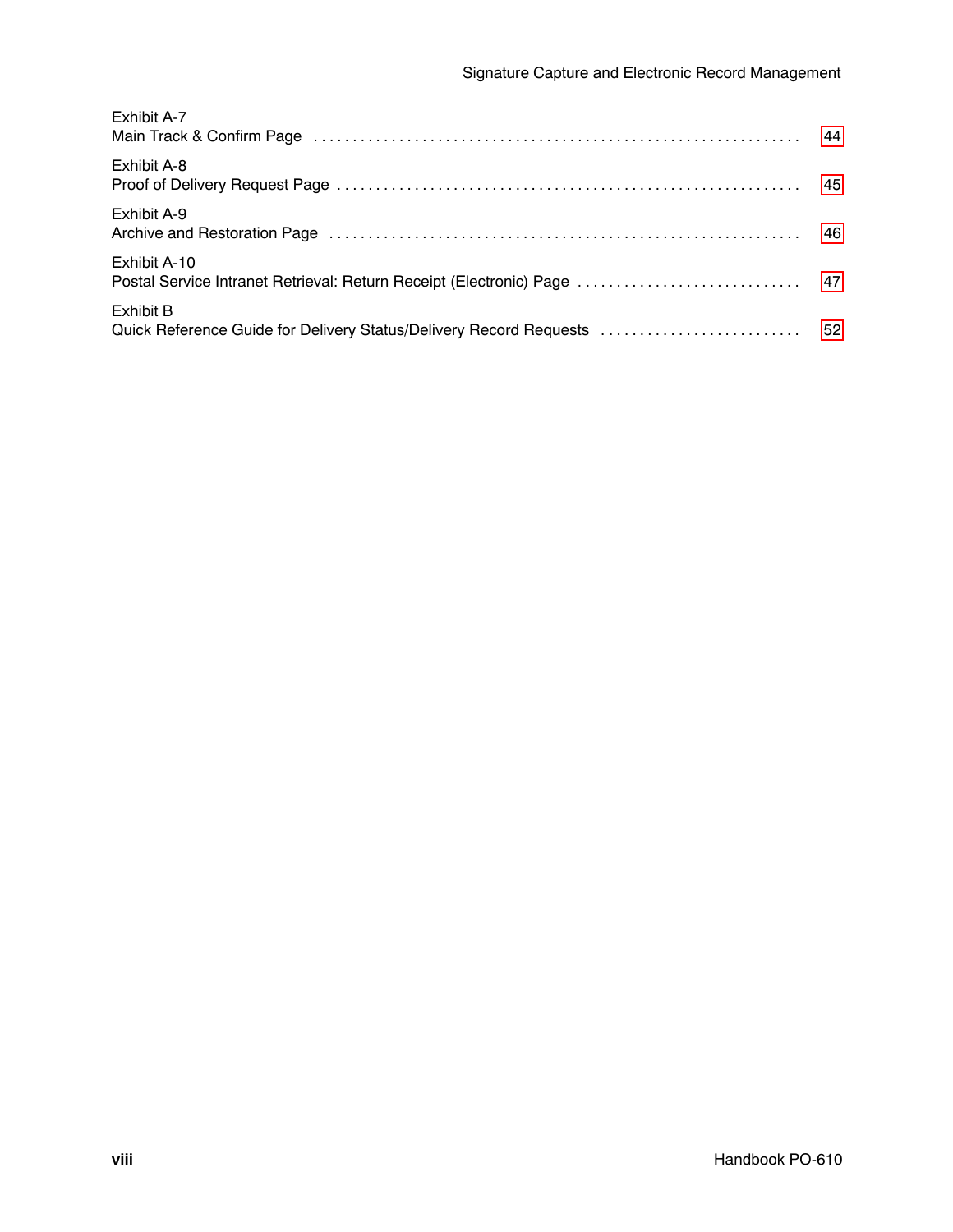# <span id="page-10-0"></span>**1 Introduction**

# 1-1 Overview

The signature capture and electronic record management program provides the infrastructure to electronically store delivery records and to allow easy access to such records by customers and Postal Service employees. The Postal Service maintains all domestically delivered Postal Service delivery records electronically in a national database — the Product Tracking System (PTS) — and has discontinued the manual filing of delivery records — PS Form 3849, *Delivery Notice/Reminder/Receipt* — in participating offices. After it electronically stores the signature image and links it to the delivery record, the Postal Service destroys the hardcopy PS Form 3849.

This electronic record management system houses all delivery records, including signature images, for the following classes of mail and/or special services:

- a. Certified Mail<sup>™</sup> service.
- b. Collect on Delivery (COD) mail.
- c. Express Mail $^{\circledR}$  service.
- d. Inbound international accountable mail (which includes registered mail, recorded delivery mail, insured parcel post, numbered ordinary parcel post, and Global Express Mail<sup>™</sup> service).
- e. Numbered insured mail.
- f. Registered Mail<sup>™</sup> service.
- g. Return receipt for merchandise.
- h. Signature Confirmation<sup>™</sup> service.

This database also stores electronic information for Delivery Confirmation<sup>™</sup> service items. Throughout this document, the items listed above are referred to as "service types." Different service types are handled in different ways by both handheld scanners and POS ONE terminals/scanners. The scanning event tables in subchapter 2-6 clearly define scan events corresponding to various service types.

*Note:*The standard operating procedures in this handbook do not pertain to offices not participating in the signature capture and electronic record management programs. A full listing of participating sites is contained in *Postal Operations Manual* (POM) 619.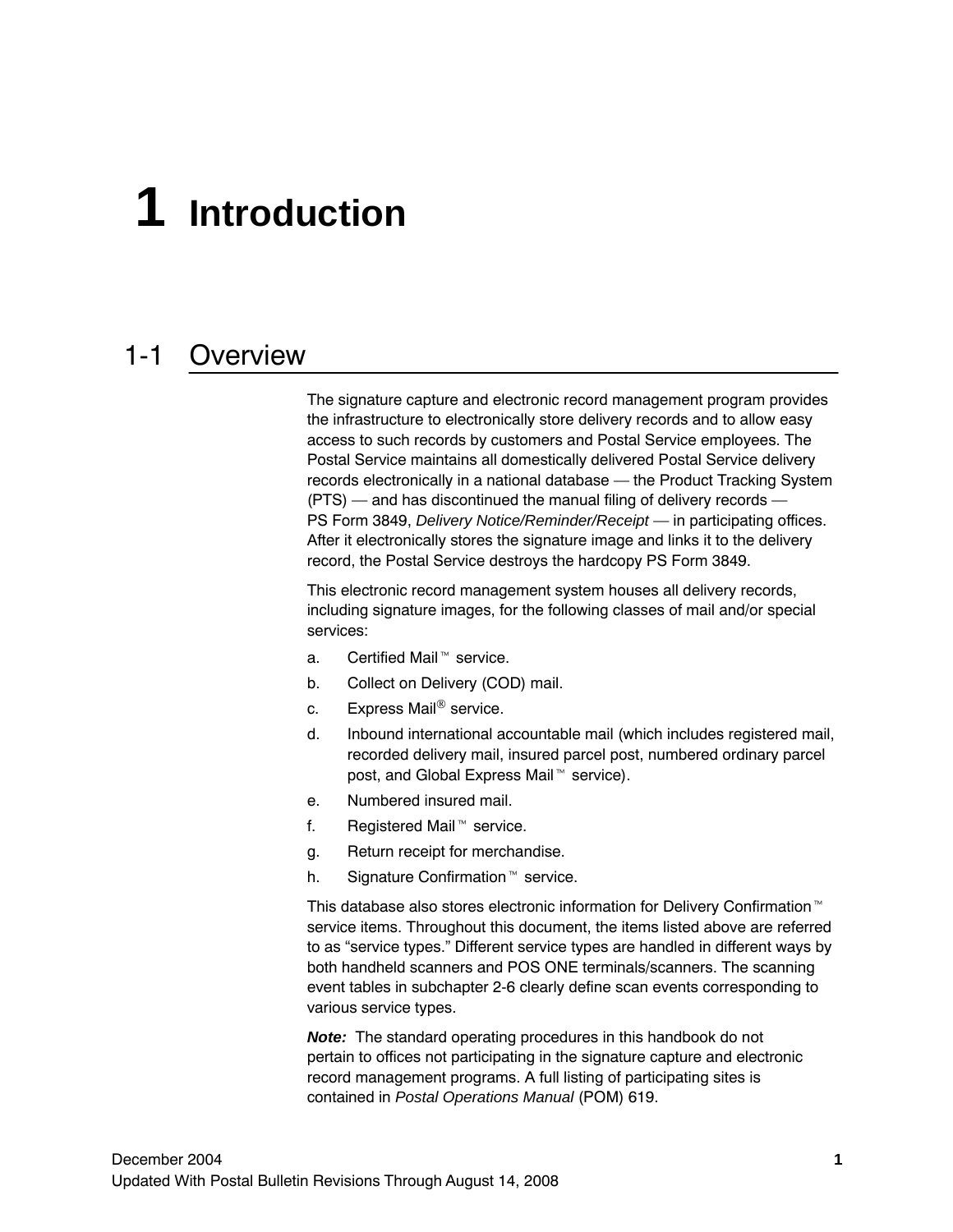# <span id="page-11-0"></span>1-2 Operational Process

Delivery employees must follow the basic procedures noted in this subchapter when using either handheld scanners or POS ONE terminals/scanners to record event information for Express Mail services, special services, or international accountable mail. Scanning instructions for handheld scanners are provided in the Handheld Scanner Training User Guide, Revision F, Course 23Q01-13. Instructions for scanning at/with POS ONE terminals/scanners are provided throughout this handbook and in the POS ONE Procedure Guide.

The following steps apply for capturing signatures electronically:

a. At delivery, the employee identifies the mailpieces that require scanning and a customer signature. All scanners determine the need for the customer's signature based on the service type of the mailpiece.

*Note:* Delivery Confirmation items require only a scan, not a signature.

- b. The employee scans/enters the barcode(s) on the accountable mailpiece or numbered insured item with the handheld scanner or POS ONE scanner and has the customer sign and print his or her name in the delivery section on the barcoded side of PS Form 3849.
- c. The employee also uses PS Form 3849 to capture the customer signatures for Express Mail, COD, and firm sheet items.

*Note:* Firm sheets are used to deliver six or more signature items to a single address. The Postal Service has removed signature blocks from COD and firm sheet forms. If using an old form that has signature blocks, do not have the customer sign twice.

- d. The employee ensures that the customer address is recorded in the delivery section on the barcoded side of PS Form 3849.
- e. The employee scans the barcode below the signature block on PS Form 3849.
- f. The employee turns in forms as usual to the accountable cage or clearance employee.

After proper clearance procedures, the Postal Service employee routes all signed PS Forms 3849 to the Computerized Forwarding System (CFS) site for optical scanning (see chapter 3). The optical scanner creates an electronic image of the recipient's signature, name, and address and transmits it to the PTS database. The barcode on PS Form 3849 is used to link the signature to the barcode on the special service or Express Mail label.

Exhibit 1-2a shows the front side of PS Form 3849. The current valid form edition is November 1999. Use of older versions of PS Form 3849 may result in lost delivery records and will increase errors during processing of forms at CFS.

Exhibit 1-2b shows the reverse, barcoded side of PS Form 3849, including the delivery section.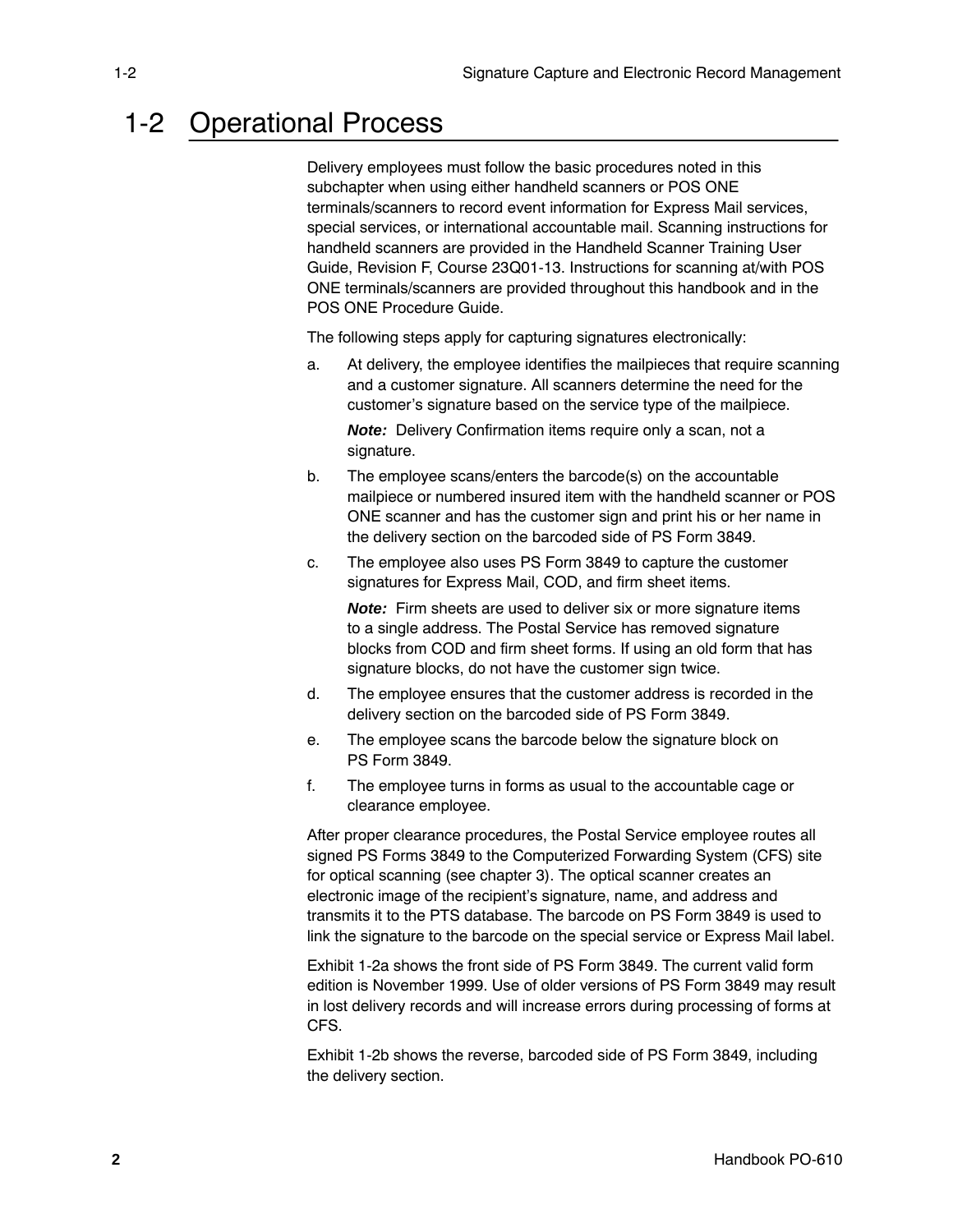<span id="page-12-0"></span>The recipient (or agent) must be present to accept a signature item. If the recipient (or agent) is not available to sign for the item, the delivery employee must leave a notice. The delivery employee must check the box on the front of the PS Form 3849 that states, "If checked, you or your agent must be present at the time of delivery to sign for item," and must record the appropriate scan event. A signed PS Form 3849 left by a customer does *not* constitute a valid signature for delivery. Exceptions for signature capture are allowed only for items that are endorsed with a Waiver of Signature. See subchapter 2-11 for information on Signature Waiver.

Additional information on completion of PS Form 3849 is available in Handbook M-41, *City Delivery Carriers Duties and Responsibilities,* Subchapter 33, "Delivery of Special Services Mail."

Exhibit 1-2a **PS Form 3849: Front Side**

|                                                                                                                                     | Sorry We Missed You! We <sup>29</sup> Deliver for You                                                                                                                                                                                                                                      |                                                                                                                   |                                                                                          |                                                                                       |
|-------------------------------------------------------------------------------------------------------------------------------------|--------------------------------------------------------------------------------------------------------------------------------------------------------------------------------------------------------------------------------------------------------------------------------------------|-------------------------------------------------------------------------------------------------------------------|------------------------------------------------------------------------------------------|---------------------------------------------------------------------------------------|
| ltern is at:<br>Post Office (See back)                                                                                              |                                                                                                                                                                                                                                                                                            | Available for Pick-up After<br>Date:                                                                              | Time:                                                                                    | We will redeliver or<br>you or your agent can<br>pick up. See reverse.                |
| <b>Letter</b><br>Large<br>envelope.<br>magazine.<br>catalog etc.<br>Parrel<br>Restricted<br>Delivery<br>Perishable<br>dern<br>Other | For Delivery: (Enter total number of items<br>delivered by service type)<br>For Notice Left: (Check applicable item)<br>Express Mail (Me wif<br>attempt to deliver on the<br>next dailyery day unless<br>you instruct the post<br>office to hold it.)<br>Certified<br>Recorded<br>Delivery | Registered<br><b>Insured</b><br><b>Return Receipt</b><br>for Merchandise<br>Delivery<br>Confirmation<br>Signature | л<br>Article Number(s)<br><b>Notice Left Section</b><br><b>Customer Name and Address</b> | If checked, you or your agent must be present<br>at time of delivery to sign for item |
| Article Requiring Payment                                                                                                           | Firm Bill<br>Postage Due □ COD □ Customs<br><b>Final Notice: Article will</b>                                                                                                                                                                                                              | Confirmation<br><b>Amount Due</b><br>l S                                                                          | Delivered By and Date                                                                    |                                                                                       |

#### Exhibit 1-2b **PS Form 3849: Reverse Side**

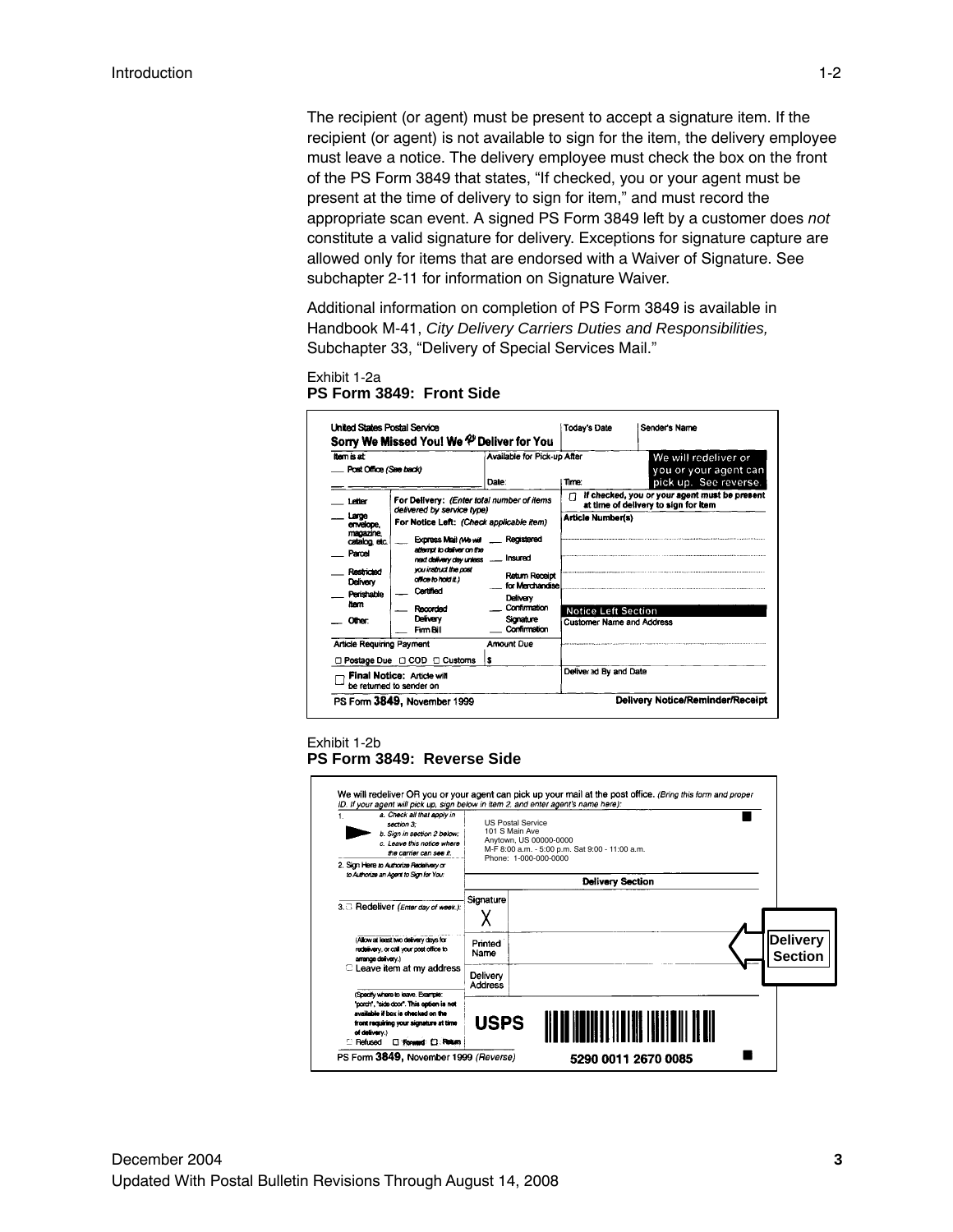# <span id="page-13-0"></span>1-3 Completing and Handling PS Form 3849

A complete and accurate delivery record is necessary to meet Postal Service requirements of service offerings and to protect the Postal Service from fraudulent claims. Delivery employees must follow the rules listed here when completing PS Form 3849 for *all deliveries*:

- a. Three items of information must be present in the Delivery Section on the barcoded PS Form 3849:
	- (1) Recipient signature.
	- (2) Printed name.
	- (3) Delivery address.
- b. The delivery employee must use PS Form 3849 for all signature deliveries — the employee cannot use signature blocks (if present) on the COD or firm sheet. See subchapter 2-10 for scanning international accountable mail.
- c. The delivery employee and recipient must complete PS Form 3849 in blue or black ink. Pencil or red ink is not acceptable.
- d. If the recipient does not fill in his or her printed name, the delivery employee is required to fill in the information.

*Note:* The Postal Service does not have control over the format of customer signatures and cannot guarantee legibility or readability — only that the recipient's signature and printed name is captured.

- e. The customer must *not* sign or print a company name in the delivery section. The mailer wants to know the name of the person who signed for it. However, in accordance with *Domestic Mail Manual* (DMM<sup>®</sup>) D042.1.7.g, authorized companies and agencies may use hand stamps.
- f. The delivery employee can record and link up to five mailpieces for one delivery address on a single PS Form 3849.
- g. The delivery employee cannot record forward or return information on PS Form 3849 — the employee must capture this information with the handheld scanner.
- h. For notice left, the delivery employee must record the delivery address on the barcoded side of the form. If different sender information occurs for multiple items attempted, the employee provides the sender information for each item on one PS Form 3849.
- i. It is critical that all offices include their Post Office™ identification information on PS Form 3849. Offices must preprint this information on PS Forms 3849 or apply it with a hand stamp.
- j. All employees must keep the signed PS Form 3849 intact and in good condition, free of folds, tape, and tears. This ensures that the CFS site can image the form properly on the Optical Scanning Workstation.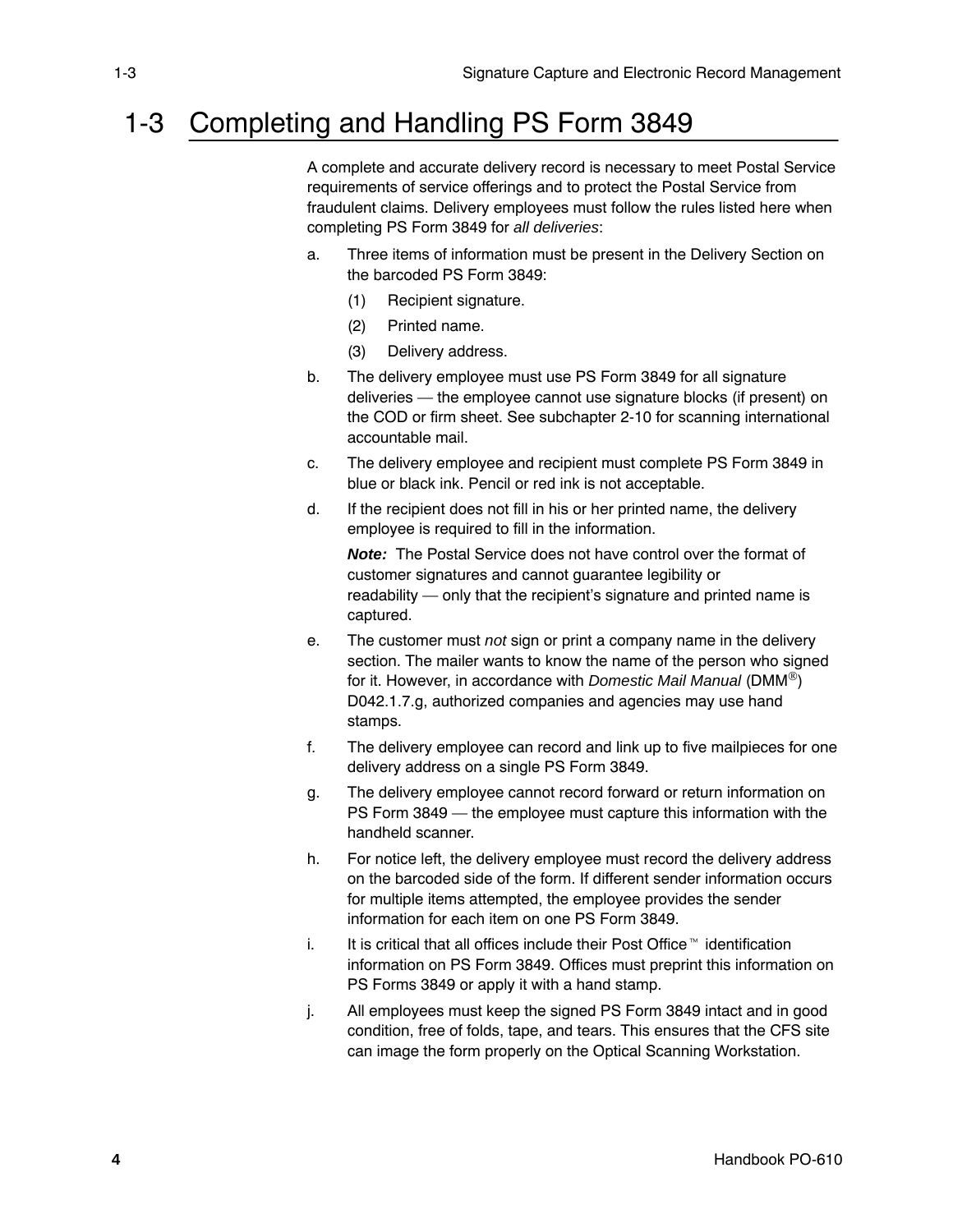- <span id="page-14-0"></span>k. The employee must not make extra marks on the barcoded side of PS Form 3849. Several preprinted marks on these forms serve as identification points for optical scanning processes.
- l. Upon return to the delivery unit or completion of delivery functions, the employee turns in all signed PS Forms 3849 receipts for clearance.
- m. The employee places the handheld scanner into its appropriate cradle to download delivery information.
- n. An accountable clerk clears the employee and routes PS Forms 3849 to CFS using the CFS Change-of-Address (COA) pouch.

Exhibit 1-3 shows a sample of a properly completed PS Form 3849 after delivery has been made.

| a. Check all that apply in<br>1.<br>section 3:<br>b. Sign in section 2 below.<br>c. Leave this notice where<br>the carrier can see it.                                                                               | ABC POST OFFICE - 99999<br>101 DAKOTA AVE<br>8:00 a.m. - 5:00 p.m. M-F |                                           |  |
|----------------------------------------------------------------------------------------------------------------------------------------------------------------------------------------------------------------------|------------------------------------------------------------------------|-------------------------------------------|--|
| 2. Sign Here to Authorize Redailway or<br>to Authorize an Agent to Sign for You:                                                                                                                                     |                                                                        | 1-101-555-0003<br><b>Delivery Section</b> |  |
| 3. [ Redeliver (Enter day of week.):                                                                                                                                                                                 | Signature<br>χ                                                         | Jane De                                   |  |
| (Allow at least two delivery days for<br>redailyery, or call your post office to<br>arrange delivery.)                                                                                                               | Printed<br>Name                                                        | Jare Doe                                  |  |
| $\Box$ Leave item at my address                                                                                                                                                                                      | Delivery<br>Address                                                    | $1185.$ Main $st.$                        |  |
| (Specify where to leave, Example:<br>"porch" "side door". This collon is not<br>available if box is checked on the<br>front requiries your signature at time<br>of delivery.)<br>O Refused <b>Company of Company</b> | <b>USPS</b>                                                            |                                           |  |

Exhibit  $1-3$ **Properly Completed PS Form 3849 — After Delivery**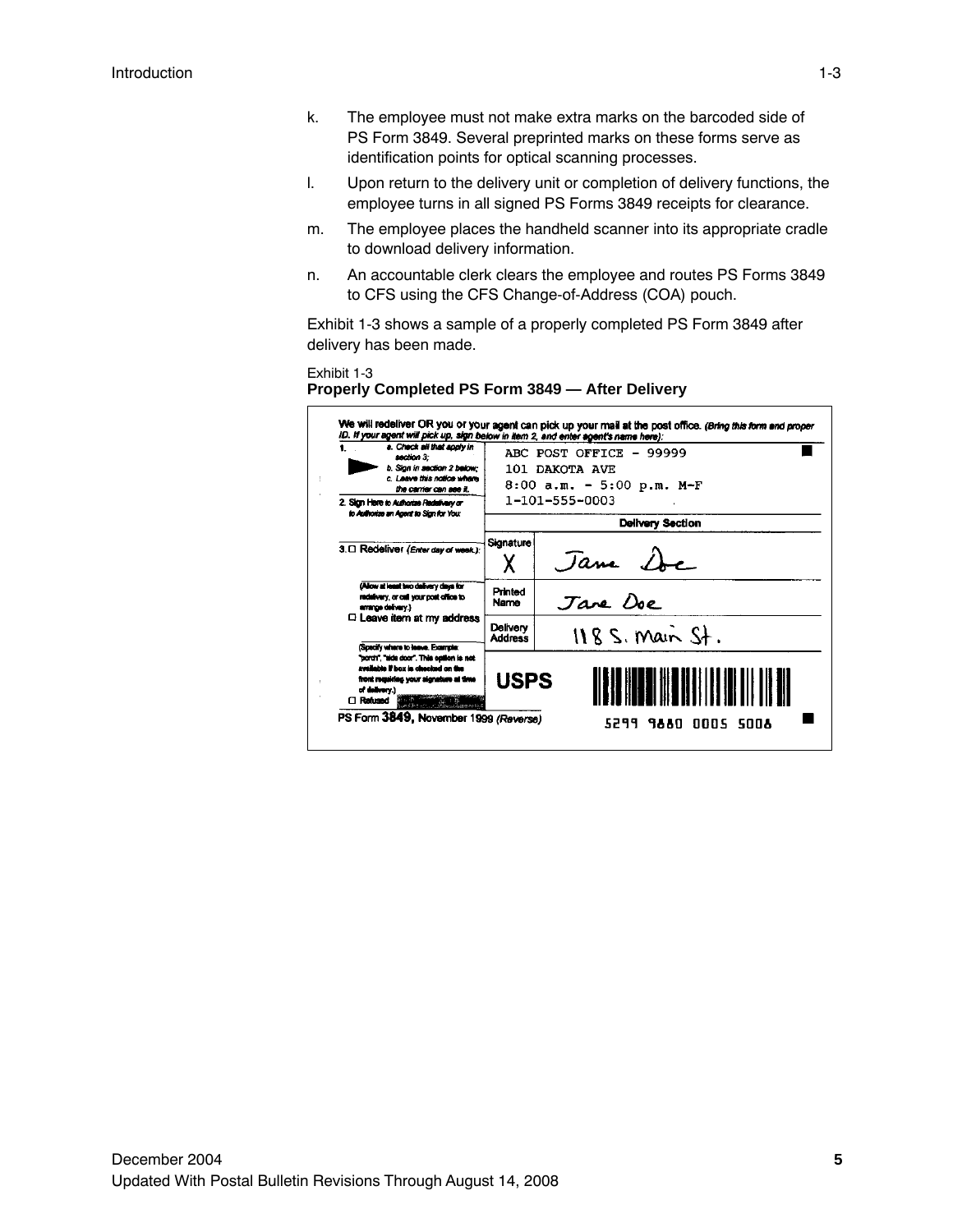This page intentionally left blank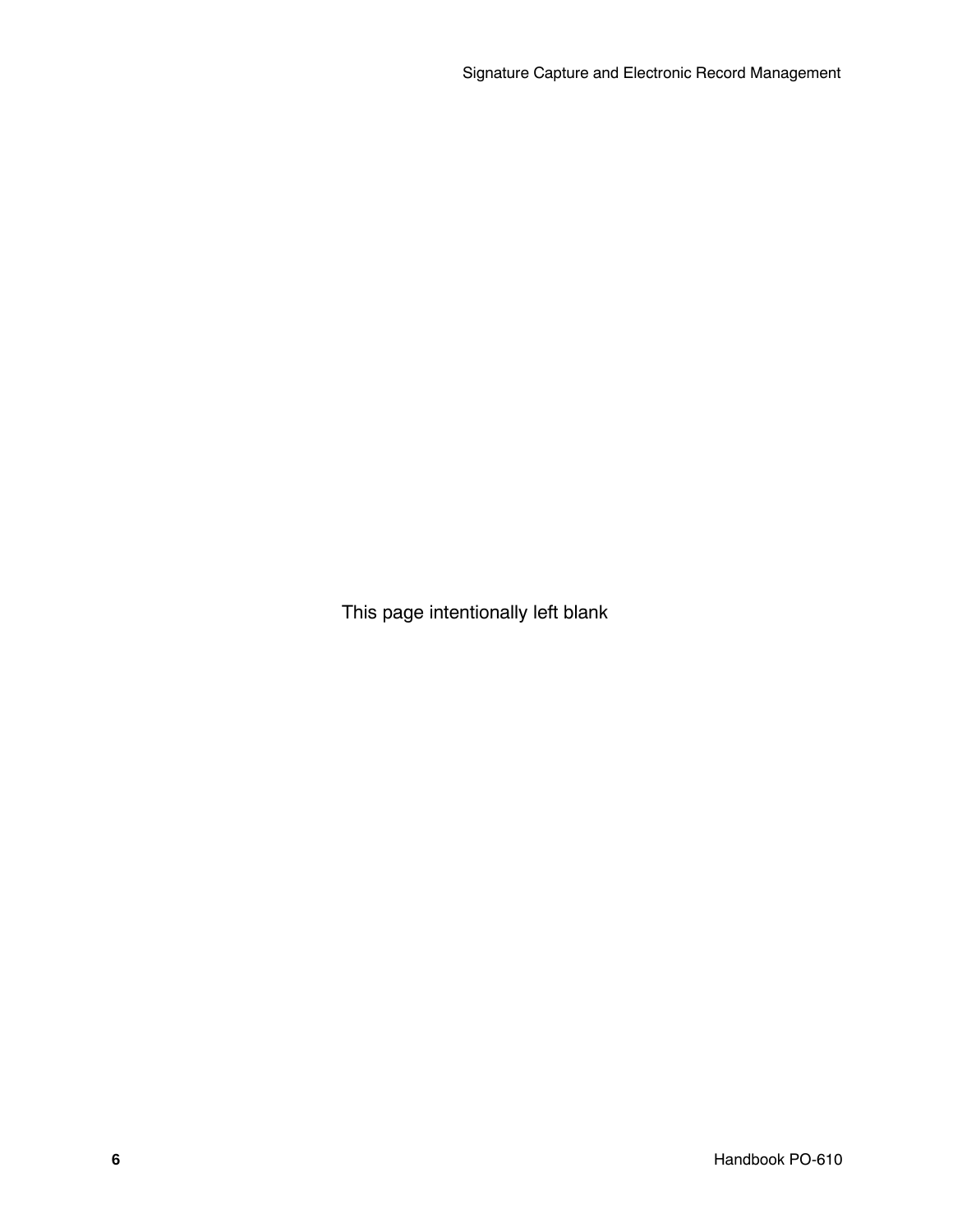# <span id="page-16-0"></span>**2 Scanning Procedures**

# 2-1 Overview

The Postal Services uses basic handheld scanning procedures for the following services:

- a. Certified Mail.
- b. COD mail.
- c. International accountable mail (unrecognized barcoded mailpieces).
- d. Numbered insured mail.
- e. Registered Mail.
- f. Return receipt for merchandise.

Scanning procedures are provided in detail in the Handheld Scanner Training User Guide, Revision F, Course 23Q01-13. Some items require additional steps at scanning, or special scenarios may arise that are outside the general scanning techniques learned. Those items are explained in detail in the following sections of this handbook. The scanner software prompts the delivering employee for the correct entries.

**Note:** If numbers on items such as Certified Mail or insured mail items are not in compliance with the prescribed guidelines provided by the Postal Service, they are not accepted by the handheld scanner. See subchapter 2-10 for additional details.

## 2-2 Alternate Scanning Procedures

#### 2-2.1 **Manually Entered Name**

Express Mail, Signature Confirmation, and firm sheet delivery items require the delivery employee to manually enter the recipient's first initial and last name. The handheld scanner or POS ONE terminal prompts the employee when to manually enter a name.

*Note:*The delivery employee must enter a recipient's name (not the business name) at this point.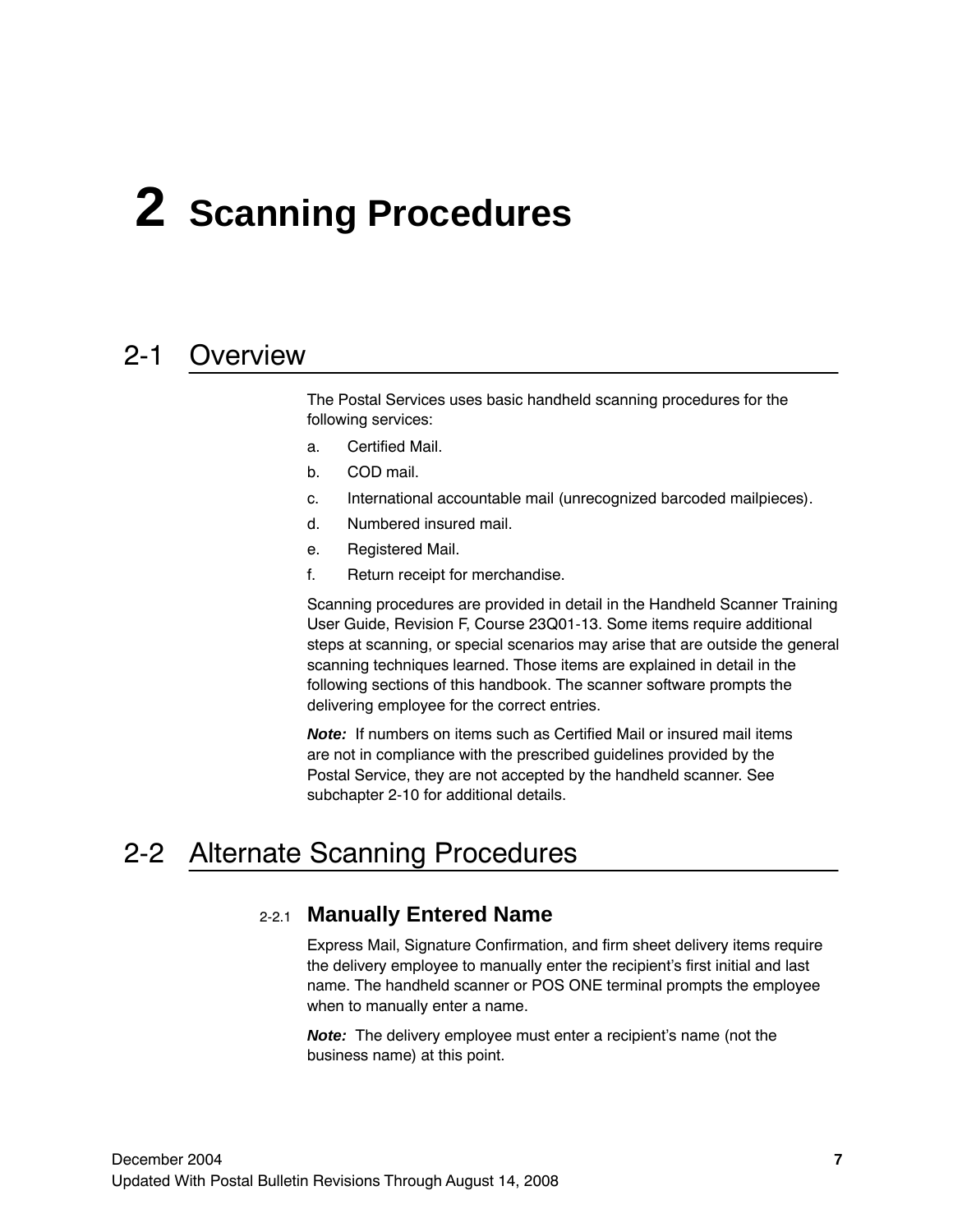## <span id="page-17-0"></span>2-2.2 **Signature Waiver — Return Receipt for Merchandise and Express Mail Items**

The mailer may waive the recipient signature for return receipt for merchandise and Express Mail items. If the Waiver of Signature is checked or indicated, the shipment should be delivered without attempting to obtain the customer's signature if the shipment can be delivered to the addressee's mail receptacle or left in another secure location. *The employee must complete and sign PS Form 3849 for these packages at delivery.* This applies to both street and Post Office box deliveries. The same scanning procedures apply as when a customer is signing for the mailpiece, except data entry of the delivery employee name is not required.

*Note:*A delivery employee cannot leave an item without a recipient/agent signature unless the mailer has chosen the Waiver of Signature option and the mailpiece is endorsed accordingly.

# 2-3 Firm Sheet Scanning Procedures

#### 2-3.1 **Firm Sheet — Creation**

PS Form 3849 can link up to five signature items for one delivery address. When delivering six or more signature articles to a single address, the appropriate Postal Service employee should create a firm sheet.

In the signature capture process, there are two types of firm sheet creation options: manual and electronic. (Firm sheet creation options do not apply to POS ONE terminals.)

- a. *Manual*. Using the manual firm sheet option, the Postal Service employee scans mailpiece IDs with a handheld scanner and records them manually on the barcoded PS Form 3883, *Firm Delivery Receipt for Accountable and Bulk Delivery Mail*, a three-part carbonless form, which the Postal Service employee also scans. (See Exhibit 2-3.1.)
- b. *Electronic*. Sites with Firm Print Workstations use these systems to create barcoded firm sheets. Instructions for operating the Firm Print Workstation were provided with those units.

*Note:*Postal Service employees must scan all mailpieces and/or label IDs associated with a particular firm sheet. Failure to scan mailpieces results in the loss of the delivery record.

The manual linking process is simple:

- 1. Using the handheld scanner, select the "Create Firm Sheet" option from the main menu.
- 2. Scan/enter mailpieces (package IDs) when prompted.
- 3. Scan/enter firm sheet barcode when prompted.
- 4. Enter/select firm name when prompted.
- 5. Write the article numbers on the firm sheet and scan the firm sheet barcode upon delivery or attempt of delivery.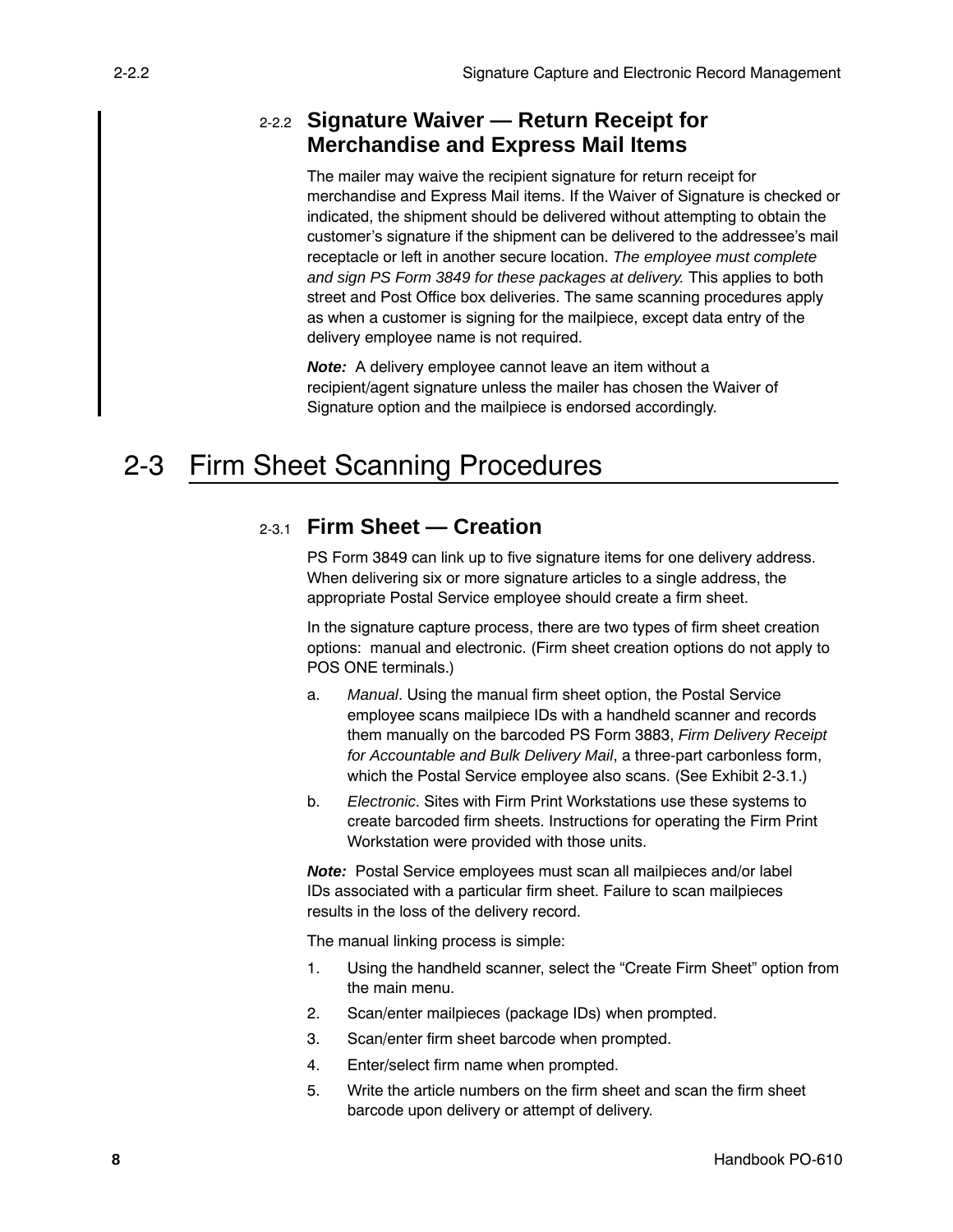#### <span id="page-18-0"></span>Exhibit 2-3.1 **PS Form 3883**

| United States Postal Service <sup>®</sup><br>Firm Delivery Receipt for                                                 |                                                   |                                      |                                                               | - SAMPLE -                                              |
|------------------------------------------------------------------------------------------------------------------------|---------------------------------------------------|--------------------------------------|---------------------------------------------------------------|---------------------------------------------------------|
| <b>Accountable and Bulk Delivery Mail</b>                                                                              |                                                   |                                      |                                                               | 5145 8976 4578 5367 1098                                |
| Delivery<br>□ Certified<br>Express Mail®<br>□ Confirmation <sup>™</sup><br>Service<br>$\Box$ COD<br>Insured<br>Service | П<br><b>Recorded Delivery</b><br>Registered<br>п  | Return<br>Receipt for<br>Merchandise | Signature<br>Mail for/Bill Number<br>Contirmation™<br>Service |                                                         |
| <b>Article Number</b>                                                                                                  | ż.<br>Office of Origin<br>Code<br>(International) |                                      | <b>Article Number</b>                                         | $\Delta$<br>Office of Origin<br>Code<br>(international) |
| $\overline{1}$ .                                                                                                       |                                                   | 11.                                  |                                                               |                                                         |
| $\overline{2}$                                                                                                         |                                                   | 12.                                  |                                                               |                                                         |
| 3.                                                                                                                     |                                                   | 13.                                  |                                                               |                                                         |
| 4.                                                                                                                     |                                                   | 14.                                  |                                                               |                                                         |
| 5.                                                                                                                     |                                                   | 15.                                  |                                                               |                                                         |
| 6.                                                                                                                     |                                                   | 16                                   |                                                               |                                                         |
| 7.                                                                                                                     |                                                   | 17.                                  |                                                               |                                                         |
| 8.                                                                                                                     |                                                   | 18                                   |                                                               |                                                         |
| 9.                                                                                                                     |                                                   | 19.                                  |                                                               |                                                         |
| 10.                                                                                                                    |                                                   | 20.                                  |                                                               |                                                         |
| *<br>CODE: DC = Received in Damaged Condition.                                                                         | R = Return Receipt Requested.                     |                                      | RS = Returned to Sender.                                      |                                                         |
| Date of<br>Delivery                                                                                                    | Number of pieces described above                  |                                      | <b>Recipient signs</b><br>Form 3849.                          | Postmark - Delivery Office                              |
| Delivered Bv:<br>(Clerk/Carrier)                                                                                       |                                                   |                                      | ERM sites: send Form<br>3849 to CFS                           |                                                         |
| Form 3849 Barcode Number                                                                                               |                                                   |                                      | MRM sites: file Form 3849<br>with Form 3883                   |                                                         |
| PS Form 3883, February 2002<br>Follow proper scanning procedures for all articles.                                     |                                                   |                                      | 1 Delivery<br>2-Office                                        | 3-Customer                                              |

Postal Service employees may use only the Firm Print Workstation to electronically produce firm sheets. Other automated equipment such as Delivery Confirmation Receipt System (DCRS) or Electronic Delivery Confirmation Receipt System (EDCRS) *must not be used with the signature capture process or electronic record system.* Postal Service employees may use the DCRS or EDCRS only for Registry dispatch functions.

**Note:** These instructions do not apply to manual record management sites. Those offices must continue to use the traditional manual method of creating and filing PS Form 3883, which is used for delivery of high-volume accountable mail. Delivery employees must capture all signatures on PS Form 3849.

## 2-3.2 **Firm Sheet — Delivery**

Delivery processes are the same for firm sheet and single mailpieces. Delivery employees simply scan the firm sheet barcode and link it to the PS Form 3849 delivery receipt that the customer has signed. *Do not rescan individual mailpieces at the time of delivery (unless an exception noted in 2-3.3 applies). Do not have the customer sign PS Form 3883.*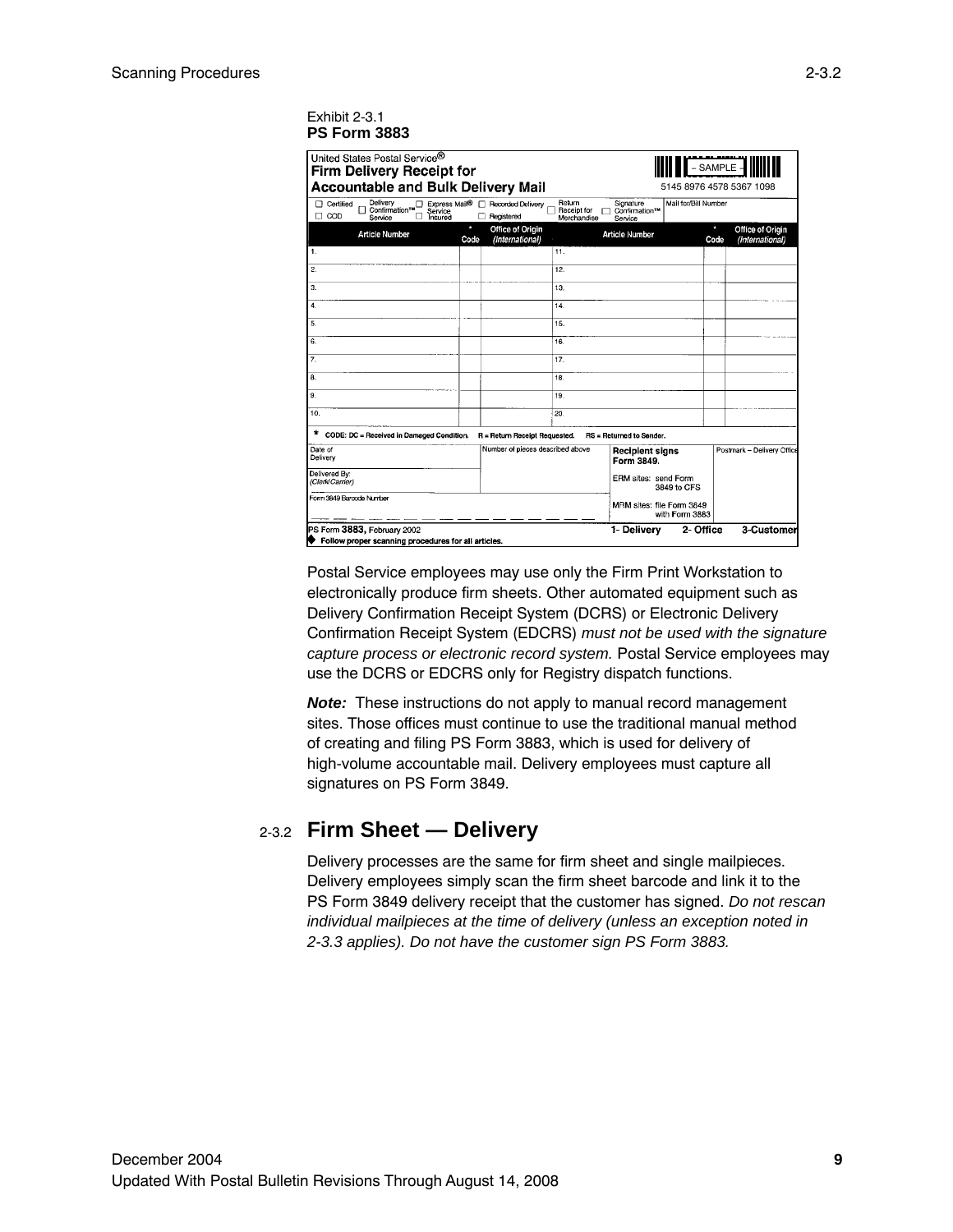## <span id="page-19-0"></span>2-3.3 **Important Notes Regarding Firm Sheet Creation and Delivery**

The delivery employee must be aware of the following information when creating and delivering firm sheets:

- a. Create all firm sheets, both manual and electronic, using the handheld scanner.
- b. Upload firm sheet creation data to the Product Tracking System database via the handheld scanner cradles.
- c. Create a firm sheet for each 5-digit ZIP Code™ when a firm sheet customer has multiple destination ZIP Codes assigned.
- d. Deleting a firm sheet ID from the scanner deletes all articles associated with the firm sheet.
- e. Handheld scanners configured to create firm sheets from Firm Print Workstations cannot be used to create manual firm sheets, unless re-configured as such, and vice versa.

## 2-3.4 **Firm Sheet Exceptions**

On occasion, a firm will accept a large volume of accountable mail prior to verifying all mailpieces in the delivery. This practice creates unique scanning scenarios for modifying the delivery record created in 2-3.2. The following sections contain some possible scenarios for firm deliveries.

#### 2-3.4.1 **Adding One or More Mailpieces to an Existing Firm Sheet**

The scanning procedures to add one or more items to a firm sheet are the same as for creating the firm sheet initially. If a delivery employee receives additional items to add to a firm sheet after conducting the initial "Create Firm Sheet" process but prior to delivery, he or she simply does the following:

- 1. Select "Create Firm Sheet."
- 2. Select "Option 2: Add Label ID(s)."
- 3. Scan the items.
- 4. Scan/enter the firm sheet barcode.

*Note:*Items cannot be added to a firm sheet *after* delivery has been made. A firm sheet ID can be scanned as delivered only one time. If delivery has been completed, the delivery employee must create a new firm sheet or, if there are five or fewer pieces, use a single PS Form 3849 instead.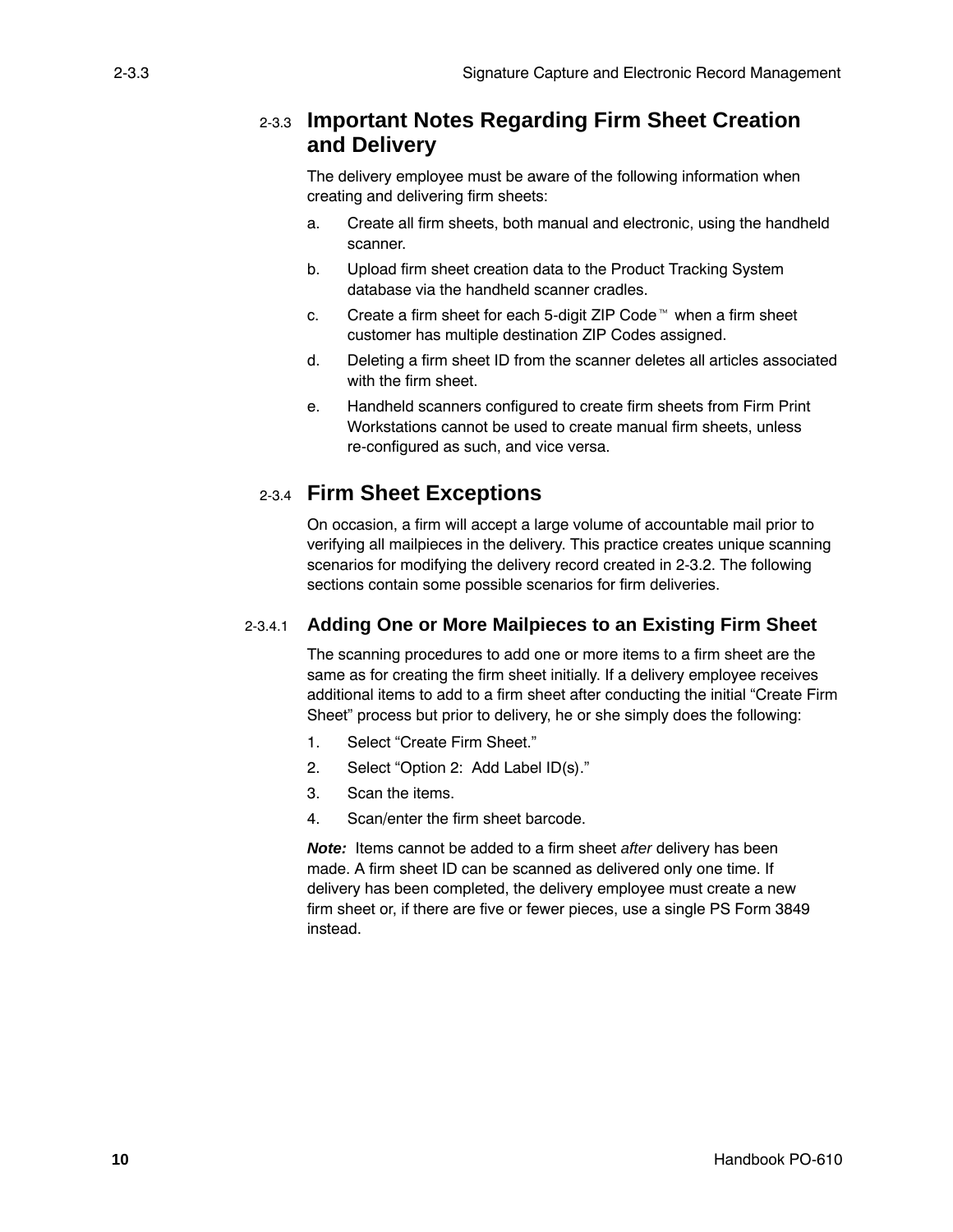#### <span id="page-20-0"></span>2-3.4.2 **Refusal of Mailpiece Prior to Delivery of Firm Sheet**

If a customer refuses one or more articles *before* the delivery employee scans the firm sheet as "Delivered," the employee must delete the refused articles as follows:

- 1. Select "Firm Sheet Options" and then select "Remove Label ID."
- 2. Scan/enter the mailpiece ID to remove it from the firm sheet.
- 3. Scan/enter the firm sheet ID.
- 4. Cross out the label ID written on the firm sheet.
- 5. Return the refused article to the accountable clerk.

#### 2-3.4.3 **Refusal of Mailpiece After Delivery of Firm Sheet**

If a customer refuses one or more articles *after* the delivery employee scans the firm sheet as "Delivered" but while the firm sheet is still available, the employee must follow the procedure described in 2-3.4.2. However, if the firm sheet is no longer available, the employee does the following:

- 1. Select "Review Entries."
- 2. Select "Mail Entries."
- 3. Scan/enter the label ID.
- 4. Select the "Remove Label ID" option.
- 5. Rescan the mailpiece with the appropriate event (missent, refused, etc.).
- 6. Return the refused article to the accountable clerk.

Keep in mind that customers are responsible for verifying what pieces they are accepting prior to signing. Items handled in this manner will be indicated in the electronic system of record as "Limited," meaning that an incorrect delivery was made and that the signature is on file for Postal Service use only.

# 2-4 COD and Customs Clearance Procedures

Hardcopy COD and customs delivery receipts contain additional information that is needed in the electronic delivery record, including the following:

- a. The amount returned to the mailer.
- b. The customer's check or money order number(s).

The employee who is responsible for submitting collected COD or customs funds to the mailer must enter this information using the handheld scanner or POS ONE terminal. The employee must complete this procedure for all individual COD and customs items *after* delivery. This option is available *only* on the In-Office User function on the handheld scanner. When submitting funds to the customer, the employee must follow normal procedures. The handheld scanning process is simple:

- 1. Select "COD/Customs Clearance" from the main options menu.
- 2. Scan/enter the COD or customs label ID.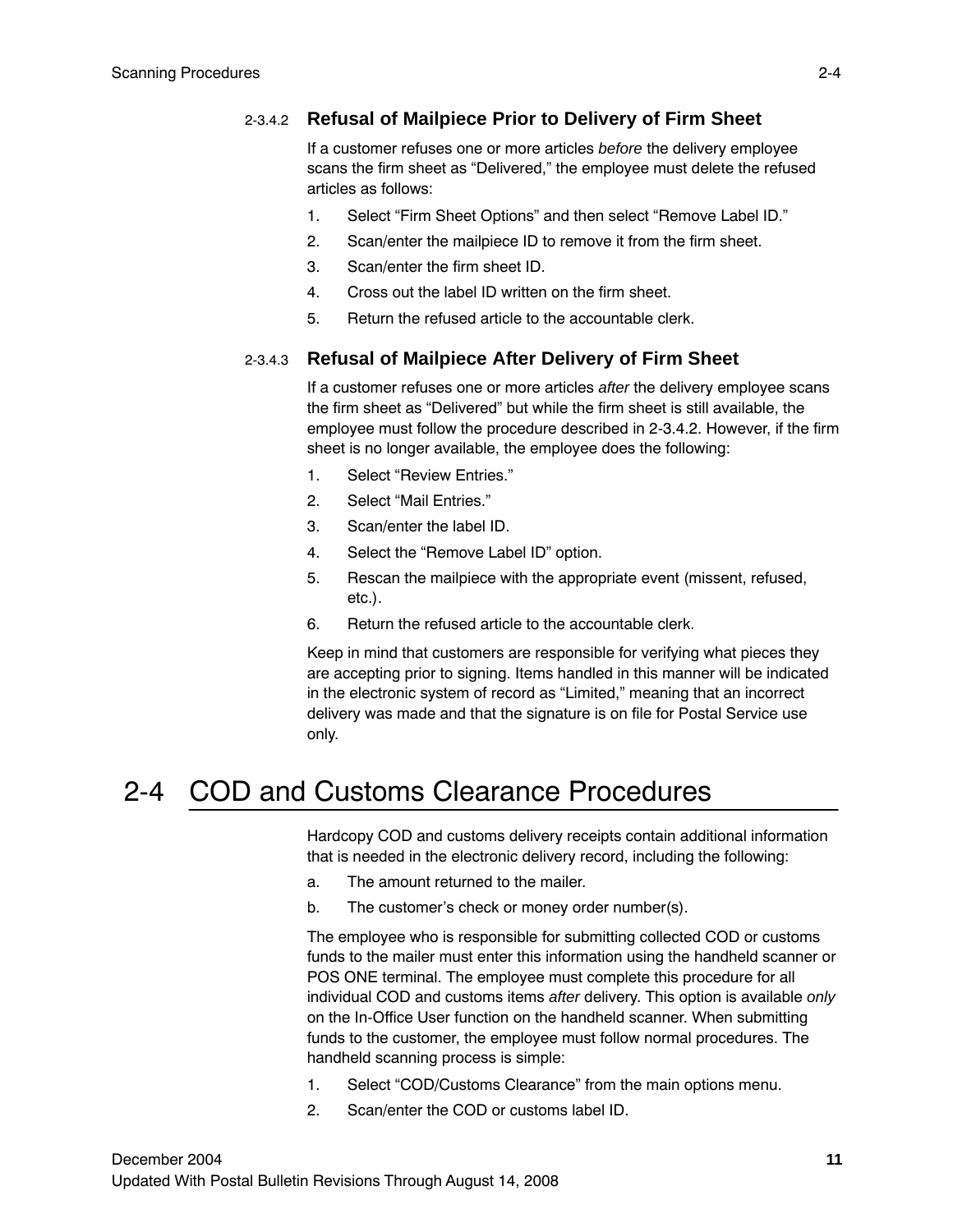- <span id="page-21-0"></span>3. Enter the check or money order number(s).
- 4. Enter the dollar amount of the check or money order(s).
- 5. When the handheld scanner displays the message "COD Successfully Cleared," the process is completed.

*Note:*To guarantee that the Postal Service does not pay indemnity claims for incomplete records, employees must make sure all clearance procedures are completed for every item delivered with COD or customs service.

## 2-5 Undeliverable Accountable Mail

#### 2-5.1 **Overview**

The processes for handling accountable mail when a customer has moved have not changed. However, the Postal Service has added scanning procedures so that this information is contained in the electronic record. *The signature capture process eliminates the need to record forward or return information on PS Form 3849.*

## 2-5.2 **On-Street Users**

If the delivery employee identifies the item on the street as a forward, or if the item is undeliverable for any reason, the delivery employee does the following:

- 1. Scan/enter the article barcode using the handheld scanner.
- 2. Select the appropriate event.
- 3. Return the article to the accountable clerk for forwarding procedures.

*Note:*Forwarding options are not available on POS ONE.

#### 2-5.3 **In-Office Users**

In-office users are responsible for using the handheld scanner to record specific forwarding or return information for all accountable/signature mail. In some offices, one particular person or persons may be responsible for handling all accountable/signature mail that is forwarded or returned. The procedures for handling these items include scanning the barcode and entering the appropriate event. Users may scan only one piece at a time for forward and return scan events.

*Note:*Forwarding options are not available on POS ONE.

#### 2-5.3.1 **Forwarding Express Mail**

For Express Mail items scanned as "forwarded" using the handheld scanner, in-office employees are prompted to enter the forwarding or destination ZIP Code. They must enter the 9-digit destination ZIP Code (if the last four digits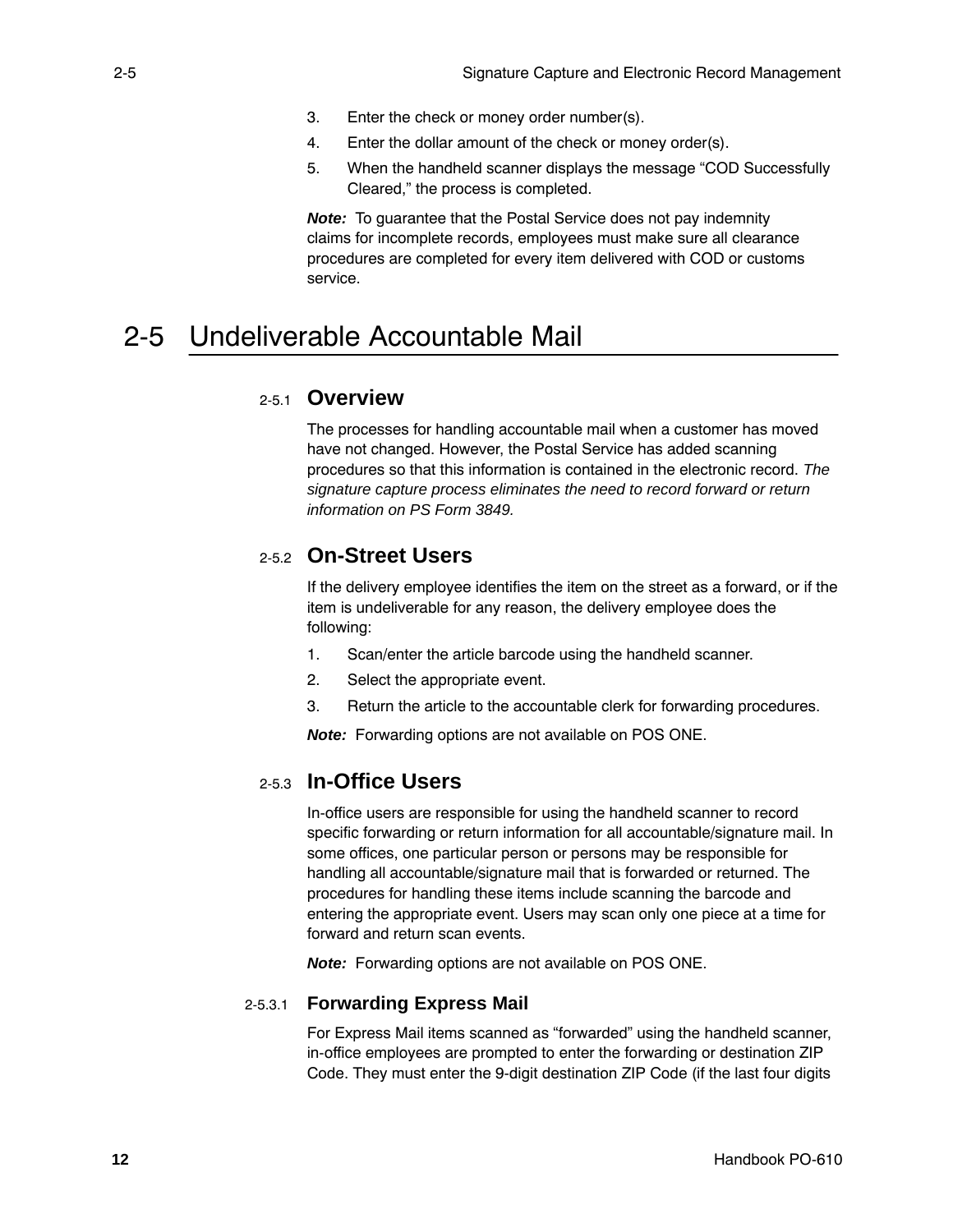are not available, the scanner allows a 5-digit ZIP Code). Users may scan only one piece at a time for forwarding scan events.

*Note:*Forwarding options are not available on POS ONE.

#### <span id="page-22-0"></span>2-5.3.2 **Dead Mail Event**

In-office employees must use the "Dead Mail" event on a handheld scanner to scan undeliverable items that cannot be forwarded or returned and that meet the criteria for routing to a Mail Recovery Center.

*Note:*This option is not available on POS ONE.

#### 2-5.3.3 **Scanner Malfunction or Sites Without Scanners**

If an employee's handheld scanner malfunctions, the employee must make the appropriate manual entries on PS Form 3849 at the time of delivery. Later, when the handheld scanner is functioning properly or another scanner is available, the employee can use the scanner to record the manual entries designated for this activity. The process is simple:

- 1. Select "Manual Input" from the main options menu.
- 2. Enter the label ID.
- 3. When prompted, scan the PS Form 3849 (for delivered items only).
- 4. When prompted, enter the appropriate mailing date and time.
- 5. Send PS Form 3849 to CFS for optical scanning.

For a site that does not have a scanner, such as a contract Post Office, the process is similar. As in the first scenario, the employee must make the appropriate manual entries on PS Form 3849 at the time of delivery. Then the employee follows the standard procedures for handling a PS Form 3849 by forwarding it to the designated facility that completes the processing of these forms. There, a Postal Service employee performs the process noted above.

#### 2-5.3.4 **Forwarded Mail Inquiries**

Postal Service employees must handle inquiries and release of information on the disposition of a forwarded mailpiece as usual. Information on the forwarding address can be found on the original PS Form 3575, *Change-of-Address Order,* or PS Form 3982, *Change of Address (card),* which is kept at the carrier's case. Alternately, the postmaster or station manager can make these inquiries to the CFS manager or supervisor.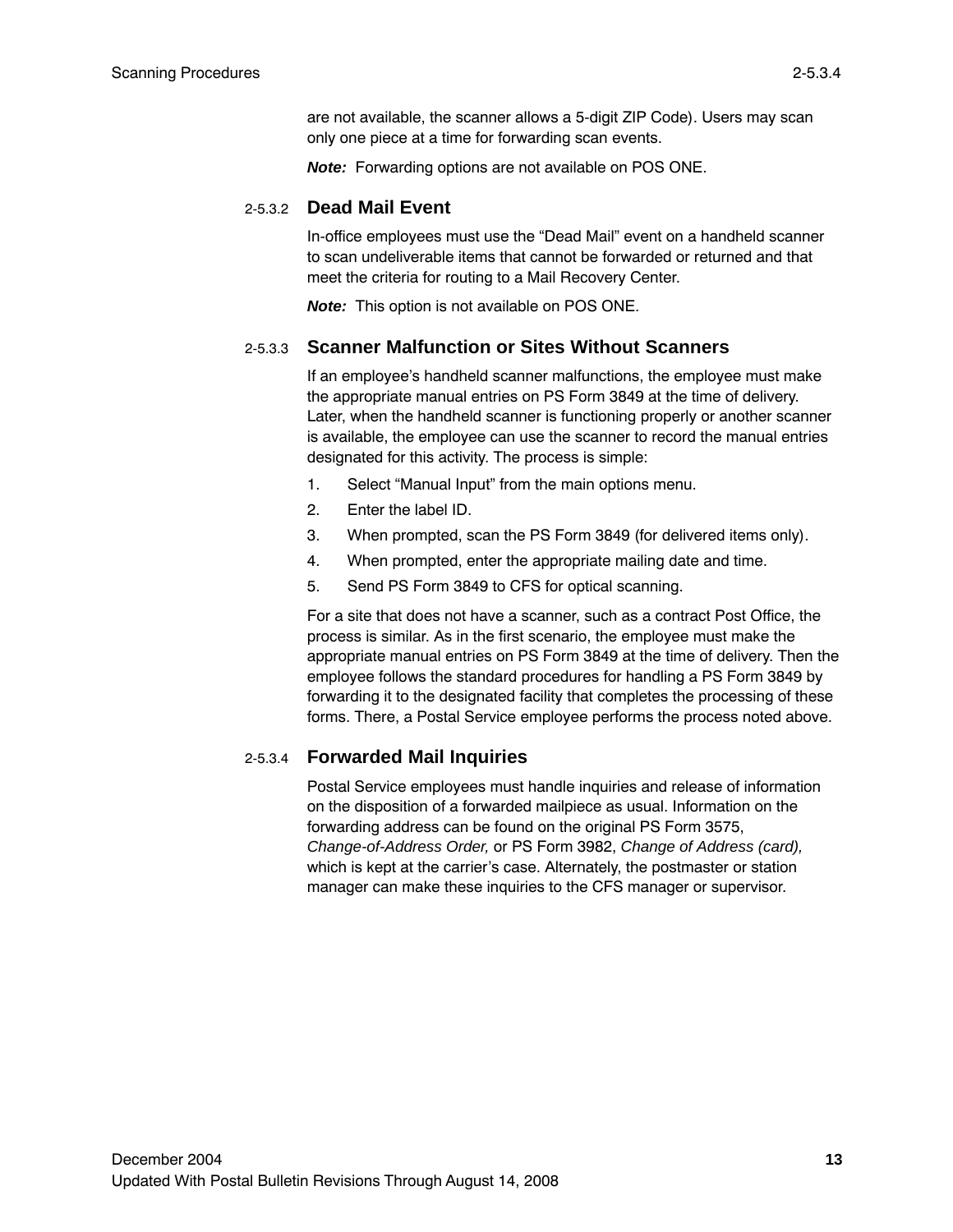# <span id="page-23-0"></span>2-6 Scanning Events

There are multiple scanning events on the handheld scanner. All scans are related only to Postal Service–identified special services items (see 1-1), international mail service, and Express Mail service. The employee must not scan any letter or parcel that is not identified with a Postal Service special service ID or international special service ID. Also, the employee must scan each label for each special service, because an item may have multiple special services and multiple label IDs.

Exhibit 2-6a describes all handheld scanner scanning events and their appropriate use in relation to individual service types.

Exhibit 2-6b lists POS ONE scan events.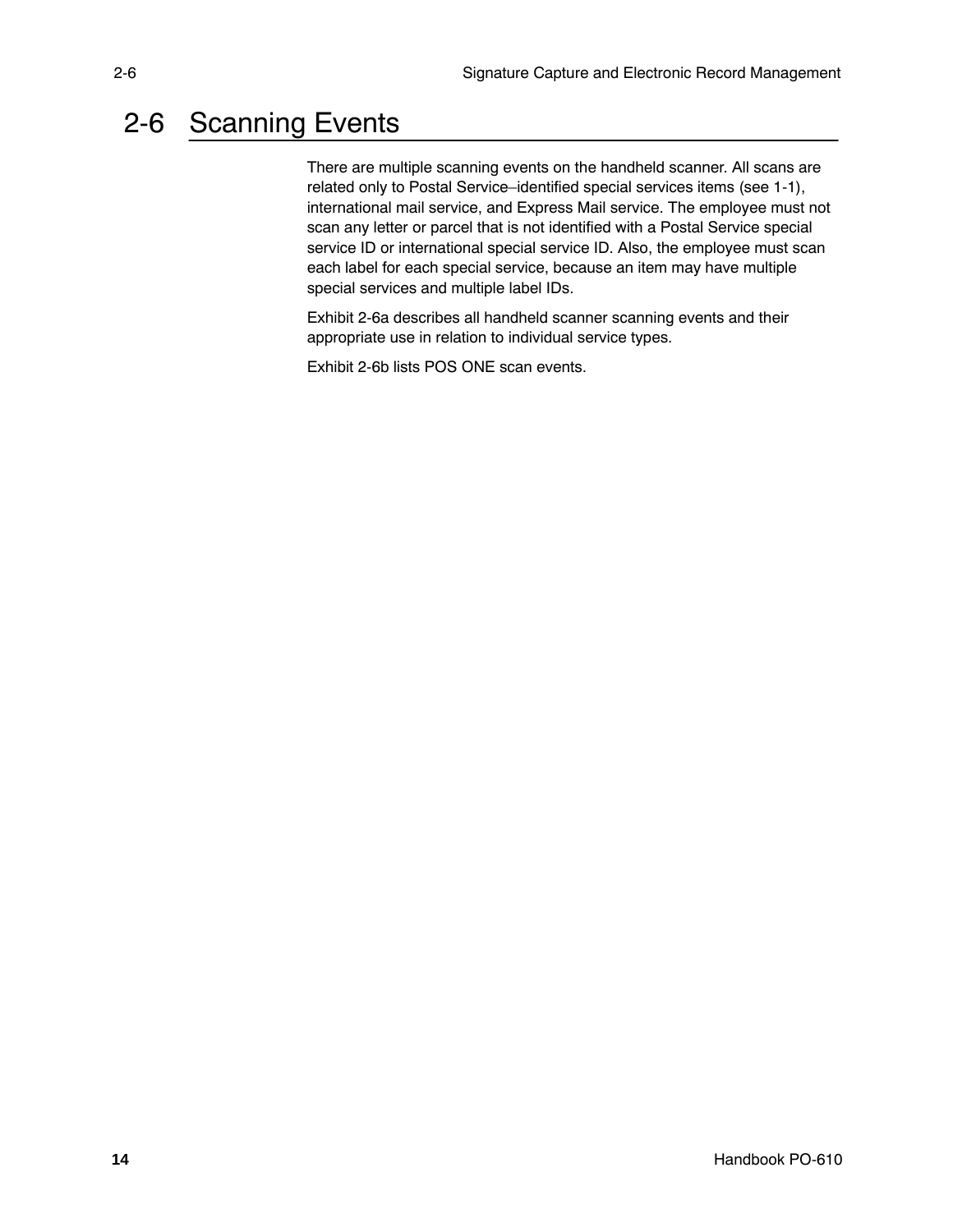#### <span id="page-24-0"></span>Exhibit 2-6a **Scanning Events for a Handheld Scanner**

|                         | Event No.      | <b>Event Description</b>                                               | <b>Event Use</b>                                                                                                                                                                                             | <b>Service Type</b>                                                                                           |
|-------------------------|----------------|------------------------------------------------------------------------|--------------------------------------------------------------------------------------------------------------------------------------------------------------------------------------------------------------|---------------------------------------------------------------------------------------------------------------|
| 1                       |                | <b>DELIVERED</b>                                                       | Delivery is made on item(s).                                                                                                                                                                                 | All service types.                                                                                            |
| 2                       |                | ATTEMPTED                                                              | Item(s) cannot be delivered and a notice is left.                                                                                                                                                            | All service types.                                                                                            |
| 3                       |                | ACCEPT/PICK-UP                                                         | ACCEPT: Used to indicate that an item has been<br>accepted into the mailstream.<br>PICK-UP: Not used at this time.                                                                                           | <b>Confirmation Services:</b><br>non-IRT and POS<br>sites only. Not for<br><b>Express Mail</b><br>acceptance. |
| 4                       |                | <b>REFUSED</b>                                                         | Item(s) refused by the addressee.                                                                                                                                                                            | All service types.                                                                                            |
| 5<br>UNDELIV AS ADDRSSD |                |                                                                        | On-street user: item(s) undeliverable.<br>In-office user: item(s) undeliverable and the final status<br>is not known.                                                                                        | All service types.                                                                                            |
| 6                       |                | <b>FORWARDED</b>                                                       | In-office user: undeliverable item(s) having a valid<br>forwarding address or item(s) forwarded due to customer<br>addressing error.                                                                         | All service types.                                                                                            |
| $\overline{7}$          |                | ARRIVAL AT UNIT                                                        | Scan Express Mail item(s) when entering facility of<br>destination.                                                                                                                                          | Express Mail items.                                                                                           |
| 8                       |                | <b>MISSENT</b>                                                         | Item(s) missent due to Postal Service error.                                                                                                                                                                 | All service types.                                                                                            |
| 9                       |                | <b>RETURN TO SENDER (See</b><br>events listed below in items<br>$1-9)$ | In-office user: undeliverable, unforwardable item(s) with<br>valid return address.                                                                                                                           | All service types.                                                                                            |
| R<br>E<br>T             | 1              | <b>NO SUCH NUMBER</b>                                                  | Item(s) having such numbers do not exist.                                                                                                                                                                    | All service types.                                                                                            |
| U<br>R<br>N             | $\overline{2}$ | <b>INSUFFICIENT ADDR</b>                                               | Item(s) that have an incorrect or insufficient address for<br>delivery.                                                                                                                                      | All service types.                                                                                            |
|                         | 3              | UNABLE TO FORWARD                                                      | Item(s) that cannot be forwarded.                                                                                                                                                                            | All service types.                                                                                            |
| T<br>O                  | 4              | <b>FORWARD EXPIRED</b>                                                 | Item(s) where the forwarding order has expired.                                                                                                                                                              | All service types.                                                                                            |
|                         | 5              | ADDRESSEE UNKNOWN                                                      | Item(s) where the addressee is unknown at the address.                                                                                                                                                       | All service types.                                                                                            |
|                         | 6              | <b>VACANT</b>                                                          | Item(s) addressed to vacant premises.                                                                                                                                                                        | All service types.                                                                                            |
| SENDER                  | $\overline{7}$ | <b>UNCLAIMED</b>                                                       | Item(s) that have been attempted and held the allotted<br>amount of time but remain unclaimed.                                                                                                               | All service types.                                                                                            |
|                         | 8              | <b>DECEASED</b>                                                        | Item(s) sent to deceased persons.                                                                                                                                                                            | All service types.                                                                                            |
| コンロヘア                   | 9              | <b>OTHER</b>                                                           | Item(s) not meeting any of the specific return events<br>provided.                                                                                                                                           | All service types.                                                                                            |
| 0                       |                | ENROUTE (processing scan)                                              | Used mainly on Express Mail items to track progress<br>through mailstream. Generally scanned at each<br>processing site.                                                                                     | Express Mail items.                                                                                           |
| A                       |                | ARRIVAL AT PICK-UP POINT                                               | Used when an Express Mail piece arrives at the Postal<br>Service destination designated as a pick-up location.                                                                                               | Express Mail items.                                                                                           |
| D                       |                | <b>VISIBLE DAMAGE</b>                                                  | Used on items that have obvious visible damage.                                                                                                                                                              | COD. Express Mail.<br>numbered insured<br>mail, Registered Mail,<br>international<br>accountable mail.        |
| G                       |                | <b>AUTHORIZED AGENT</b>                                                | Used when an addressee designates an agent to sign for<br>his or her item(s) using PS Form 3849 and the agent is<br>there to receive the item(s).                                                            | All service types.                                                                                            |
| J                       |                | <b>DEAD MAIL</b>                                                       | Item(s) that cannot be delivered, forwarded, or returned<br>sent to a mail recovery center.                                                                                                                  | All service types.                                                                                            |
| М                       |                | <b>MISSHIPPED</b>                                                      | Used for Parcel Select items with Delivery or Signature<br>Confirmation that have either been left at the incorrect<br>entry facility by the shipper or returned to the shipper for<br>other shipping error. | Parcel Select with<br>Delivery Confirmation<br>or Signature<br>Confirmation.                                  |
| P                       |                | <b>DC/EVS Arrive</b>                                                   | Used for Parcel Select items with Delivery Confirmation<br>when the mailpiece enters the facility of destination.                                                                                            | Parcel Select with<br>Delivery Confirmation                                                                   |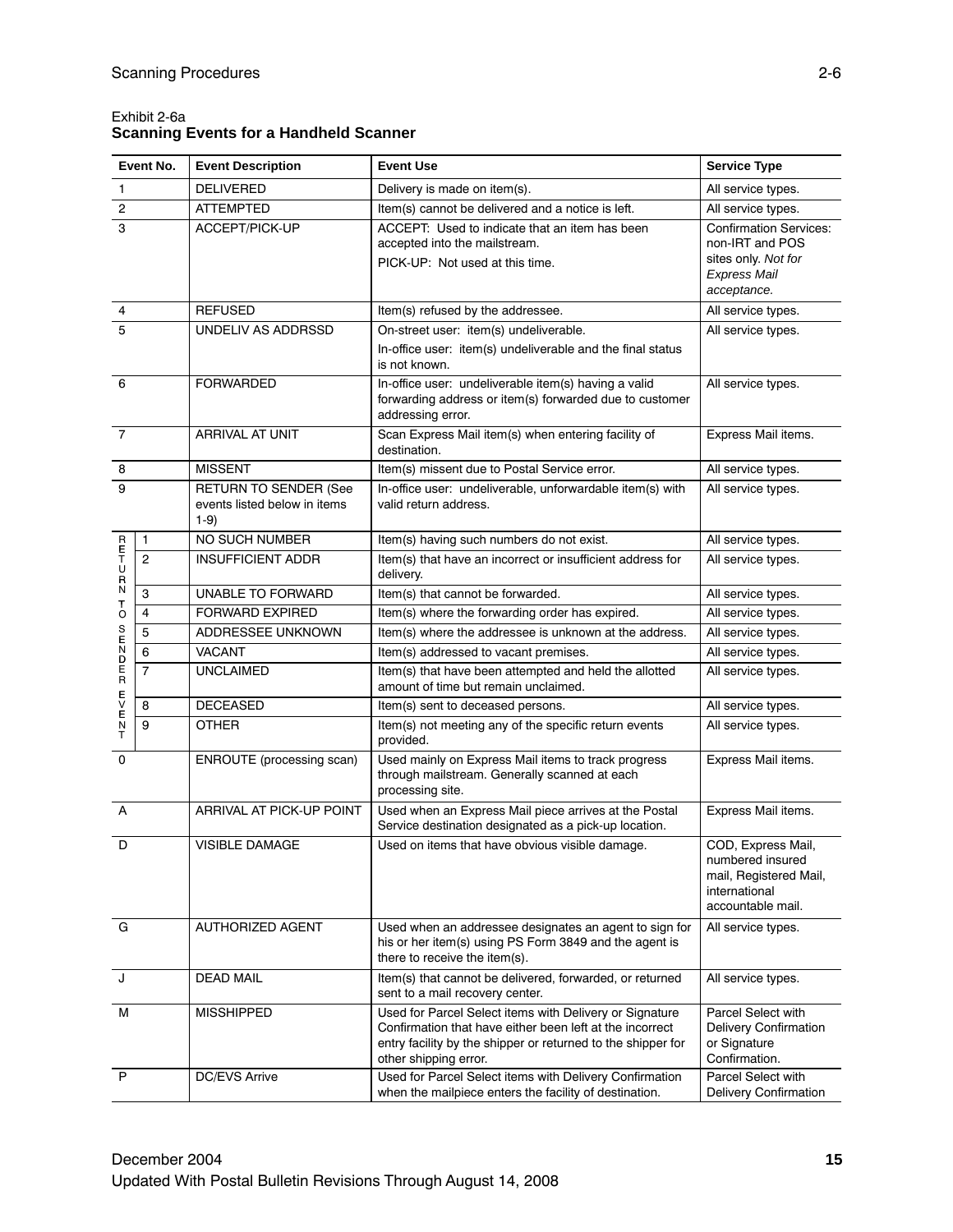| Event No. | <b>Event Description</b> | <b>Event Use</b>                                            | <b>Service Type</b>                                                          |
|-----------|--------------------------|-------------------------------------------------------------|------------------------------------------------------------------------------|
|           | <b>DELIVERED</b>         | Delivery is made on item(s).                                | All service types.                                                           |
|           | ACCEPT/PICK-UP           | Used when an item is accepted at the retail counter.        | Express Mail,<br>Delivery Confirmation, and<br>Signature Confirmation items. |
|           | <b>REFUSED</b>           | Item(s) refused by the addressee.                           | All service types.                                                           |
| 5         | UNDELIV AS ADDRSSD       | Item(s) undeliverable and the final status is not<br>known. | All service types.                                                           |

#### Exhibit 2-6b **Scanning Events for POS ONE**

# 2-7 Authorized Agent Event and Usage

The authorized agent section of PS Form 3849 allows a customer to authorize *someone else* to sign for a signature item in the customer's absence.

For authorized agent redeliveries of signature items, the same PS Form 3849 that includes the recipient's name and the designated agent's name must be used for the authorized agent's signature.

For signature items, the authorized agent approval must be captured as a handheld scanner or POS ONE scan event. The process is simple:

- 1. Scan/enter the mailpiece barcode.
- 2. Select the "Authorized Agent" event on the handheld scanner or POS ONE.
	- (a) For a handheld scanner, record this scan as a separate event in addition to the delivery scan event. This scan is allowed only at the time of delivery, just prior to the delivery scan event. Scan the item and select the authorized agent event (event "G"). The scanner will return to the event screen for the next event selection.
	- (b) For POS ONE, select the authorized agent option during processing functions for each individual mailpiece.
- 3. Obtain the authorized agent's signature and printed name on the same barcoded PS Form 3849 that has the addressee's authorizing signature.
- 4. Verify that the customer's address (or authorized agent's address, if different) is recorded in the delivery section below the signature and printed name blocks. If it is not recorded, do so at the time of delivery.

Exhibit 2-7 shows a sample of a properly completed authorized agent PS Form 3849.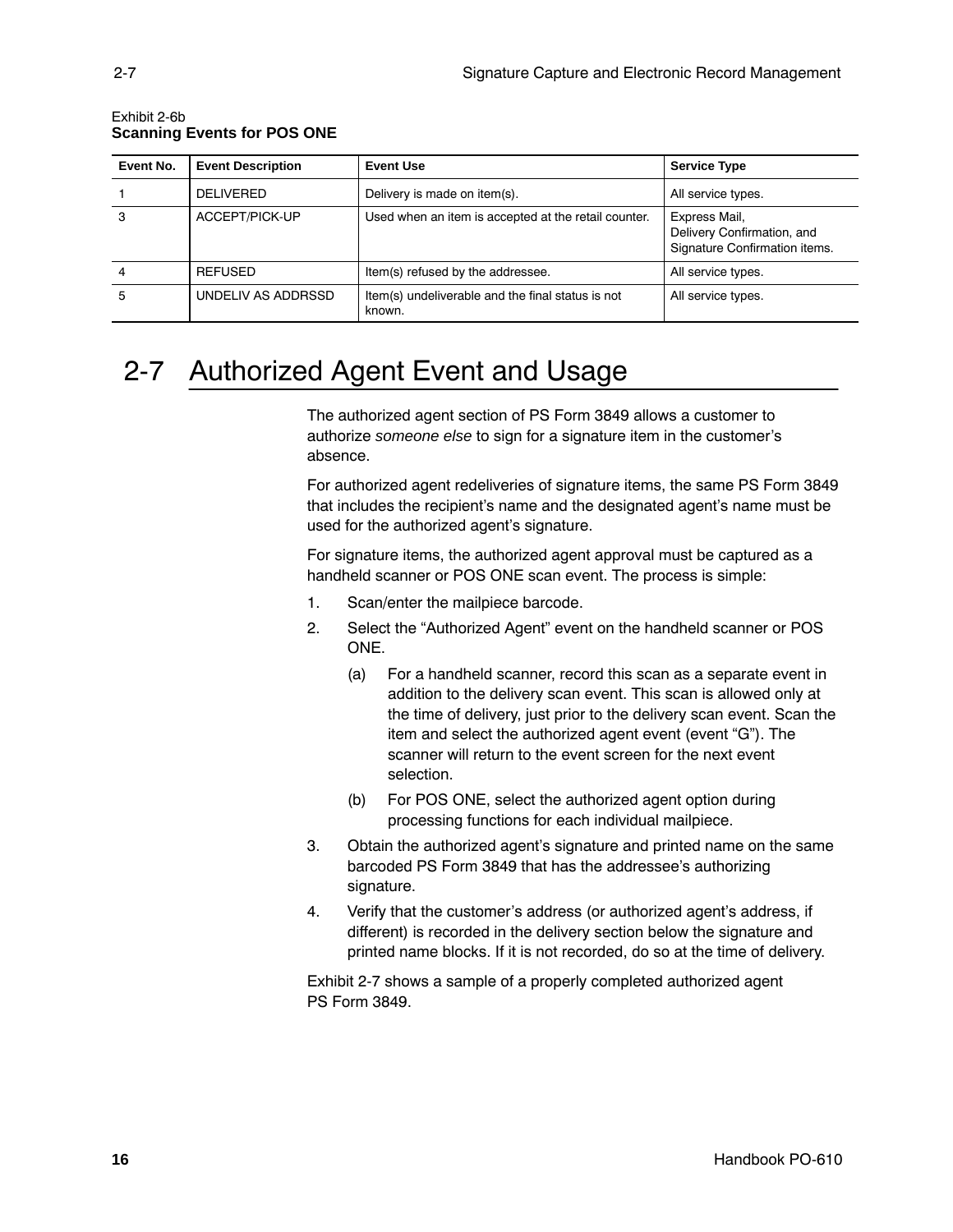| a. Check all that apply in<br>section 3:<br>b. Sign in section 2 below;<br>c. Leave this notice where<br>the carrier can see it.<br>2. Sign Here to Authorize Redelivery or                                            | ID. If your agent will pick up, sign below in item 2, and enter agent's name here): $\triangle$ is $en \cap \cdots$<br><b>US Postal Service</b><br>101 S Main Ave<br>Anvtown, US 00000-0000<br>M-F 8:00 a.m. - 5:00 p.m. Sat 9:00 - 11:00 a.m.<br>Phone: 1-000-000-0000 |                         |  |
|------------------------------------------------------------------------------------------------------------------------------------------------------------------------------------------------------------------------|-------------------------------------------------------------------------------------------------------------------------------------------------------------------------------------------------------------------------------------------------------------------------|-------------------------|--|
| to Authorize an Agent to Sign for You:                                                                                                                                                                                 |                                                                                                                                                                                                                                                                         | <b>Delivery Section</b> |  |
| 3. [ Redeliver (Enter day of week.):                                                                                                                                                                                   | Signature                                                                                                                                                                                                                                                               | allen Smith             |  |
| (Allow at least two delivery days for<br>redelivery, or call your post office to<br>arrange delivery.)                                                                                                                 | Printed<br>Name                                                                                                                                                                                                                                                         | ALLEN SMITH             |  |
| $\Box$ Leave item at my address                                                                                                                                                                                        | Delivery<br>Address                                                                                                                                                                                                                                                     | 12 PARKWAY DRIVE        |  |
| (Specify where to leave. Example:<br>"porch", "side door". This option is not<br>available if box is checked on the<br>front requiring your signature at time<br>of delivery.)<br>D Forward D Return<br>$\Box$ Refused | <b>USPS</b>                                                                                                                                                                                                                                                             |                         |  |

<span id="page-26-0"></span>Exhibit 2-7 **Sample of a Properly Completed Authorized Agent PS Form 3849**

PS Form 3849 allows the addressee to authorize an agent for an *individual* delivery event. For long-term authorized agent purposes, a customer must use PS Form 3801, *Standing Delivery Order.* Alternately, the customer can submit a letter to the local Post Office authorizing an agent (as described in DMM S916.3.3). When a PS Form 3801 or letter is on file locally, the delivery employee does not need to obtain an individual authorized agent scan for deliveries. However, if a PS Form 3801 or letter is not on file locally, the delivery employee must complete an authorized agent scan event using PS Form 3849. The Postal Service does not maintain a copy of the PS Form 3849 with the addressee's signature authorizing an agent.

*Note:* For a restricted delivery item, only the addressee or the person authorized in writing on PS Form 3801 or letter may sign for the item. If the Post Office has no standing delivery order or letter on file, the delivery employee may leave a PS Form 3849 for the authorization. On the back of the form, the addressee enters (along the top line, where instructed) the name of the person designated as the authorized agent and signs section 2. The employee must follow the procedures outlined in this section for obtaining the authorized agent signature information. Additional information on restricted delivery service can be found in DMM S916.

# 2-8 Visible Damage Event

If an indemnity item has "visible damage" — which is described as any visible evidence that the U.S. Postal Service™ mishandled the mailing container the employee must record the event using the handheld scanner or POS ONE. Recording this information assists the Postal Service in processing claims. Delivery employees should make this scan at the time of delivery *for indemnity items only.*

a. For a handheld scanner, this is a separate scan event in addition to the delivery scan. Employees use event "D" on the handheld scanner to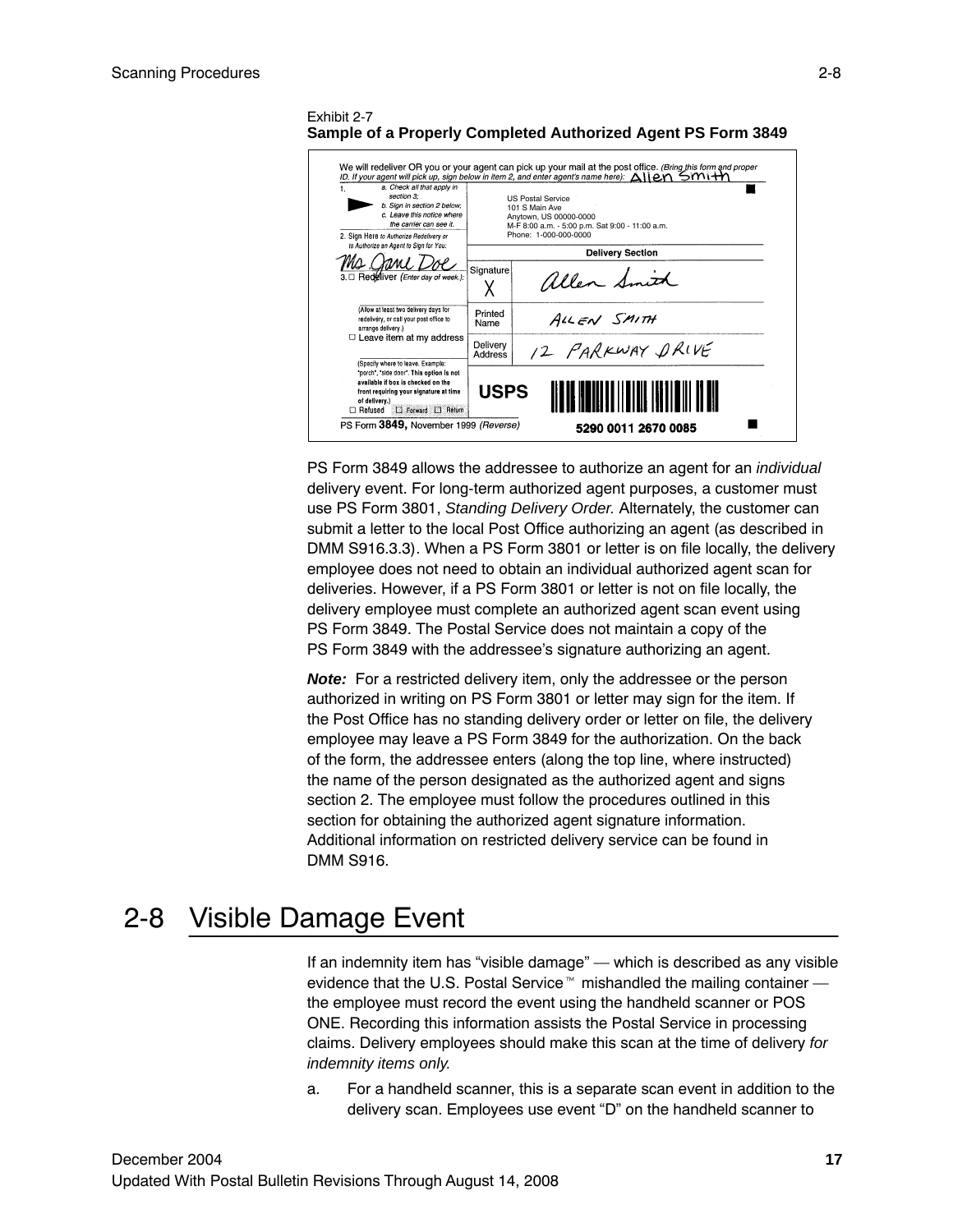record visible damage, and then move on to the appropriate delivery scans.

<span id="page-27-0"></span>b. Employees using POS ONE are allowed to indicate that the item is damaged for each scanned mailpiece. The default is "no damage."

Indemnity items include the following:

- a. COD mail.
- b. Express Mail.
- c. International accountable mail.
- d. Numbered insured mail.
- e. Registered Mail.

# 2-9 Scanning Multiple Items at a Single Delivery Point

The signature capture software on the handheld scanner or POS ONE terminal allows the delivery employee to link multiple mailpieces to a single signature at a delivery point. This means that the employee can deliver up to five pieces of signature mail and have the customer sign only one PS Form 3849. The scanning process is simple:

- 1. Scan each piece.
- 2. Press enter.
- 3. Select the "Delivered" event for handheld scanner. (For POS ONE, "Delivered" is the default event.)

*Note:*Express Mail and Signature Confirmation items require a manually entered name. Employees must follow the prompts from the handheld scanner or POS ONE, which will enable them to record the highest level of service.

# 2-10 Scanning International Accountable Mail

Incoming international accountable mail requires signatures. These items are usually limited to international registered, customs, or insured items or incoming Global Express Mail items. Postal Service employees must scan/enter all incoming accountable international parcels that contain a barcode or handwritten/stamped number that indicates the item is accountable.

a. The process for scanning or entering international accountable mail is similar to domestic deliveries. If a mailpiece does not have an identifiable barcode (such as CA123456789GB), then the Postal Service employee must manually enter on the scanner the letters and/or numbers that indicate that the item is accountable. The scanner will ask if the piece is international. Answering "no" means that the scan will not be accepted. Answering "yes" will activate prompts that will allow the employee to continue the signature capture process. Exhibit 2-10a shows examples of handwritten/stamped accountable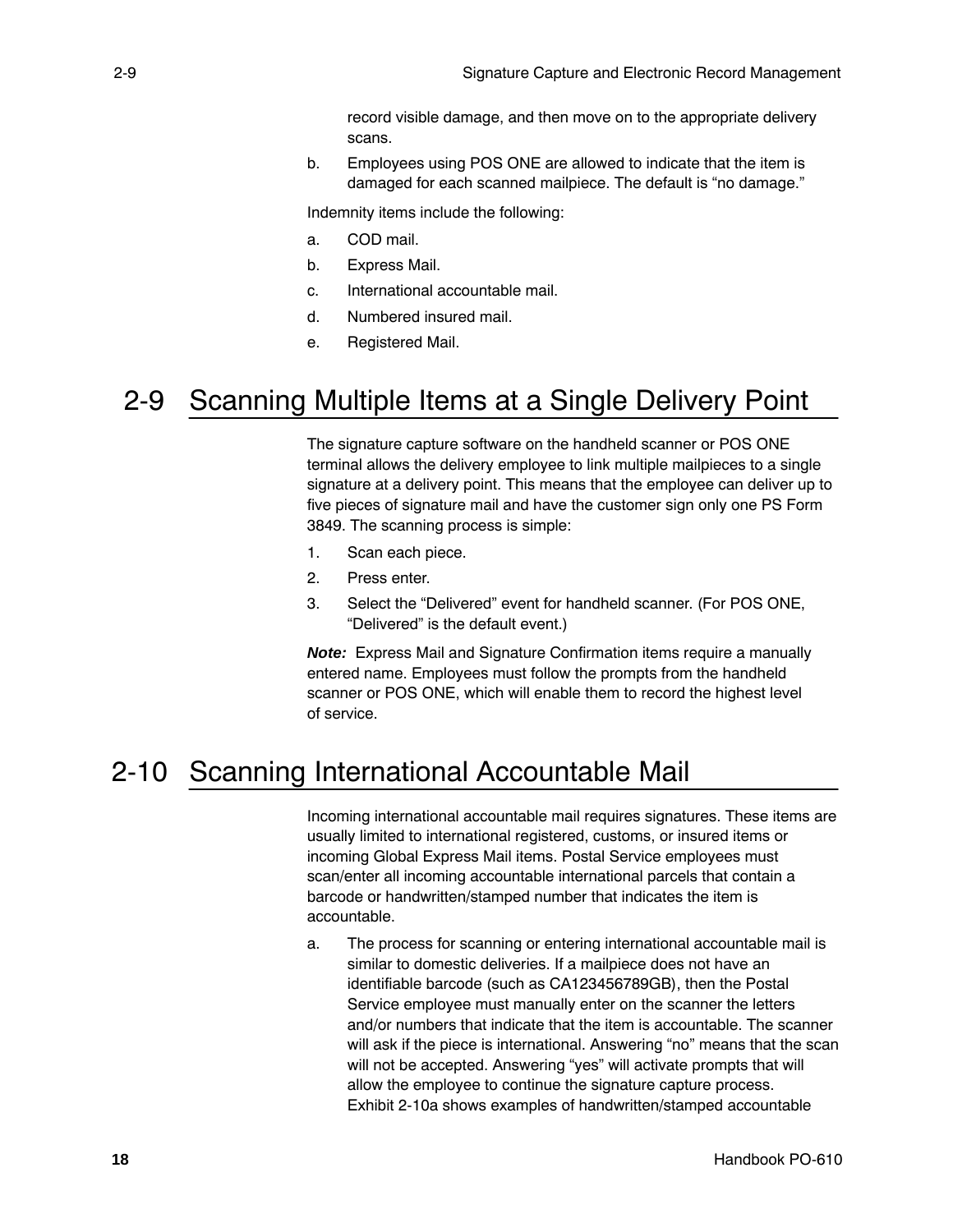numbers on incoming international items. Employees should enter the preceding special service identifier if available (such as R or V), and the numbers written on the mailpiece.

<span id="page-28-0"></span>b. The U.S. Customs Service of the Department of the Treasury originates Customs Form 3419A. The delivery employee must have the customer sign both PS Form 3849 and Customs Form 3419A. On Customs Form 3419A, the employee scans only the ME# barcode (the left barcode), and then scans PS Form 3849 when prompted. The employee must submit forms as usual. Exhibit 2-10b shows a sample of Customs Form 3419A.

#### Exhibit 2-10a

```
Samples of Accountable Numbers on Incoming International Items
```




Exhibit 2-10b **Sample of Customs Form 3419A**



# 2-11 Waiver and Non-Waiver Items

Listed below are special situations that employees might encounter during delivery of signature capture items.

## 2-11.1 **Customer Is Not Available**

The delivery employee must follow these procedures when a customer is not available for a delivery of multiple items when one or more of the items allow a waiver of signature (endorsed by the mailer) and one or more of the items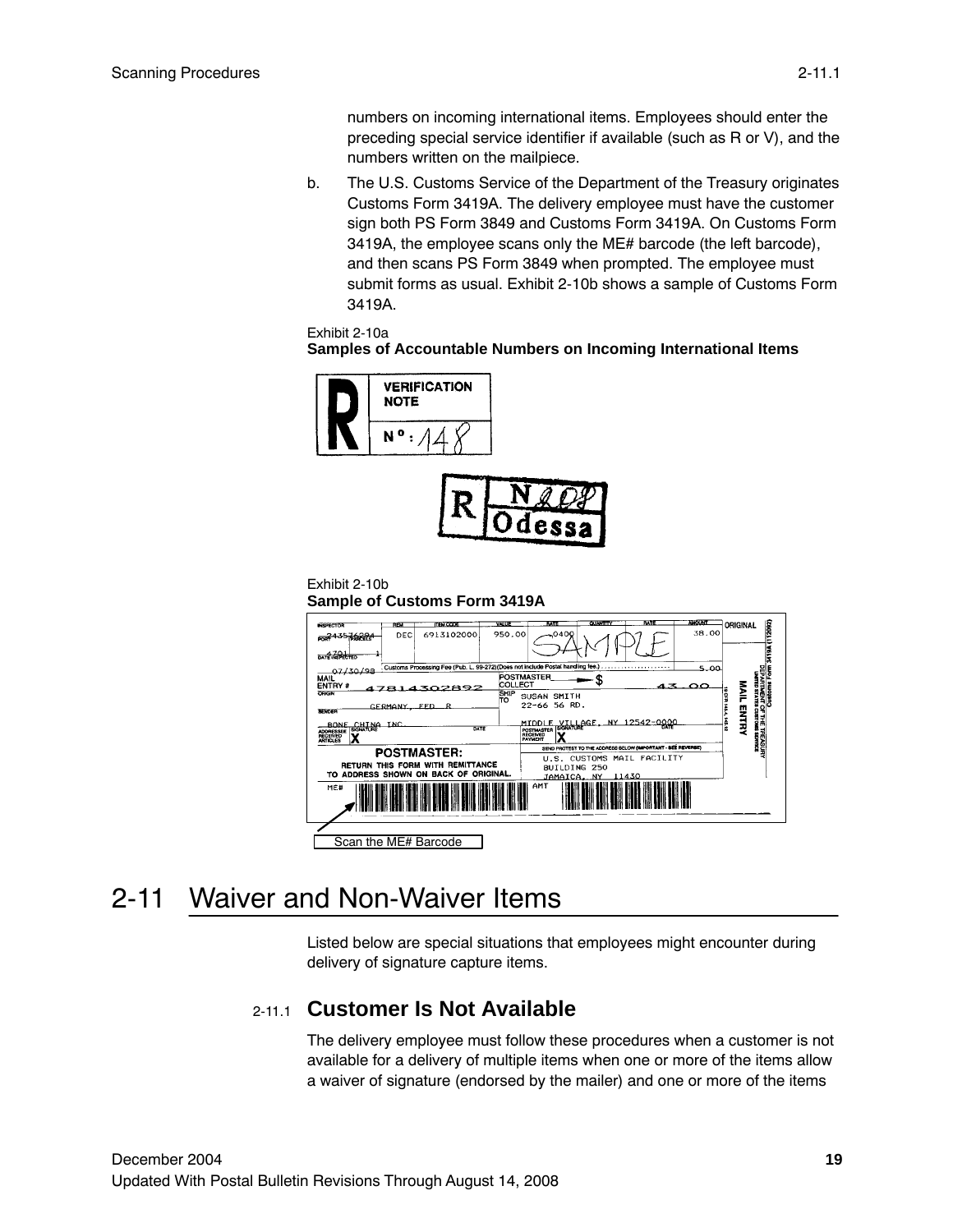<span id="page-29-0"></span>do not. (This example involves delivery of both a waiver item and a non-waiver item — Certified Mail — to the same address.)

- 1. Scan/enter the barcode of the item that has the waiver endorsement and select "waived" at the signature capture screen on the handheld scanner.
- 2. Sign PS Form 3849 and scan the PS Form 3849 barcode.
- 3. Leave the mailpiece with signature waiver in a secure location.
- 4. Fill out another PS Form 3849 for the Certified Mail item and leave it for the customer as a notice-left attempt.
- 5. Scan the Certified Mail item according to Exhibit 2-6a.

**Note:** The only special service offerings that allow signature waiver are return receipt for merchandise, Express Mail, and Signature Confirmation (note, though, that the waiver feature for Signature Confirmation is scheduled for discontinuance in early 2005). However, even these items require a signature unless the mailer has chosen the waiver of signature option and the mailpiece is endorsed accordingly.

## 2-11.2 **Customer Is Available**

The delivery employee must follow these procedures when a customer is available for a delivery of multiple items when one or more of the items allow a waiver of signature (endorsed by the mailer) and one or more of the items do not.

- 1. Scan/enter all mailpiece barcodes.
- 2. Have the customer sign PS Form 3849 and print his or her name.
- 3. Manually enter the customer's first initial and last name when prompted by the handheld scanner or POS ONE terminal.
- 4. Scan PS Form 3849.

# 2-12 Scanning Multiple Barcodes on a Single Package

On occasion, delivery employees may find that a single package has multiple labels. For example, a likely combination would be a numbered insured item with Delivery Confirmation service. In these instances, the delivery employee must scan *both* labels at the time of delivery — similar to scanning two separate mailpieces. The employee would then capture a signature on PS Form 3849 for the insurance portion.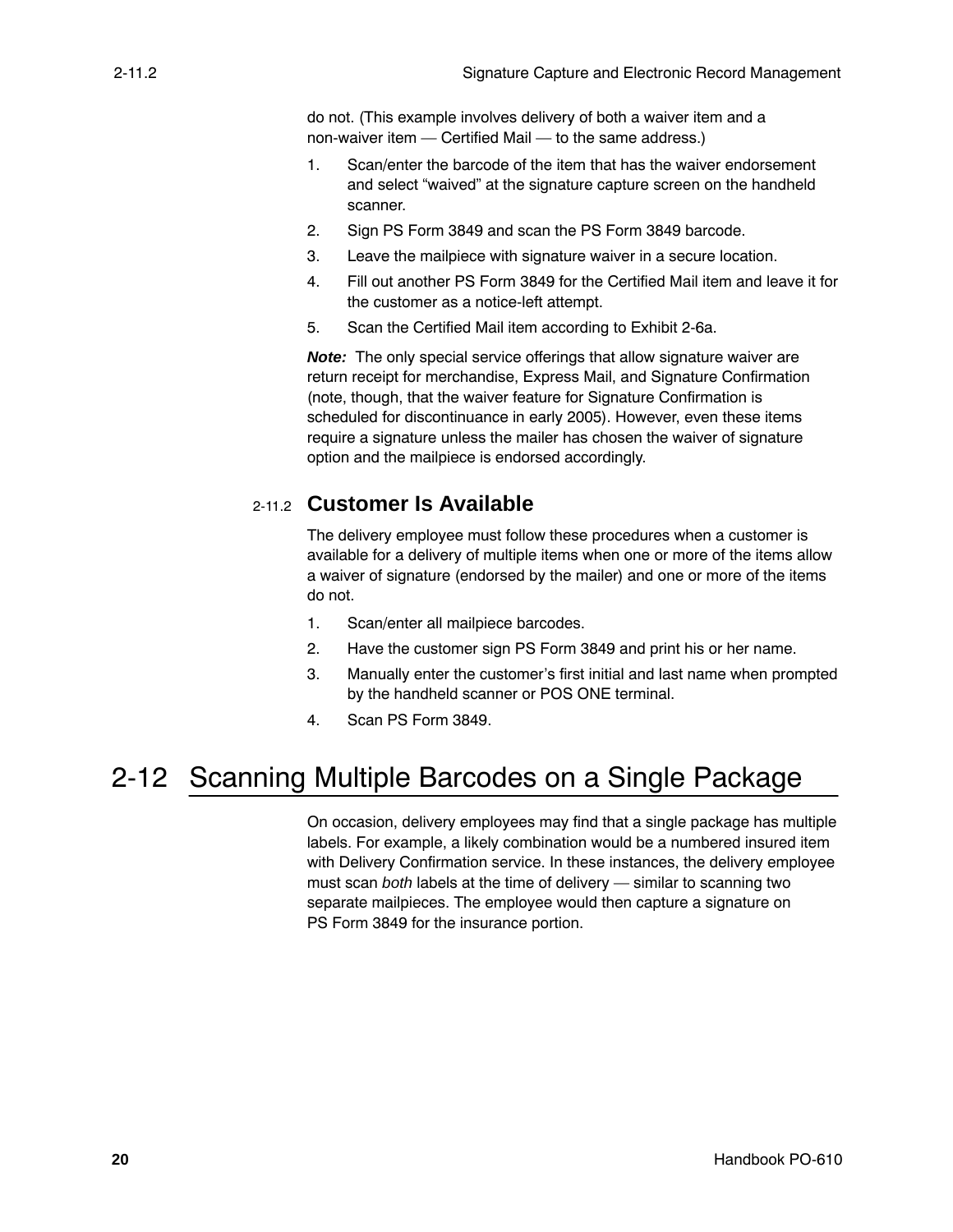# <span id="page-30-0"></span>**3 Routing PS Forms 3849 to CFS**

## 3-1 Overview

The Postal Service personnel operating in the Computerized Forwarding System (CFS) unit are responsible for optically scanning all signed PS Forms 3849. This scanning process completes the record that was initially created by the delivery employee.

The accountable clerk must perform the following functions daily, regardless of PS Form 3849 volume:

- a. During the clearance procedure, check that all forms have been properly completed with a signature, printed name, and address in the delivery section on the barcoded side of the form. Bring all forms that are not properly completed to the attention of the delivery employee or supervisor. If possible, have the delivery employee or supervisor make corrections immediately — employees can correct a form that is missing a printed name or an address but not a signature. Instruct the delivery employee to properly complete forms in the future.
- b. Do not include forward/return PS Forms 3849 with those being sent to CFS. Instruct employees not to record forward/return information on PS Forms 3849.
- c. Properly face all forms, and remove any tape, staples, etc.
- d. Secure the bundle of PS Forms 3849 with rubber bands or clips and place the bundle in the CFS pouch. Send only signed, properly faced PS Forms 3849 to CFS.
- e. Give any forms returned from CFS to the postmaster/manager or supervisor for corrective action.
- f. *All sites must send signed PS Forms 3849 to CFS daily*. (Only manual record management units are exempt.)

# 3-2 Processing PS Form 3849 Errors

#### 3-2.1 **Overview**

CFS has two methods of reporting errors on PS Forms 3849. Forms scanned in CFS have a 5-digit number printed down the left-hand side of the reverse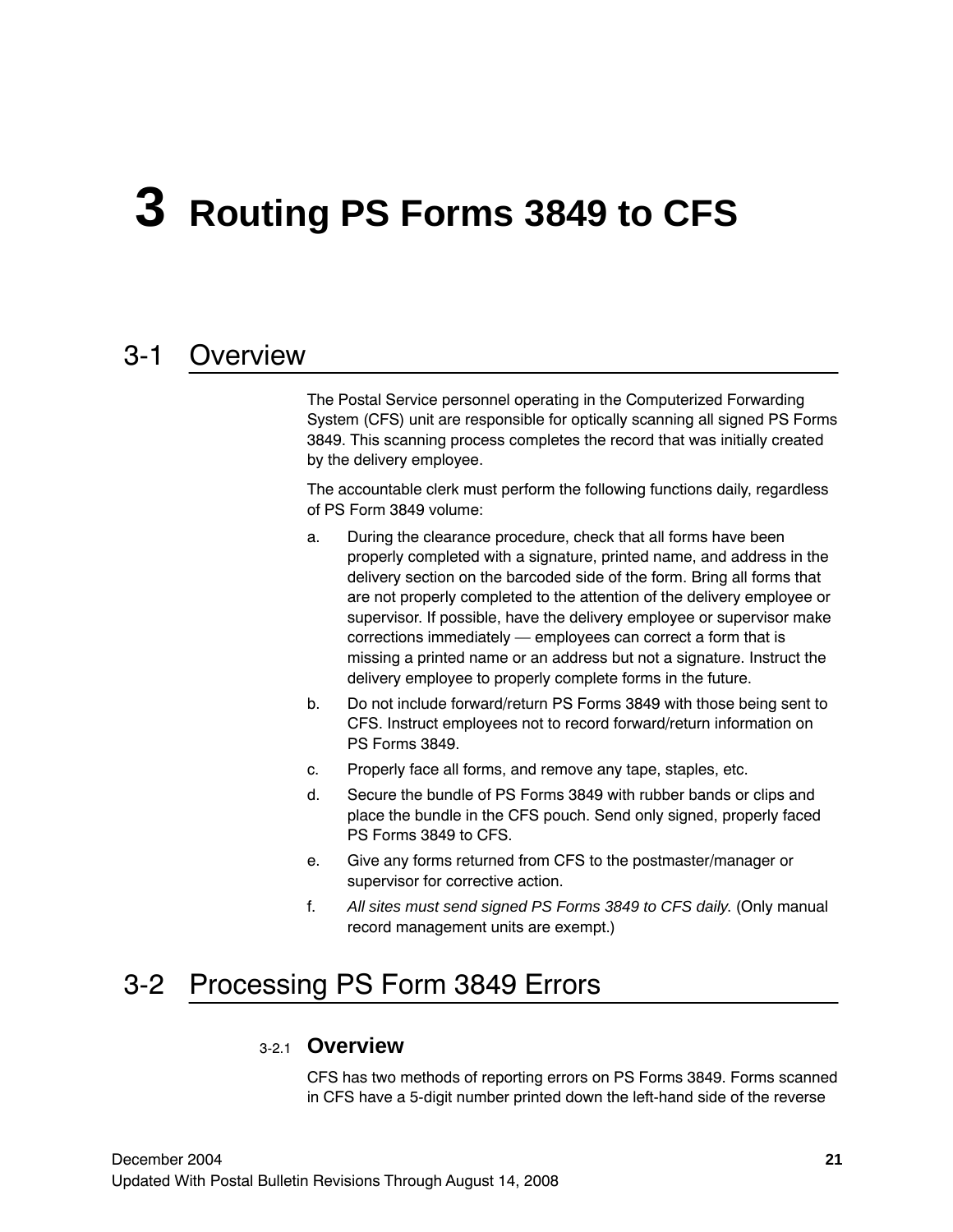(barcoded) side of PS Form 3849. This is a sequence number that is used to retrieve the form if required.

#### <span id="page-31-0"></span>3-2.1.1 **Method 1: Returning PS Form 3849 for Remedial Action**

CFS may return PS Forms 3849 to the delivery unit for remedial action. These returns are limited to PS Forms 3849 that were scanned in CFS but were not apparently linked to a mailpiece at the time of delivery. (The CFS site receives daily reports showing PS Forms 3849 that are not linked to a mailpiece delivery event.) The responsible manager, supervisor, or other employee at a delivery unit that receives a form back from CFS indicating that the mailpiece delivery link is missing must do the following:

- 1. If the form was used for delivery, select the "Manual Input" option on the main options menu of the handheld scanner (item number 5). Because there is no manual input option on POS ONE, the delivery unit must use the handheld scanner in all instances.
- 2. Manually enter the article number(s) from the front of PS Form 3849 and make the appropriate scans.
- 3. Discard the signed PS Form 3849 *do not* reroute it to CFS for additional scanning.

If the PS Form 3849 was not used for delivery, instruct the employee on the proper use of forms for events other than delivery.

#### 3-2.1.2 **Method 2: Site-Specific Reports**

CFS creates a site-specific report on PS Form 3849 problems. These types of errors include but are not limited to the following:

- a. Improper form used (obsolete PS Forms 3849 dated prior to November 1999).
- b. Improperly prepared forms:
	- (1) Forms are not faced properly.
	- (2) Forms have tape or staples.
- c. Improperly completed forms:
	- (1) Customer signature appears in the authorized redelivery/agent section rather than in the delivery section.
	- (2) Form was used for other than delivery (forward/return).
	- (3) Form is missing a signature, printed name, and/or address.

In all instances, the manager or supervisor must inform the delivery employee responsible for the discrepancy of the deficiencies and instruct the employee on the proper procedures to capture delivery receipt information.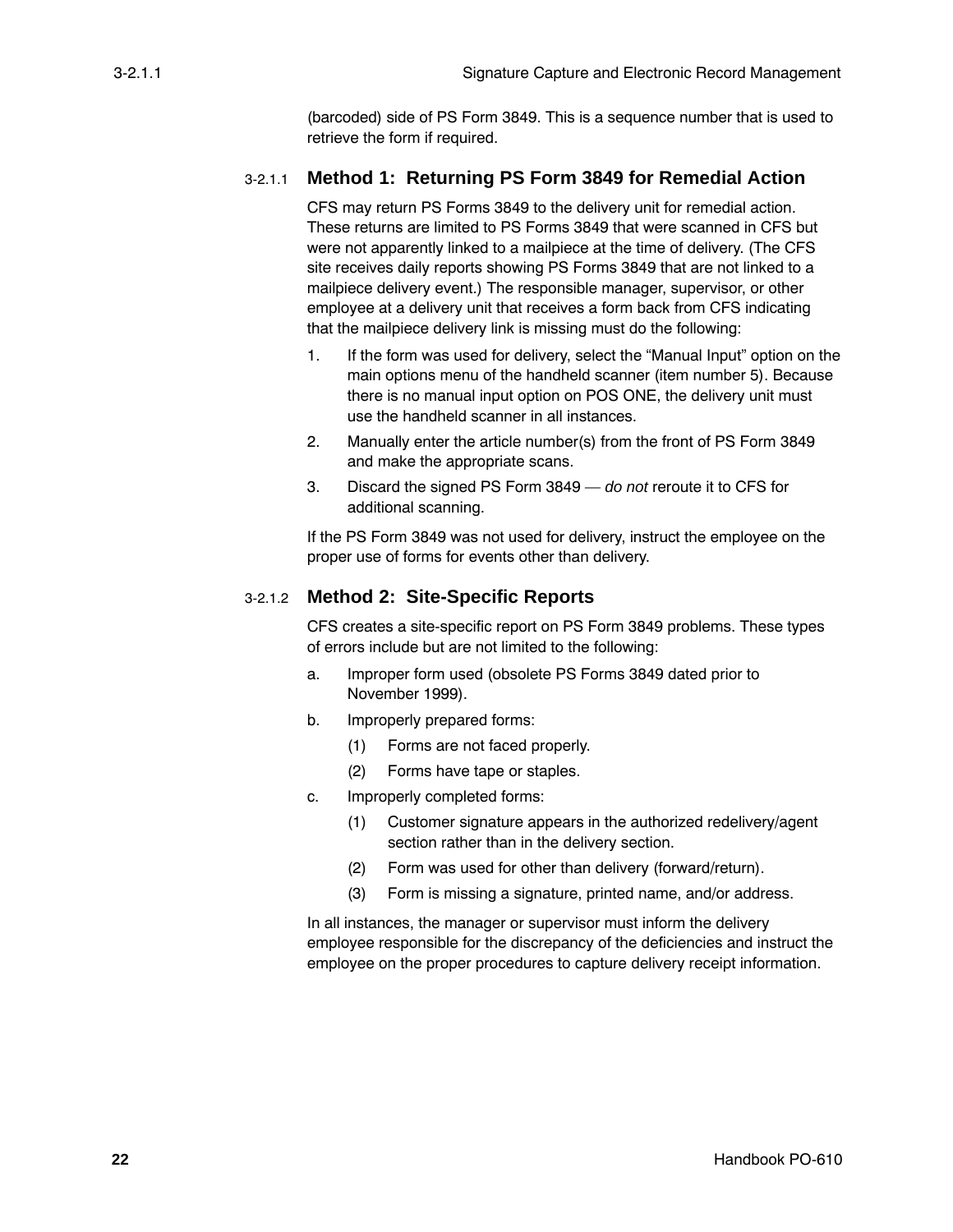## <span id="page-32-0"></span>3-2.2 **Unresolved Errors on PS Form 3849**

The accountable clerk or designated employee must discard PS Forms 3849 that have been returned from CFS with errors that cannot be resolved. *Failure to perform the proper functions at the time of delivery or when a form is returned from CFS results in the record being irretrievable for future customer requests or for claims purposes*.

PS Forms 3849 that are used for functions other than delivery (notice left, postage due, etc.) may be discarded with recycled paper.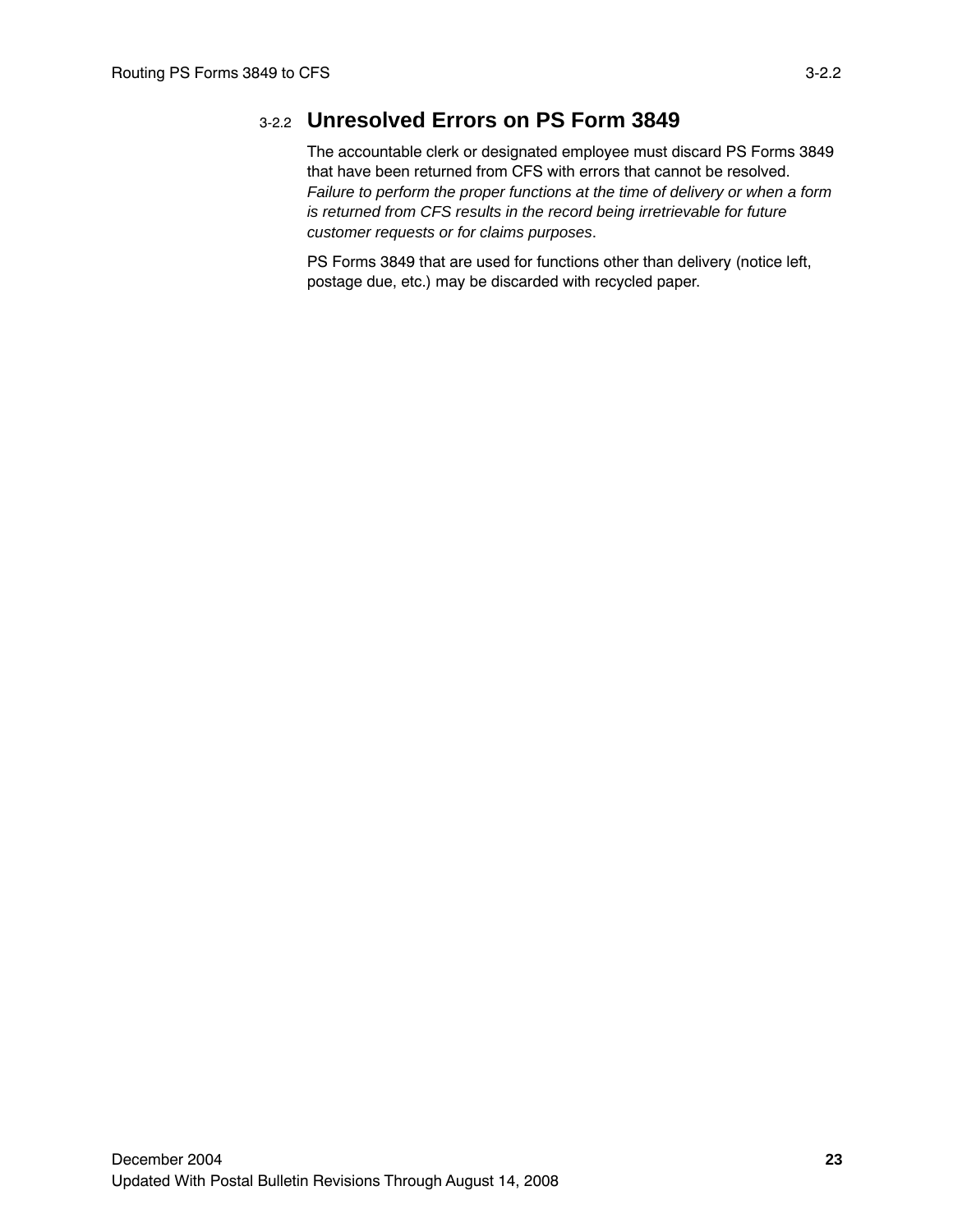This page intentionally left blank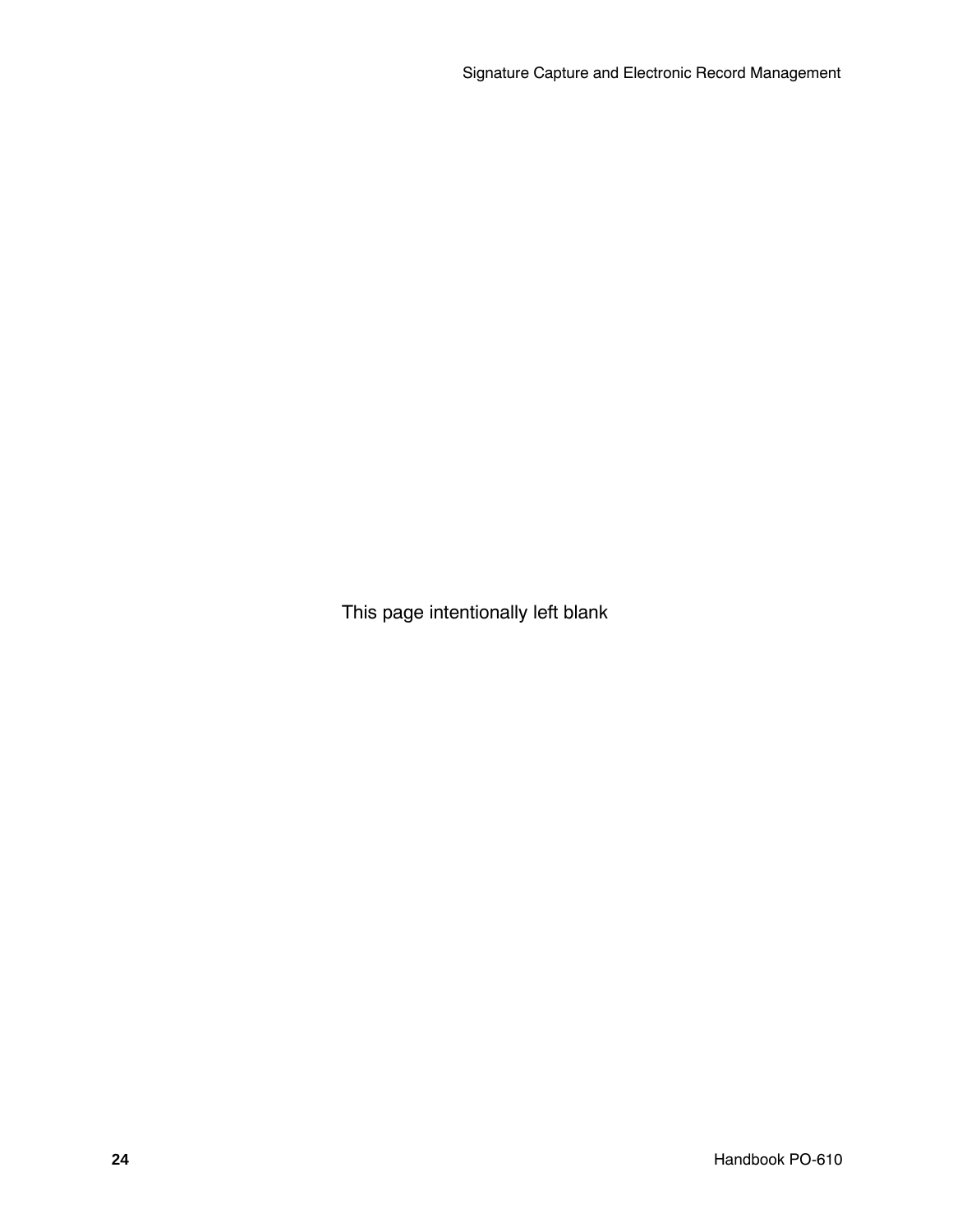# <span id="page-34-0"></span>**4 Delivery Inquiries and Retrieval**

# 4-1 Delivery Record Storage

Under the signature capture program, there are two possible storage scenarios:

a. *Electronic Record Management (ERM) Site Items*. These records are filed electronically in a national database by offices that participate in the electronic system of records. This national database includes records for all items destined to all sites in the U.S., including Alaska, Hawaii, Puerto Rico, and the U.S. Virgin Islands.

*Note:* When requesting a record from an ERM site, the customer can receive the search result by fax, e-mail, or mail, whichever the customer requests. See 4-3.1.2 for more information.

b. *Manual Record Management (MRM) Site Items*. These records are filed manually at the office of delivery (for the required retention period). APO/FPO offices and certain territories, possessions, and freely associated states do not participate in the signature capture or electronic record management program at this time. A list of participating sites is in *Postal Operations Manual* (POM) 619.

*Note:* When requesting a record from an MRM site, the customer can receive the search result by mail *only*. See 4-3.1.3 for more information.

Refer to Appendix A for information on accessing the delivery record database through the Postal Service Intranet. Refer to the matrix in Appendix B for specific information about requesting stored records by service type.

# 4-2 Delivery Inquiries

## 4-2.1 **Overview**

There are two basic types of delivery record inquiries: external (Postal Service customer) and internal (Postal Service employee). Within each query type, the inquiry may be for the delivery status or for the delivery record of the mailpiece.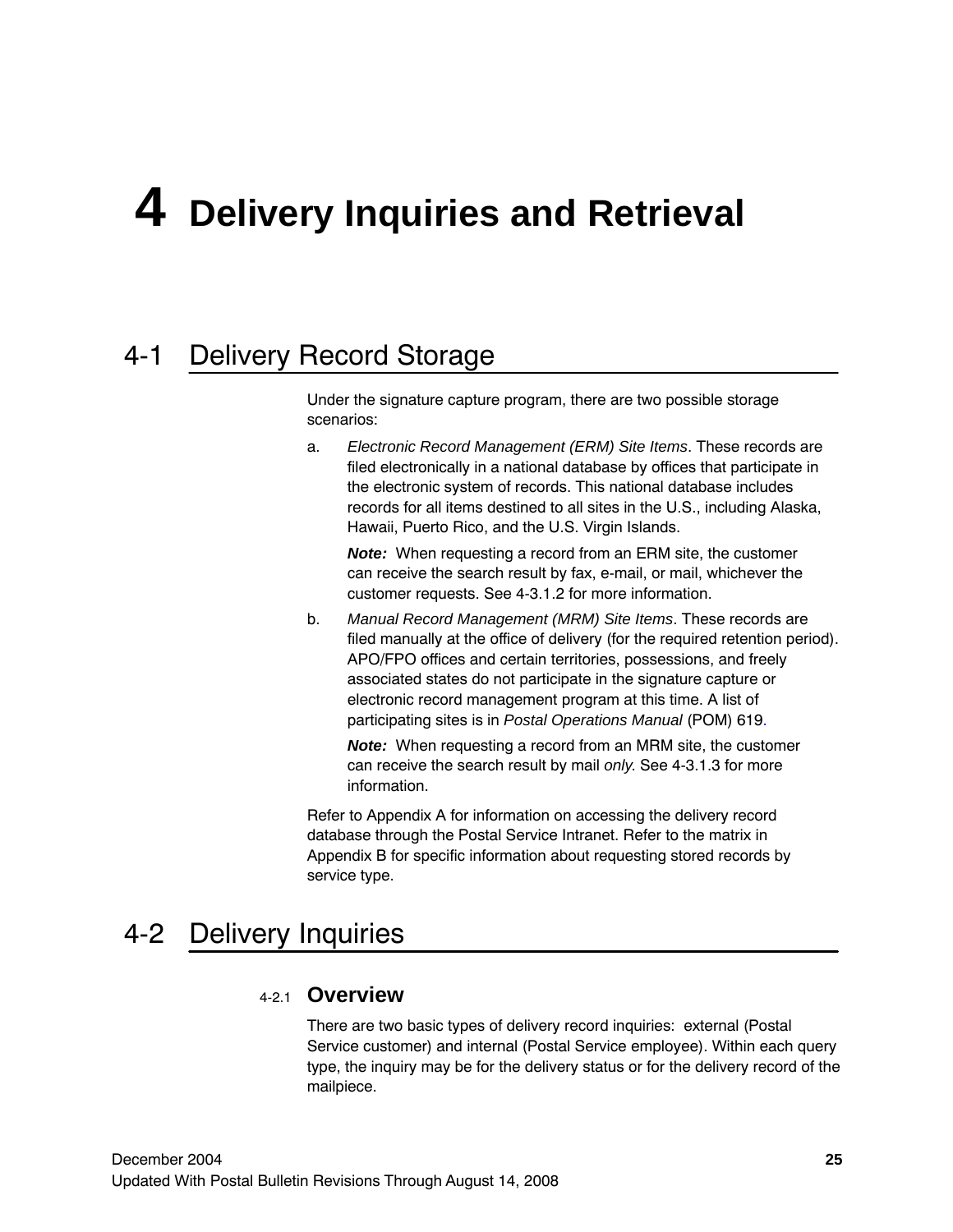#### <span id="page-35-0"></span>4-2.2 **Delivery Status Request**

With a delivery status request, the customer wants to know if an item was delivered. The Postal Service can release this information for Express Mail, Delivery Confirmation, Signature Confirmation, Certified Mail, and Registered Mail items, according to the procedures noted below.

- a. Express Mail, retail rate Confirmation Services, Certified Mail, and Registered Mail customers can request delivery status information by calling the toll-free number — 800-222-1811 — or by accessing the Track & Confirm Web site at *www.usps.com*.
- b. Mailers who use electronic option Confirmation Services can inquire about delivery status only by accessing the Track & Confirm Web site at *www.usps.com* (not by calling the toll-free number).

**Note:** Postal Service personnel are not allowed to provide verbal confirmation of delivery (delivery status request) for items not supported by the Internet or toll-free number. Customers must make a delivery record request and pay the appropriate fees. Additional information on electronic option Delivery Confirmation and Signature Confirmation service is available in DMM S918 and S919.

#### 4-2.3 **Delivery Record Request**

With a delivery record request, the customer wants a copy of the delivery record, including the signature. Customers can make delivery record requests for most special service items — refer to the DMM for restrictions and fees. Delivery record requests include return receipt after mailing, duplicate return receipts, and Return Receipt (Electronic) items. Delivery record requests are free of charge for Express Mail, Signature Confirmation, and Return Receipt (Electronic) items.

*Note:* Delivery record requests for all other special services articles require additional fees or proof of purchase.

Retrieval of delivery records in the electronic record management system is easy, quick, and convenient for offices with access to the Postal Service Intranet. Offices without access to the Postal Service Intranet are required to use a centralized manual retrieval method. A Postal Service employee must verify all delivery record requests (i.e., proof of purchase or payment of fees). See 4-3 through 4-5 for additional information.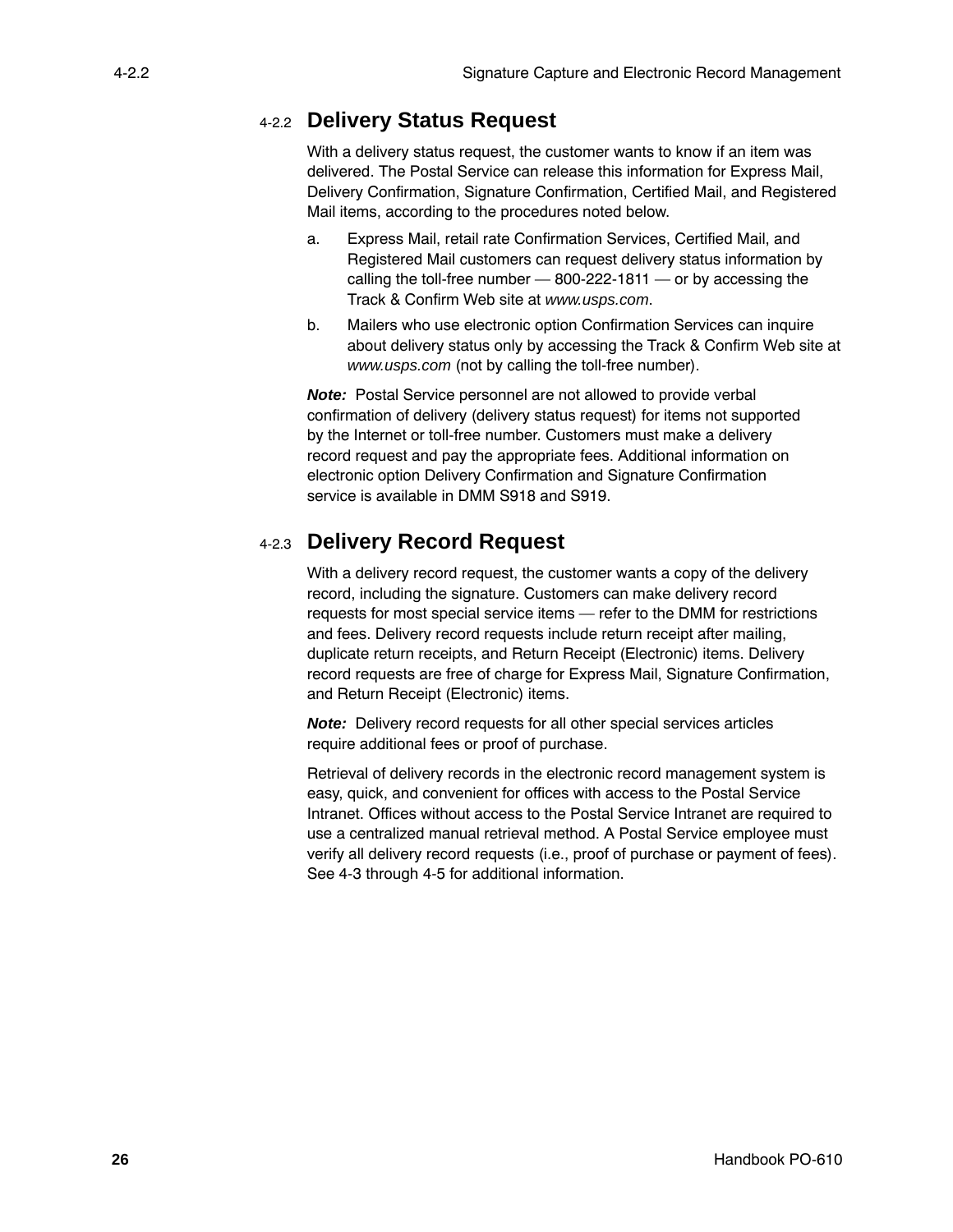# <span id="page-36-0"></span>4-3 Retrieving Delivery Records

## 4-3.1 **Completing PS Form 3811-A**

#### 4-3.1.1 **Overview**

Before the Postal Service employee can retrieve a delivery record, the customer (with the Postal Service employee's assistance, if necessary) must complete Section 2 of PS Form 3811-A, *Request for Delivery Information/Return Receipt After Mailing*. The Postal Service uses this single-sheet form to retrieve both electronic and manual records. Only forms dated September 2004 or later are acceptable for inquiries. Exhibit 4-3.1.1 shows a copy of this form, which is also accessible from the Postal Service Intranet home page at *http://blue.usps.gov* (under "Essential Links" in the left-hand column, click on *References*; under "References" in the right-hand column, click on *PolicyNet;* click on *Forms*; and then click on the form number or form name).

*Note:*The customer must complete Section 2 *accurately and completely* to ensure that the Postal Service can send the search result to the customer. See 4-3.1.2 and 4-3.1.3.

#### 4-3.1.2 **Requesting a Record From an ERM Site**

When requesting a record from an electronic record management (ERM) site, the customer can receive the search result by fax, e-mail, or mail. In Part D of Section 2 of PS Form 3811-A, the customer must provide either a mailing address or a fax number or e-mail address. The system will send a response by only one method, whichever the customer requests.

ERM sites are in the United States (including Alaska and Hawaii), Puerto Rico, and the U.S. Virgin Islands. For delivery records at these sites, retrieve a record following the process described in 4-3.2. (For more information on ERM sites, see POM 619.)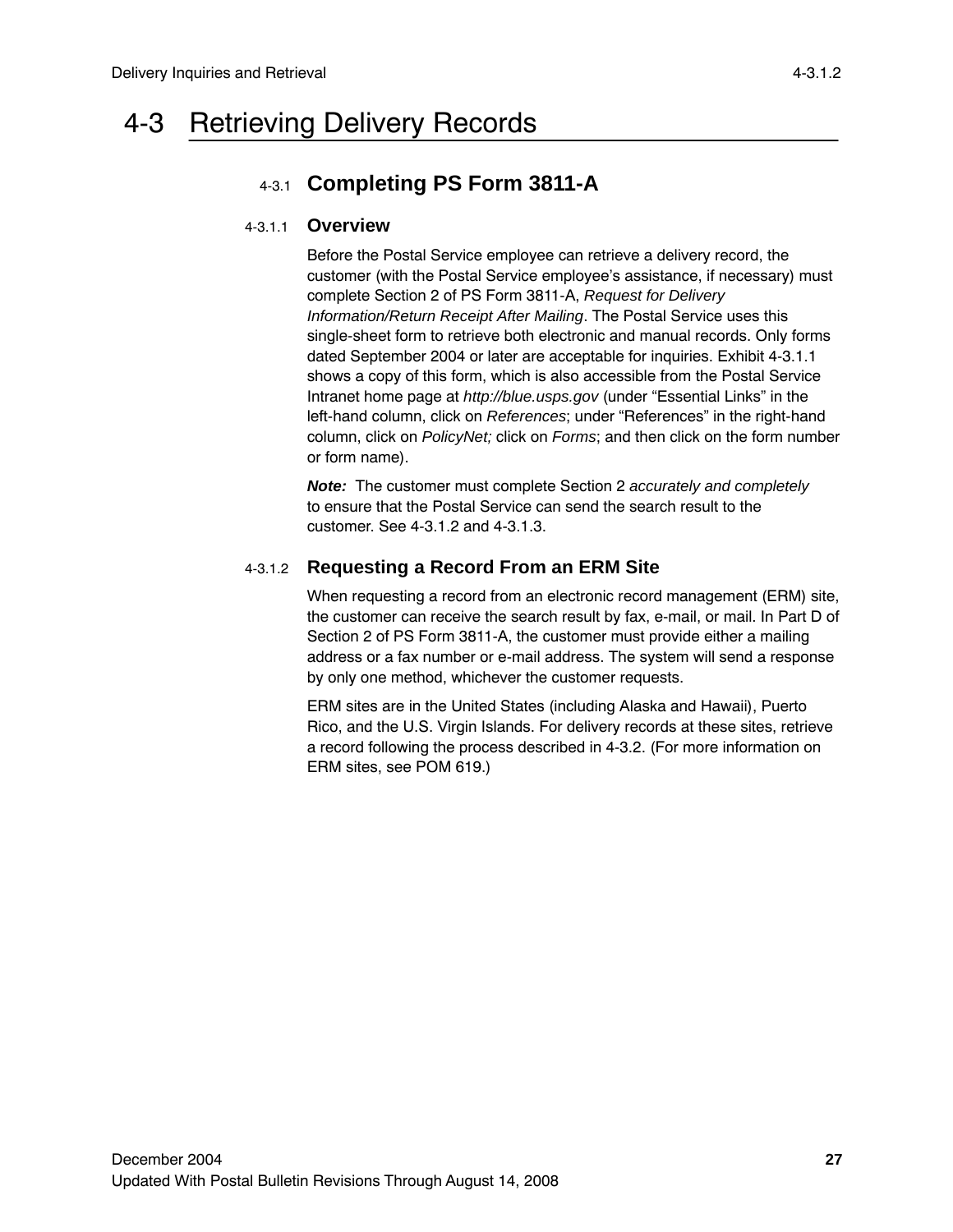#### <span id="page-37-0"></span>Exhibit 4-3.1.1 **PS Form 3811-A, Request for Delivery Information/Return Receipt After Mailing (September 2004)**

|                         | <b>Request for Delivery Information/Return Receipt After Mailing</b><br><b>INSTRUCTIONS FOR USE:</b>                              |                                                                                                                                                                                                                                                        |
|-------------------------|-----------------------------------------------------------------------------------------------------------------------------------|--------------------------------------------------------------------------------------------------------------------------------------------------------------------------------------------------------------------------------------------------------|
|                         | <b>Accepting Office</b><br>Complete the shaded portions in Section 1.<br>2. Collect fees if required.                             | 1. Internal Use Only. Help the customer complete Section 2 of this form and carefully compare it to the customer's receipt.                                                                                                                            |
|                         | 3. Select ONE of the following two options:                                                                                       |                                                                                                                                                                                                                                                        |
|                         | and the Virgin Islands), choose one of the following two options.                                                                 | A. __ If the item was mailed to an office using electronic record management (all offices in the U.S., including Alaska, Puerto Rico,<br>$\Box$ If your office has Intranet access, use the Intranet to generate the request via fax, mail, or e-mail. |
|                         |                                                                                                                                   | If your office does not have Intranet access, send this entire form, with Sections 1 and 2 completed, to a                                                                                                                                             |
|                         | designated inquiry location.<br>complete Section 3 and mail to the customer.                                                      | If electronic record is found, request the record electronically and discard this form. If the electronic record is not found, manually                                                                                                                |
|                         | form, with Sections 1 and 2 completed, to the delivery office.                                                                    | B. __ If the item was mailed to an office using manual record management (refer to POM Part 619 for full listing), send this entire                                                                                                                    |
|                         | Delivery Office - Use Only for Manually Filed Delivery Record Inquiries (3B checked above)<br>$1_{-}$<br>to the accepting office. | If the fee is not attached or the form is not postmarked to show that the fee was paid at the time of the mailing, return this form                                                                                                                    |
|                         | 2.                                                                                                                                | Complete the items in Section 3 below. Enter the delivery information or indicate the reason for no information.                                                                                                                                       |
|                         | 3.<br>deposit it in the mailstream. Discard the remaining portion.                                                                | After completion, detach and insert the bottom portion of this document in an envelope addressed to the requestor and                                                                                                                                  |
|                         |                                                                                                                                   |                                                                                                                                                                                                                                                        |
| Section 1               |                                                                                                                                   | Attach fee here if applicable                                                                                                                                                                                                                          |
|                         | Accepting Office City/State/ZIP Code™                                                                                             |                                                                                                                                                                                                                                                        |
|                         | Delivery Office/Manual Inquiries:<br>when inquiry is resolved - discard remainder of form.                                        | Detach at dotted line and return bottom portion to customer Electronic Inquiries: Generate request from Intranet and<br>discard the entire form if record is found.                                                                                    |
|                         | A. TYPE OF SERVICE                                                                                                                | <b>C. ARTICLE INFORMATION</b>                                                                                                                                                                                                                          |
|                         | □ Certified Mail™<br>Numbered Insured                                                                                             | Article Number                                                                                                                                                                                                                                         |
|                         | □ сор<br>Registered Mail <sup>TM</sup><br>Express Mail <sup>®</sup><br>Return Receipt for Merchandise                             | Mailing Date (mm/dd/w)                                                                                                                                                                                                                                 |
| N                       | <b>B. ARTICLE ADDRESSED TO</b><br>Addressee Name                                                                                  | <b>D. REQUESTOR</b><br>Requestor Name                                                                                                                                                                                                                  |
| $\overline{5}$<br>Secti | Addressee Address                                                                                                                 | Requestor Address                                                                                                                                                                                                                                      |
|                         | (No., street, apt./ste. no.)                                                                                                      | (No., street, apt/ste. no.)                                                                                                                                                                                                                            |
|                         | (City, state, ZIP Code™)                                                                                                          | (City, state, ZIP Gode)                                                                                                                                                                                                                                |
|                         |                                                                                                                                   | Fax Number (Include area code) or email address (Complete ONLY if an electronic inquiry)                                                                                                                                                               |
|                         | For Delivery Office Use Only                                                                                                      | Delivery Office Postmark<br>Delivered to the following individual, company or organization                                                                                                                                                             |
| S<br>Section            | Postal Service records show no delivery<br>information because:<br>Delivery Date<br>Record not found                              |                                                                                                                                                                                                                                                        |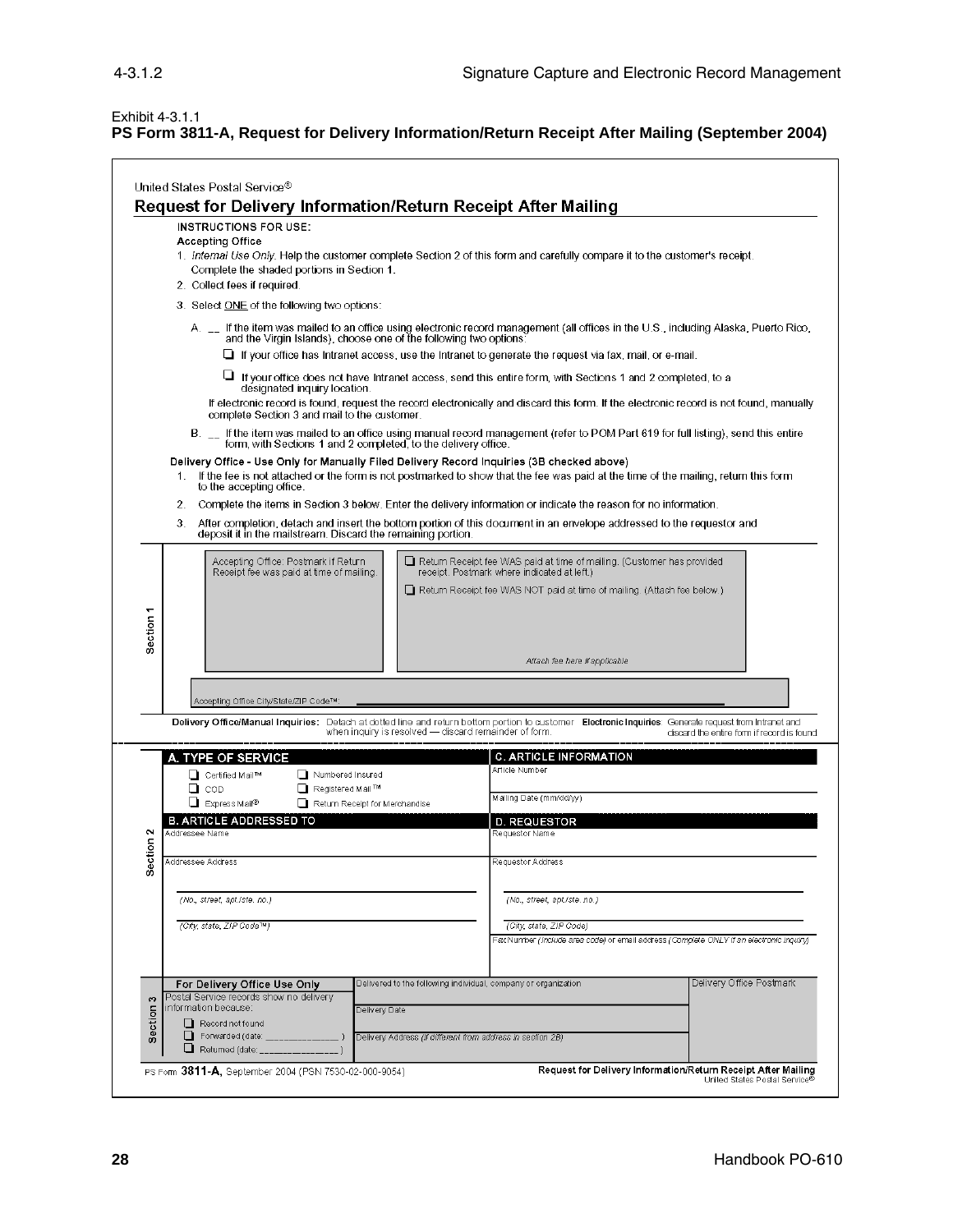#### <span id="page-38-0"></span>4-3.1.3 **Requesting a Record From an MRM Site**

When requesting a record from a manual record management (MRM) site, the customer can receive the search result by mail *only.* In Part D of Section 2 of PS Form 3811-A, the customer must provide a mailing address (*not* a fax number or e-mail address).

MRM sites are in the U.S. military (APO/FPO sites), American territories and possessions (such as American Samoa), and freely associated states (such as the Marshall Islands). For delivery records at these sites, retrieve a record following the process described in 4-3.3. (For more information on MRM sites, see POM 619.)

## 4-3.2 **Retrieving a Delivery Record From an ERM Site**

#### 4-3.2.1 **Overview**

A Postal Service employee can retrieve a delivery record from an electronic record management (ERM) site whether or not the employee's office has access to the Postal Service Intranet.

#### 4-3.2.2 **Offices With Intranet Access**

A Postal Service employee whose office has access to the Postal Service Intranet does the following:

- 1. The employee accesses the Track & Confirm Web site (see Appendix A) and inputs the article number from PS Form 3811-A.
- 2. If the database finds the record, the database generates the response and sends it directly to the customer (by fax, e-mail, or mail, whichever the customer requested) using PS Form 3819, *Electronic Delivery Record*. (See Exhibit 4-4.1 for a sample of a computer-generated PS Form 3819.) The employee then discards the PS Form 3811-A.

*Note:* Postal Service employees must not provide screen shots to customers — screen shots do not serve as verification or proof of delivery.

3. If the database does not find the record, the employee completes Section 3 of PS Form 3811-A and sends the form to the requestor.

## 4-3.2.3 **Offices Without Intranet Access**

A Postal Service employee whose office does not have access to the Postal Service Intranet relies on a designated site to process electronic delivery record requests. Each district has designated an established network to support delivery record inquiries from offices without access to the Postal Service Intranet. (For information on a district's designated location, contact the district's Delivery Confirmation coordinator.) The process is simple:

- 1. The employee at the office without Intranet access sends PS Form 3811-A to the designated location within the district.
- 2. The designated location inputs the article number from PS Form 3811-A.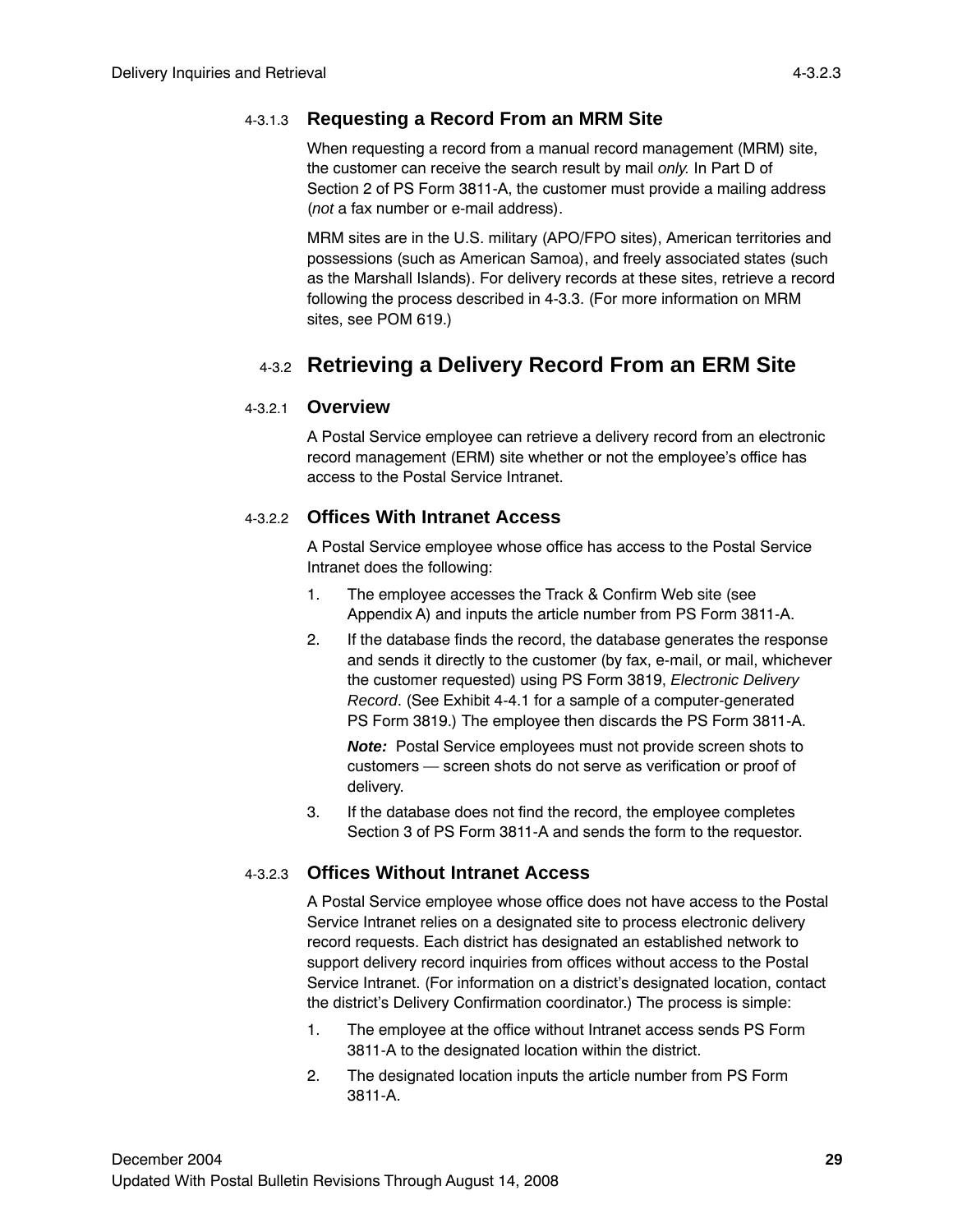<span id="page-39-0"></span>3. If the database finds the record, the database generates the response and sends it directly to the customer (by fax, e-mail, or mail, whichever the customer requested) using PS Form 3819, *Electronic Delivery Record*. (See Exhibit 4-4.1 for a sample of a computer-generated PS Form 3819.) The employee then discards the PS Form 3811-A.

*Note:* Postal Service employees must not provide screen shots to customers — screen shots do not serve as verification or proof of delivery.

4. If the database does not find the record, the employee completes Section 3 of PS Form 3811-A and sends the form to the requestor.

#### 4-3.3 **Retrieving a Delivery Record From an MRM Site**

To retrieve a delivery record from a manual record management (MRM) site, the Postal Service employee must place the PS Form 3811-A in an envelope addressed to the delivery unit. Once received, the office or delivery unit generates the response manually and sends it directly to the customer using Section 3 of PS Form 3811-A.

# 4-4 Responding to Delivery Record Requests

## 4-4.1 **Information Available — Automatically Generated Response (PS Form 3819)**

The Track & Confirm application provides the majority of customer responses from the centralized database by automatically generating a letter — PS Form 3819, *Electronic Delivery Record* — and sending it to the customer (by fax, e-mail, or mail, whichever the customer requested).

Electronic record searches result in five possible responses:

- a. Item Found Delivery w/Signature Appended.
- b. Item Found Delivery, Signature Missing.
- c. Item Found Delivery, Waiver of Signature Option Exercised (no signature included).
- d. Item Found No Delivery Event.
- e. Duplicate Unable to Resolve.

Exhibit 4-4.1 shows a sample response letter for an item found with a signature appended.

Offices with Postal Service Intranet access are able to print active delivery receipts locally; however, such offices should use this option only when necessary.

For Internet and Call Center customers, there is a back-end process that helps determine if a delivery record is complete before the database provides the record to the customer. For example, if delivery has been made but the signature is not yet available (because CFS is still completing the optical scanning process), the database will not generate a record until the signature arrives. In the meantime, though, the Track & Confirm application indicates that the delivery has been made.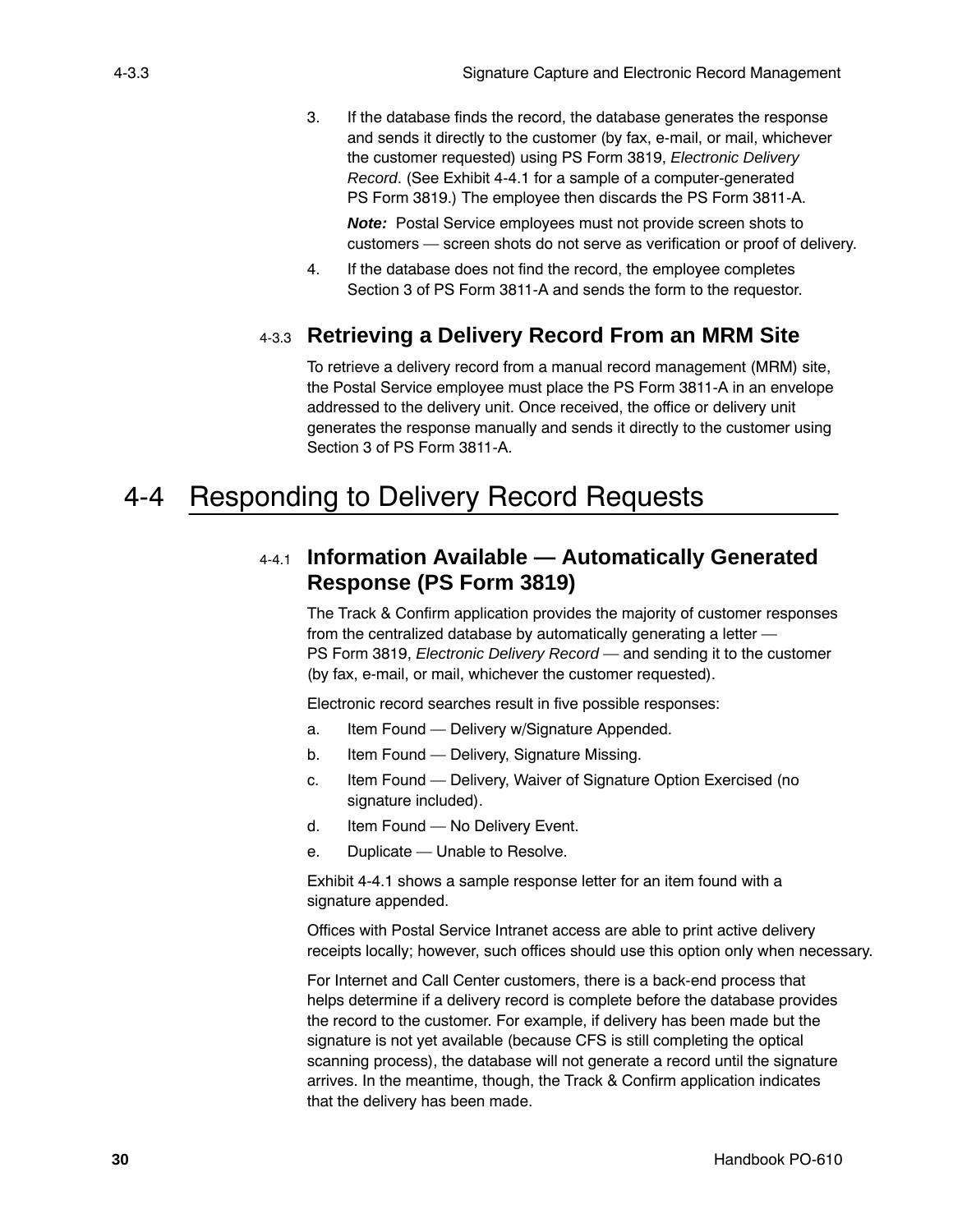<span id="page-40-0"></span>**EXAMPLED STATES** Date: November 29, 2004 JOHN DOE PO BOX 12 ANYTOWN US 55555-55555 Dear John Doe: The following is in response to your November 29, 2004 request for delivery information on your Certified item number 7099 7856 4563 7869 9182. The delivery record shows that this item was devlivered November 18, 2004 at 10:31 a.m. The scanned image of the recipient information is provided below.Mark Olsor<br>M Olson<br>Il Deming Dr. Signature of Recipient: Address of Recipient: Thank you for selecting the Postal Service for your mailing needs. If you require additional assistance, please contact your local post office or Postal Service representative. Sincerely, United States Postal Service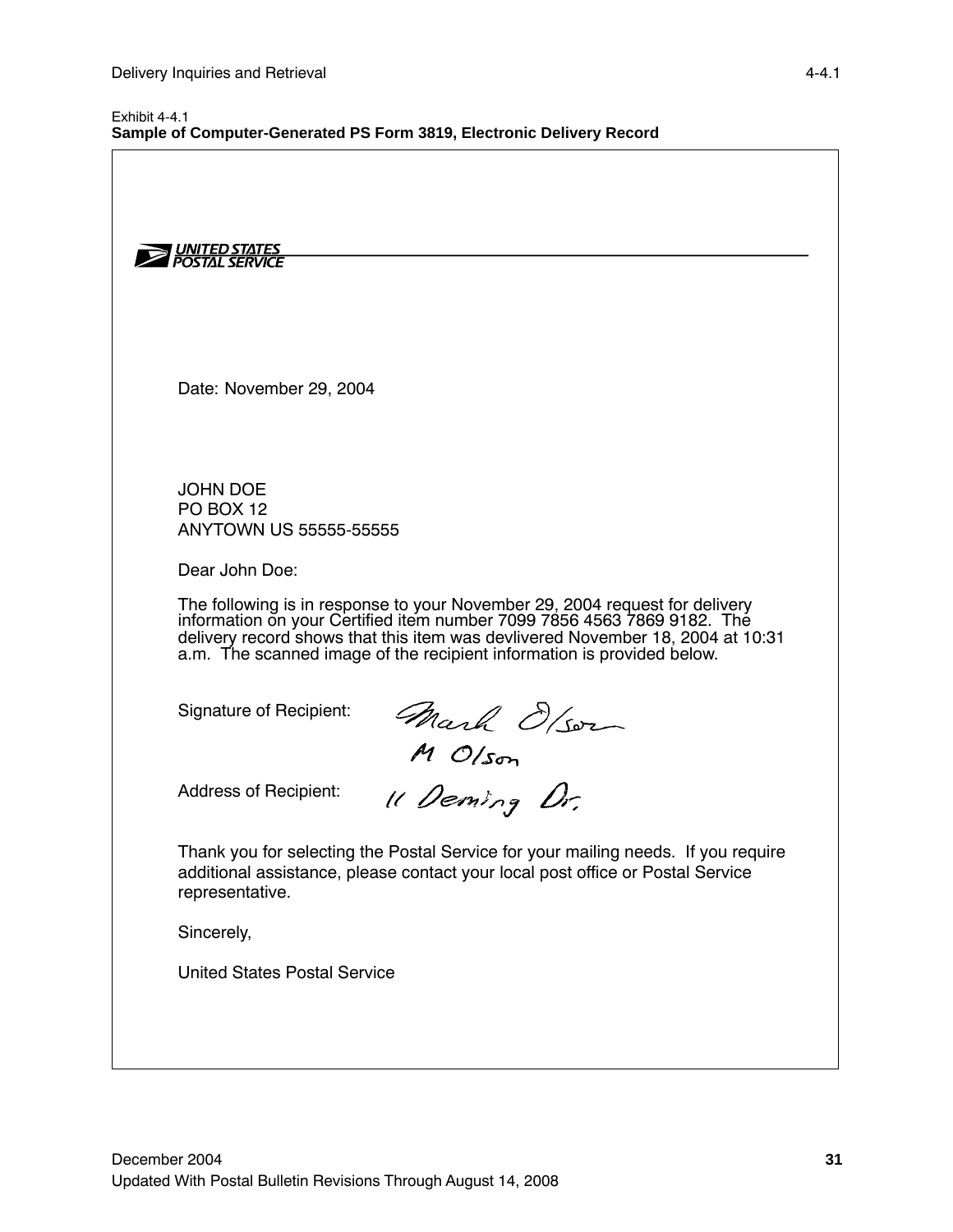## <span id="page-41-0"></span>4-4.2 **Information Not Available — Manual Response on PS Form 3811-A**

If the database does not find a record of the mailpiece, the Track & Confirm application cannot provide an electronically generated response. In such cases, the Postal Service employee must complete the customer response manually using PS Form 3811-A and then send the form back to the customer.

# 4-5 Retaining Delivery Records

#### 4-5.1 **ERM Sites**

#### 4-5.1.1 **Retention**

The national database keeps electronic records as follows:

- a. Express Mail: 2 years.
- b. Delivery Confirmation: 6 months.
- c. Signature Confirmation: 1 year.
- d. Certified Mail, COD, inbound international accountable mail, insured mail, Registered Mail, and return receipt for merchandise: 2 years.

#### 4-5.1.2 **Archiving**

Delivery records for all products and services reside "live" in the PTS database for 3 months. During this "live" period, the Postal Service will return all event information and related signature images for a query. (*Exception*: Incoming international items with incomplete accountable numbers, such as R123, reside "live" in the database for 6 months.) After this "live" period, the Postal Service sends items requiring additional retention to offline archive storage, where employees and customers can still query the record for the remainder of the retention period.

If information on an article is not found in a live database/Intranet search (quick search), a Postal Service employee can request an archived database/Intranet search (extensive search). Postal Service customers using the Internet or the toll-free number to query items will receive information on all available search items, including archived items. No extensive search function is necessary.

As with "live" delivery record requests (both from the Internet and Postal Service Intranet), the Track & Confirm application will automatically send a response letter to the requestor by fax, e-mail, or mail (as selected by the requestor) as soon as the archived search is complete.

Additionally, Postal Service employees and customers can restore an archived record. Restoration brings back all events for the mailpiece to the "live" database (for a period of 30 days). The restoration of a record is beneficial if the requestor requires additional event-level information. The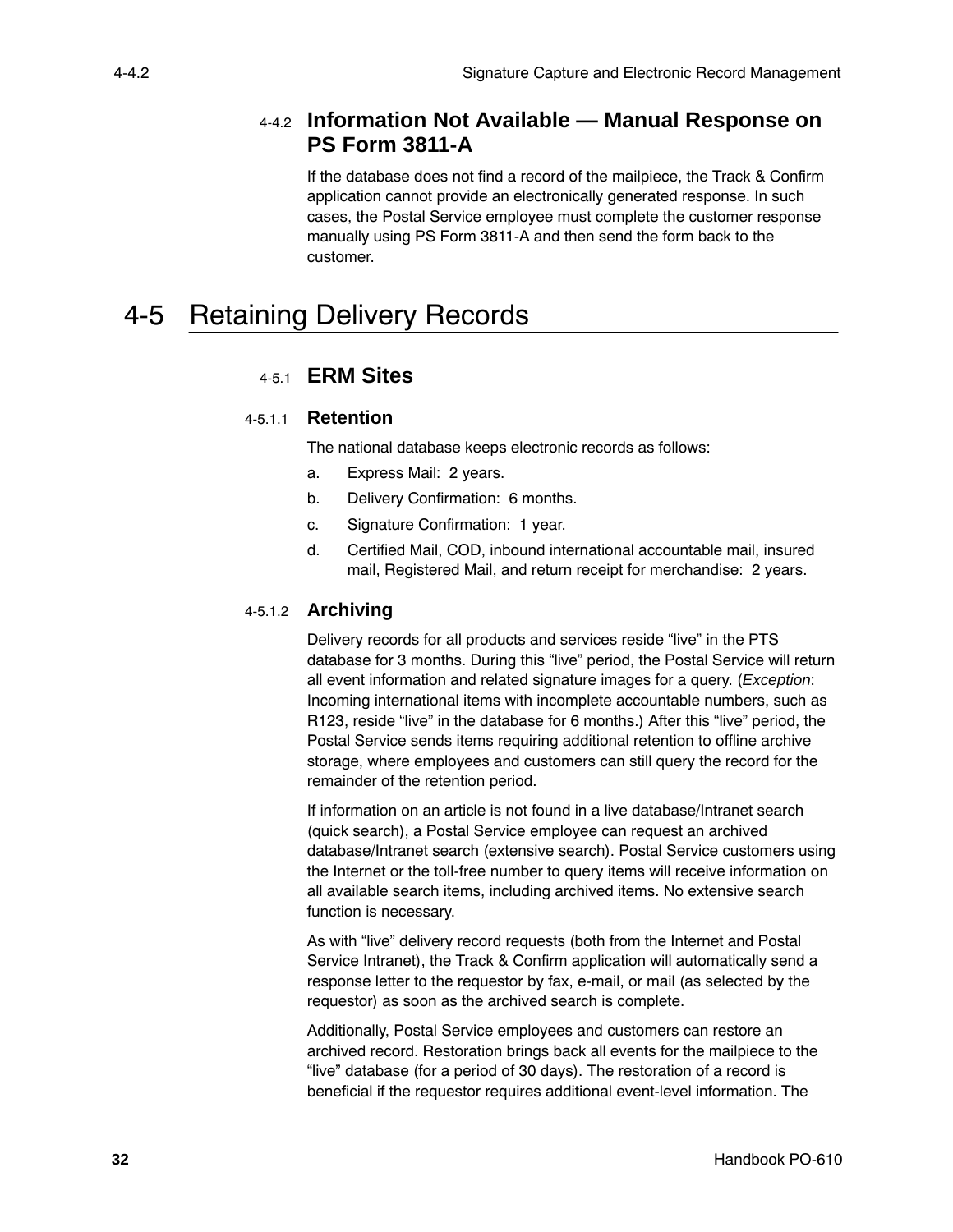<span id="page-42-0"></span>Postal Service generally requires up to 4 hours to process a restoration request, but processing some items might take up to 24 hours.

*Note:*Signature and address images will not be available for viewing for any archived or restored delivery record. However, the images will appear in the appropriate response letter.

#### 4-5.1.3 **Disposition of Forms**

#### 4-5.1.3.1 **PS Forms 3849**

As stated previously, a designated employee must route all PS Forms 3849 to CFS for optical scanning.

#### 4-5.1.3.2 **Other Forms**

Employees in electronic record management (ERM) sites should handle remaining forms as follows:

- a. *Express Mail Labels*. Postal Service employees are not required to record delivery information (date and time) on the Express Mail label, nor are they required to remove the delivery copy of the Express Mail label. The only exception to this scenario is if the postmaster has received a written request from the Postal Inspection Service to retain the delivery copy for investigative purposes. Unless these alternative instructions are received, the delivery copy should remain affixed to the package. This will enable the customer who receives the mailpiece to have a legible copy of the label.
- b. *COD Labels*. Postal Service employees must continue to use the appropriate COD label for sending payment to the mailer. Because of electronic COD clearance, employees do not need to retain COD labels for filing purposes. Continue to use the appropriate COD label for sending payment to the mailer.
- c. *Firm Sheet Receipts (PS Form 3883)*. Continue to use copies of the firm sheet for clearance and customer receipts. Firm sheet receipts do not need to be retained for filing purposes.

## 4-5.2 **MRM Sites**

The manual record management (MRM) site must keep PS Forms 3849 on file for the required retention period (as it does for the records for all other special services listed in 1-1). For the current required retention period, see *Administrative Support Manual* (ASM) Exhibit 351.11.

MRM sites must use PS Form 3849 to capture signatures for all items, including Express Mail, COD, and firm items. The designated employee should still route the Express Mail label itself for processing to an Expedited Special Services or designated office, as appropriate.

An employee in an MRM site may not record multiple items on a single PS Form 3849; instead, the delivery employee must use a single PS Form 3849 for each mailpiece.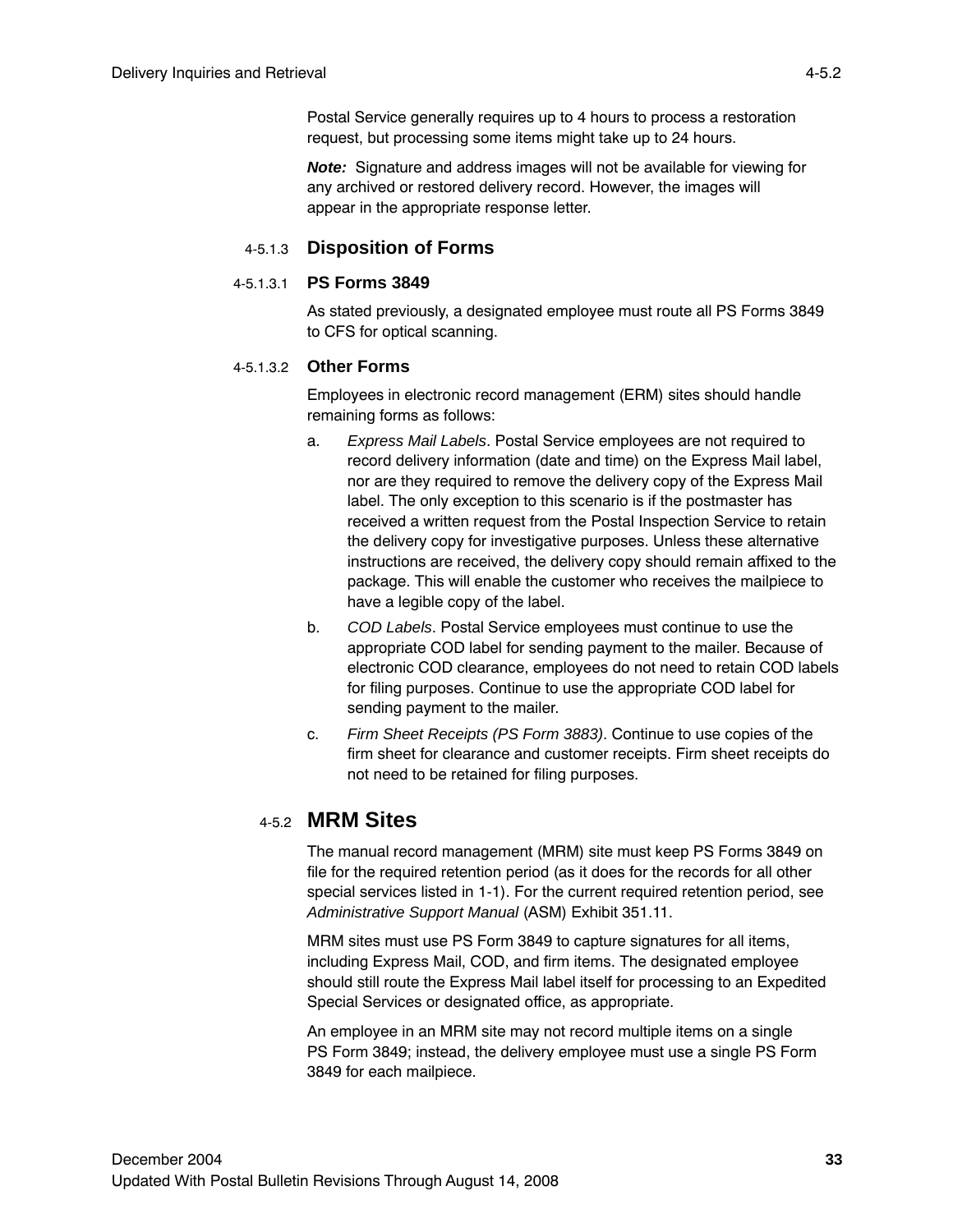# <span id="page-43-0"></span>4-6 Claims and Inquiry Process

Basic processes for handling indemnity claims have not changed. Postal Service employees can research domestic items delivered/filed electronically. *Postal Service employees must research/request records filed in manual record management sites with the delivery Post Office.*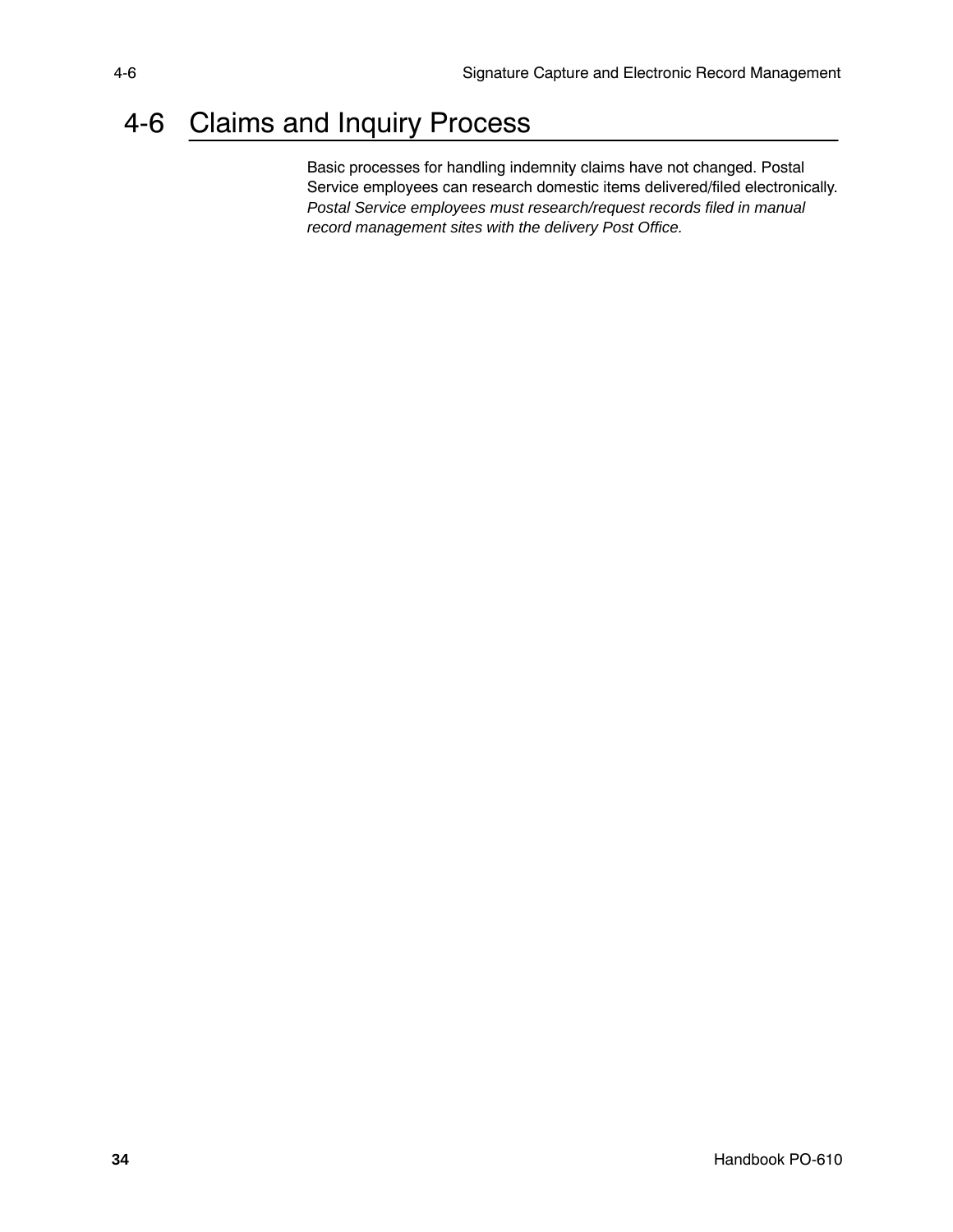# <span id="page-44-0"></span>**5 Retail**

# 5-1 Lobby Sweeps

When an office conducts a lobby sweep to reduce the time customer have to wait in line, the employee conducting the sweep must have access to either a handheld scanner or a POS ONE terminal to capture the appropriate delivery information for signature items.

# 5-2 Entering Customer Name

When entering the customer's name into the handheld scanner or POS ONE terminal, the employee should review the customer's identification card (e.g., driver's license, passport, etc.) or the signed PS Form 3849 to avoid having the customer verbally state his or her name.

## 5-3 Signature Waiver Items

Signature waivers do not apply to retail operations. If a customer is at the retail counter to pick up an item, the waiver no longer applies, and the customer must sign for the article.

# 5-4 Verifying Address on PS Form 3849

For each delivery made, the retail employee must verify that the delivery address is recorded on the barcoded side (delivery section) of PS Form 3849. If the address is not present, the employee is responsible for recording this information on the PS Form 3849. The address on the PS Form 3849 must reflect the address of the customer picking up the mailpiece.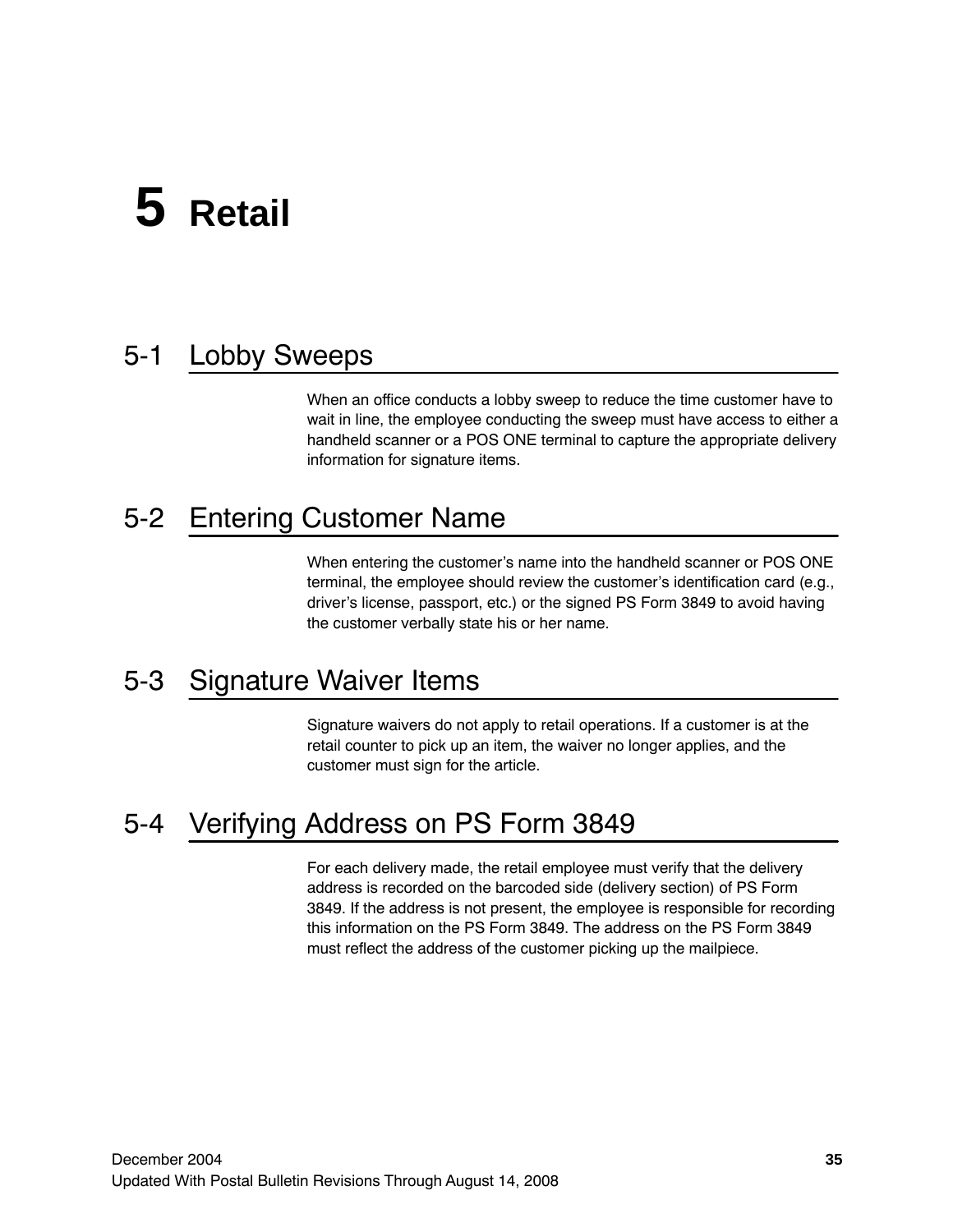This page intentionally left blank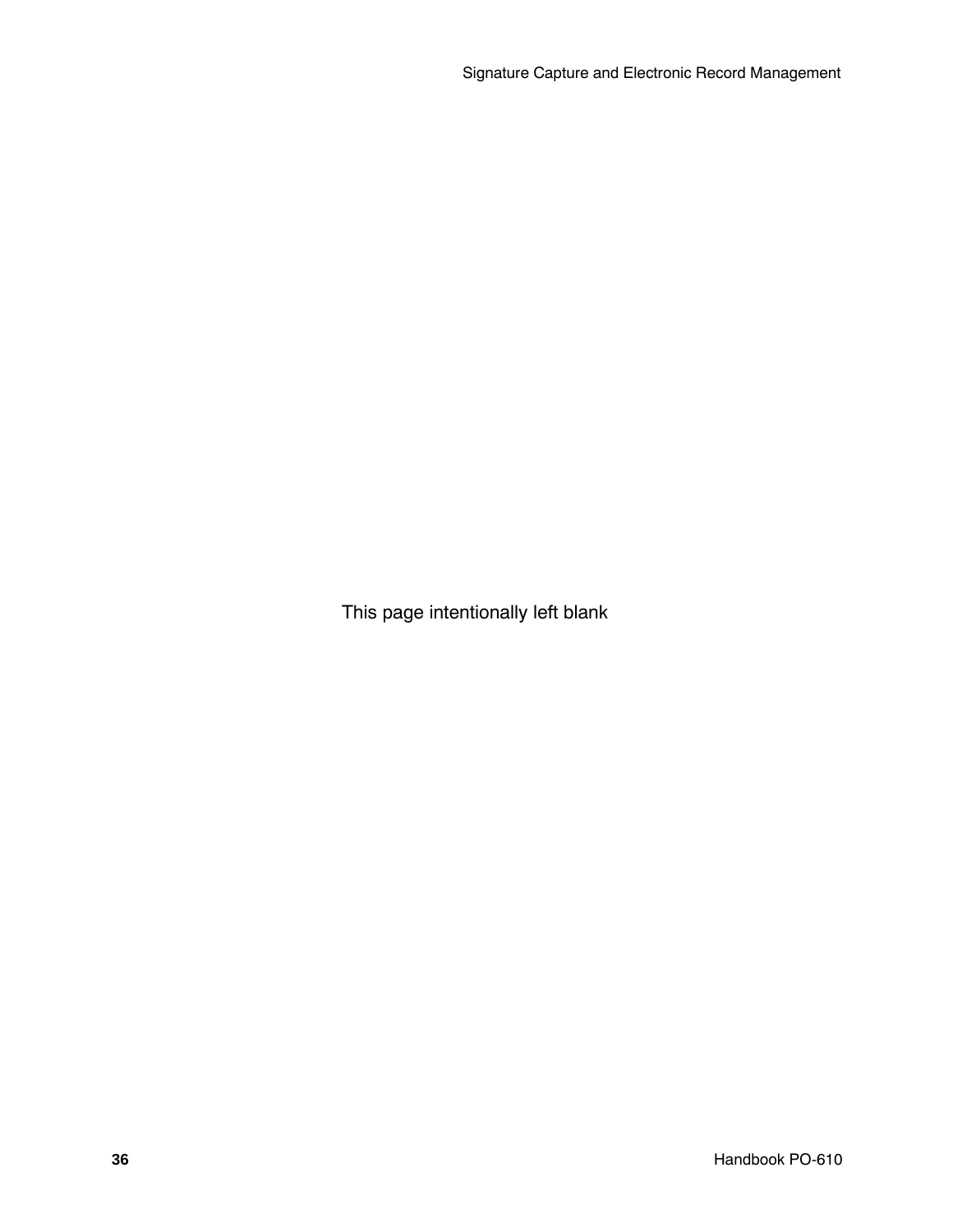# <span id="page-46-0"></span>**Retrieving Electronic Delivery Record Information From the National Database**

# Postal Service Intranet Retrieval

Retrieving delivery record information from the Postal Service Intranet is fast and efficient. Shown in this appendix are the screens that appear for record inquiry. Use PS Form 3811-A (shown in Exhibit 4-3.1.1) to gather customer information to make a query.

## **Access Screen**

To gain access to the delivery record database, go to the Postal Service Intranet home page at *http://blue.usps.gov;* under "Essential Links" in the left-hand column, click on *References*; and then under "Moving the Mail Tools" in the middle column, click on *Track & Confirm.* Exhibit A-1 shows this page and highlights the Track & Confirm link with a circle.

#### Exhibit A-1 **Access Page**<sup>2</sup> United States Postal Service Intranet - My Work - Microsoft Internet Explorer  $\Box$ e $\boxtimes$ File Edit View Favorites Tools Help 4. Address **@** http://blue1.usps.gov/wps/portal/!ut/p/.cmd/cs/.ce/7\_0\_A/.s/7\_0\_J5/\_th/J\_0\_9D/\_s.7\_0\_A/7\_0\_JP/\_s.7\_0\_A/7\_0\_J5  $\Box$  Go Home My Work My Life | Inside USPS | Get fast access to tools and information you need to do your work **General Tools** Moving The Mail **Calendars and Communications Essential Links** liew important dates and manage your time with these Log On to customize this<br>tool list. Tools  $\begin{tabular}{ll} \hline \textbf{Find It} \\ \textbf{News} \\ \textbf{Phone} \end{tabular}$ Louis<br>Log On to<br>customize this tool<br>list. planning schedules and calendars. ■ ACE<br>■ ACE<br>■ Automated Enrollment ■ Fiscal Year Pay Period - pdf | excel<br>■ Monthly Planning Schedule - pdf | excel<br>■ National Vacancy Announcement Schedule - text<br>■ Pay Period Inclusive Dates - pdf | word doc Phone<br>Directory<br>Forms<br>TACS<br>eBuy<br>MTSC<br>WebEIS<br>Praternas<br>PostallEASE<br>References ò. - Addomad<br>System<br>■ eAccess<br>■ eAwards ■ AVUS<br>■ ADVANCE<br>■ Customer Service<br>■ Daily Reporting e Awards<br>e Buy<br>e Flesh<br>Fleet<br>e RMS<br>e Travel<br>My Post Office<br>My Post Office<br>My Post Traini **Travel References** System<br>Delivery Helper View travel information,<br>book reservations, and Link to policies **DOIS** manuals, handb DOIS<br>DSAS<br>eMARS<br>EMPOWER<br>eUARS<br>FAMS<br>MSP<br>MISC<br>Matmats References report expenses. and Corporate Library Postal Explorer **Reservations** Library ■ Postal Explorer<br>■ My Post Office<br>■ Safety<br>■ Resources<br>■ Reset ■ Trip Manage USPS Corporate<br>Library - text National Training Database<br>Postal Explorer Expenses Postal Explor<br>Section 508<br>TACS<br>TripManager<br>UPU<br>WebEIS **Policies** eTravel Postal Bulletin - text<br>PolicyNet - text Postmaster's Guidelines **Toolkits** ■ Travel Guidelines Travel Guidelines ä, **Product Tracking Work Favorites** text System<br>Rate Calculators<br>RIBBS Log On to<br>customize your<br>favorite work-<br>related links. Managers' Info Manuals Safety Resources Tools Track and Confir ASM - pdf | text<br>DMM - pdf | text<br>IMM - pdf | text<br>Postal Operations cess tools and information that help you manage your ł TTMS (E)<br>Wakaati employees Log On to customize this<br>tool list. ¥, **I** National Traini Local intranet e Done <sup>P</sup>i start  $200$  $\boxed{8}$  2 Micro...  $\leftarrow$  2 Wind... 610 Arch. <mark>回</mark> Microsof.. <sup>3</sup> United S...  $\overline{R}$ ର ।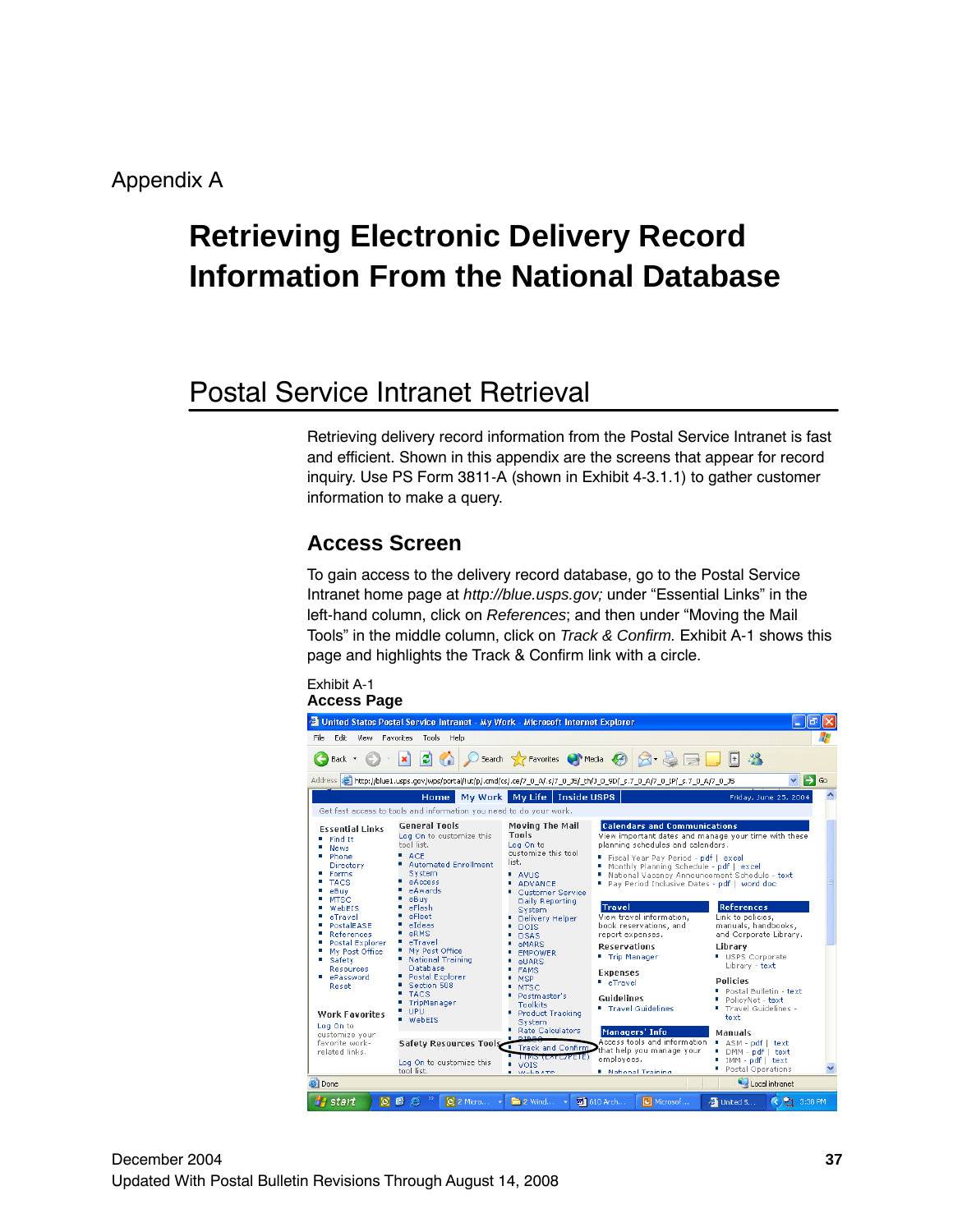## <span id="page-47-0"></span>**Inquiry Pages**

Exhibit A-2a shows the inquiry page. Users can choose from a quick or extensive search.

- a. Quick search is for items that are not more than 90 days old (with the exception of non-standard international items such as R123).
- b. Extensive search is for items that are more than 90 days old (up to full retention period).

#### Exhibit A-2a **Inquiry Page**

| ø<br>$  \psi \rangle$<br>ଭ<br>*                                                                      | 骨<br>$\times$<br>驑                                                                                                                                                                                                                                                            |  |
|------------------------------------------------------------------------------------------------------|-------------------------------------------------------------------------------------------------------------------------------------------------------------------------------------------------------------------------------------------------------------------------------|--|
|                                                                                                      | Track/Confirm - Intranet Item Inquiry                                                                                                                                                                                                                                         |  |
|                                                                                                      | Thank you for using the Product Tracking System.                                                                                                                                                                                                                              |  |
|                                                                                                      | Track/Confirm inquiries can be performed for the following products:                                                                                                                                                                                                          |  |
| - Express Mail<br>- Delivery Confirmation<br>- Signature Confirmation<br>- Global Express Guaranteed | - Certified<br>$-COD$<br>- Numbered Insured<br>- Registered<br>- Return Receipt for Merchandise<br>- Customs<br>This USPS Intranet Track/Confirm page provides information not displayed on the external Track/Confirm page. It is<br>intended for USPS employee access only. |  |
|                                                                                                      | <b>Enter Request Type and Item Number:</b><br><b>O Quick Search</b><br><b>CExtensive Search</b><br>Explanation of Quick and Extensive Searches<br>Submit                                                                                                                      |  |
|                                                                                                      |                                                                                                                                                                                                                                                                               |  |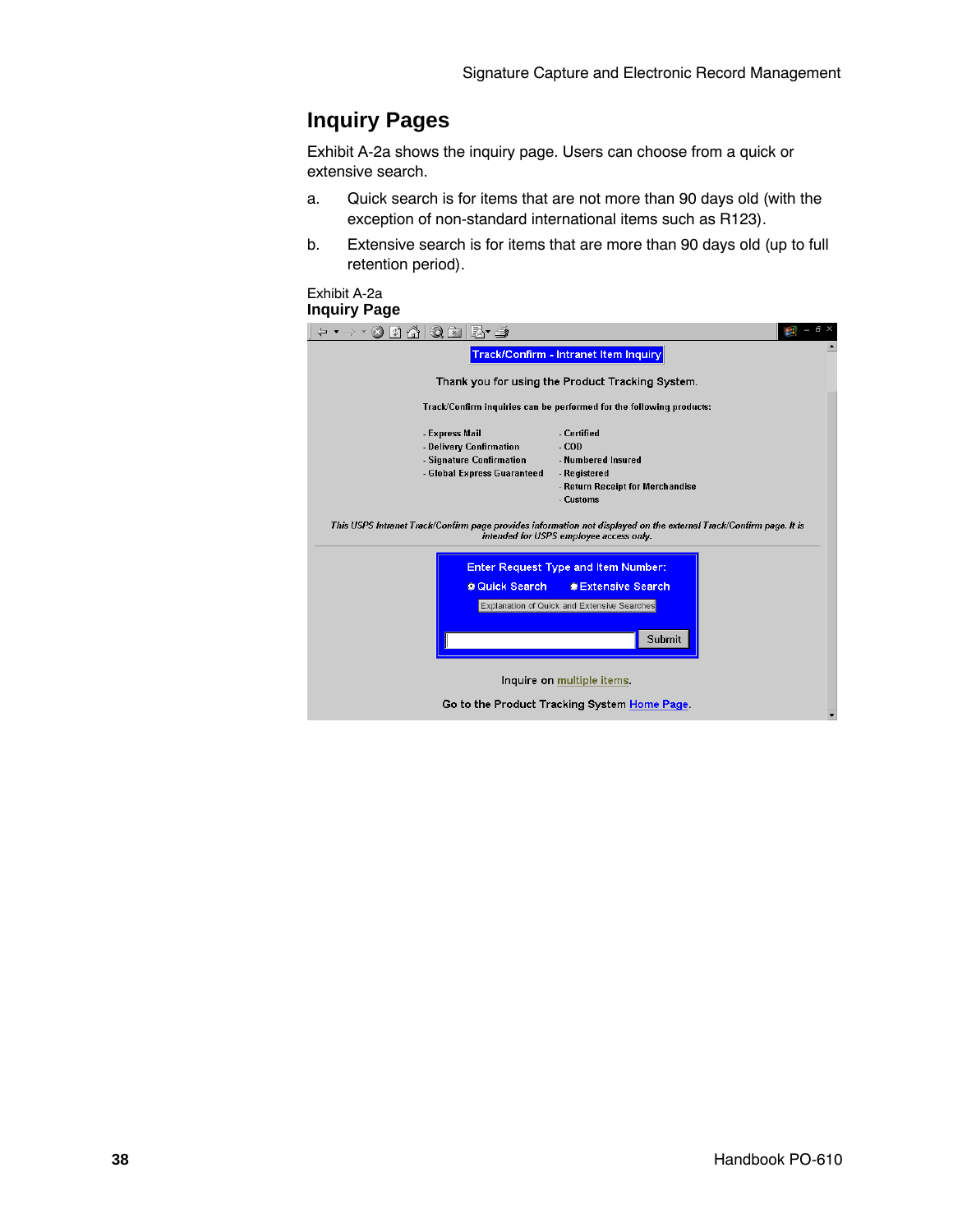<span id="page-48-0"></span>Exhibit A-2b shows the page allowing users to make multiple inquiries. Users access this page by selecting the "Inquire on multiple items" link near the bottom of the inquiry page (see Exhibit A-2a). On the multiple inquiries page, users can make inquiries for up to 10 item numbers at one time.

#### Exhibit A-2b **Multiple Inquiries Page**<sup>5</sup> Direct Query - Intranet - Microsoft Internet Explorer <u> 대소[H]서 제미17 (히 이 이 이 이 이 그리지</u> File Edit View Favorites Tools Help  $\leftarrow$  Back • → • ◎ □ △ ③ Search ★ Favorites → History | 忌• ● w • Address <sup>2</sup> http://pts.usps.gov/netdata-cgi/db2www/cbd\_270.d2w/input  $\boxed{\blacksquare}$   $\phi$  Go  $\parallel$  Links  $\blacktriangleright$  $\overline{\blacksquare}$ **DINITED STATES** <mark>ıck/Confirm - Intranet Item Inquiry</mark><br>Multiple Item Entry Screen **Enter Request Type and Item Number:** Quick Search <sup>O</sup> Extensive Search <sup>O</sup> Explanation of Quick and Extensive Searches Item  $2<sup>1</sup>$ **Itam A** Item f Item 8 Item  $10$ Submit **Done** nternet Start || 3 8 3 || 8 Direct Query - Intrane... **QS型 (安全数N企画) 2:59PM**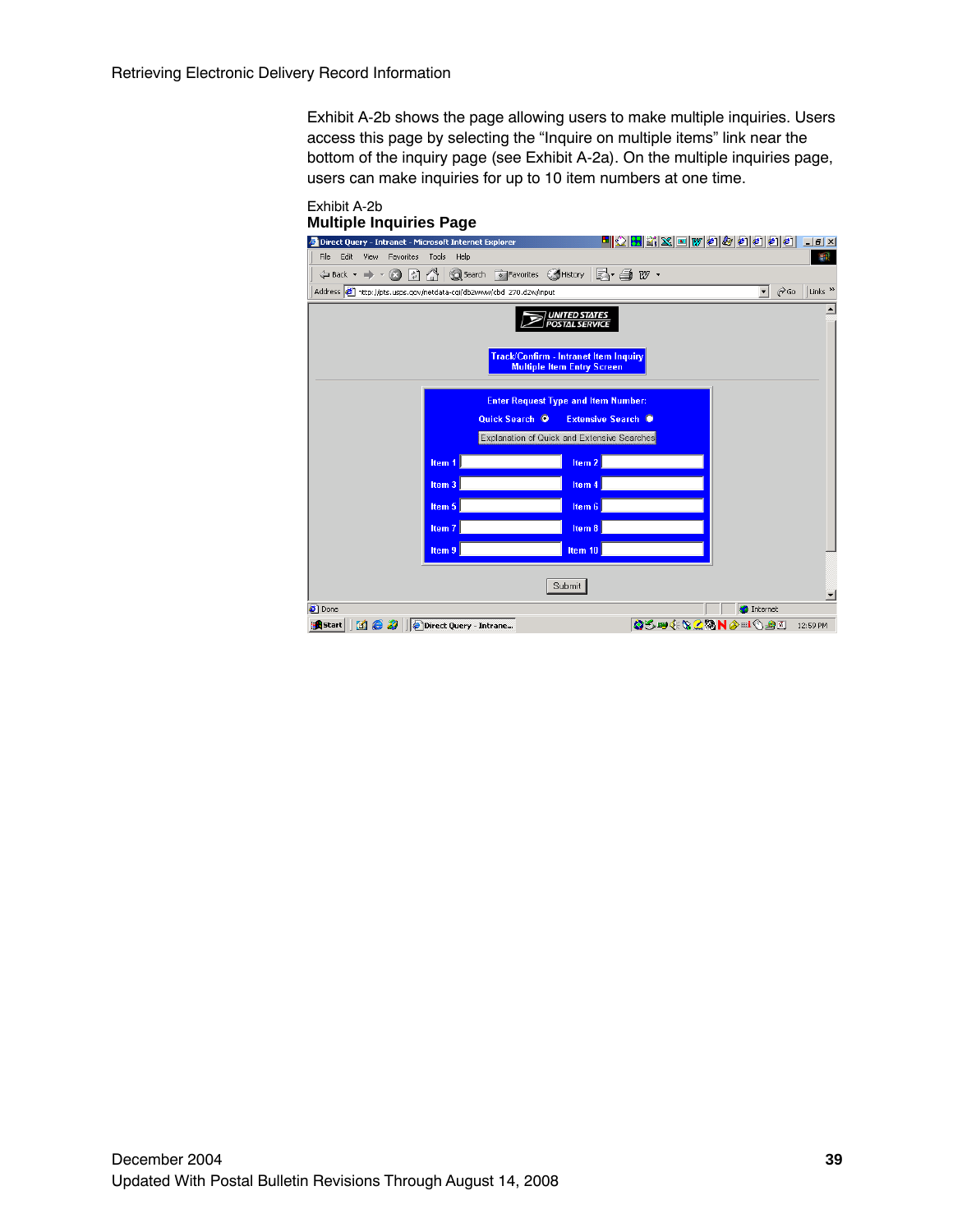## <span id="page-49-0"></span>**Delivery Record Request Page**

Exhibit A-3 shows the page allowing users to request a Delivery Record.

*Note:*In some cases, a delivery event may be present although the "View Delivery Signature and Address" button may not be present. In such cases, the item might have been delivered only recently and the signature record might not yet have been scanned into the database during CFS operations. Allow up to 5 days after delivery for signature records to be scanned in CFS operations.

In some cases, users can request delivery records on items when a delivery event is not present. In such cases, the system generates a response letter stating that a delivery record was not found (see 4-4.1, item d). This type of request is allowed when the last non-delivery event on the mailpiece is at least 8 days for Express Mail service, at least 16 days for First-Class Mail service or Priority Mail service, or at least 31 days for Package Services items or undetermined mail classes.

#### Exhibit A-3

#### **Delivery Record Request Page**

|                 |                                            | Direct Query - Intranet - "Quick" Search - Microsoft Internet Explorer         |                            |             | <b>비公園저</b> 지회@(이어진이어이 그리지          |                   |                   |                     |
|-----------------|--------------------------------------------|--------------------------------------------------------------------------------|----------------------------|-------------|-------------------------------------|-------------------|-------------------|---------------------|
| Edit<br>File    | View<br>Favorites<br>Tools                 | Help                                                                           |                            |             |                                     |                   |                   | 御                   |
| ← Back →        | A<br>ø<br>$ \phi \rangle$<br>$\rightarrow$ | Search <b>Favorites SHistory</b> $\mathbb{R}$ <b>Fig. 17</b> -                 |                            |             |                                     |                   |                   |                     |
|                 |                                            | Address $\ket{\phi}$ http://pts.usps.gov/netdata-cgi/db2www/cbd 242.d2w/OUTPUT |                            |             |                                     | ▾                 | $\hat{\alpha}$ Go | Links $\rightarrow$ |
|                 | Item: 2188 4386 2770 0337 2481             |                                                                                |                            |             | Date/Time Mailed: 03/15/2002 20:23  |                   |                   | $\blacktriangle$    |
|                 | <b>Destination</b>                         | <b>ZIP Code: 31088</b>                                                         | <b>City: WARNER ROBINS</b> |             |                                     | <b>State: GA</b>  |                   |                     |
|                 | <b>Origin</b>                              | <b>ZIP Code: 33630</b>                                                         | <b>City: TAMPA</b>         |             |                                     | <b>State: FL</b>  |                   |                     |
|                 | <b>Class: Priority Mail</b>                |                                                                                |                            |             |                                     |                   |                   |                     |
|                 |                                            |                                                                                | <b>Special Services</b>    |             |                                     |                   |                   |                     |
|                 |                                            | <b>DELIVERY CONFIRMATION (Electronic)</b>                                      |                            |             |                                     |                   |                   |                     |
|                 | SIGNATURE CONFIRMATION                     |                                                                                |                            |             |                                     |                   |                   |                     |
|                 |                                            |                                                                                |                            |             |                                     |                   |                   |                     |
|                 | Event                                      |                                                                                | <b>Date</b>                | <b>Time</b> | Location                            |                   |                   |                     |
|                 | DELIVERED                                  |                                                                                | 03/19/2002                 |             | 15:46 WARNER ROBINS GA 31088        |                   |                   |                     |
|                 |                                            |                                                                                | Recipient: 'C NEWELL'      |             |                                     |                   |                   |                     |
|                 |                                            |                                                                                | Request Delivery Record    |             |                                     |                   |                   |                     |
|                 |                                            |                                                                                |                            |             | View Delivery Signature and Address |                   |                   |                     |
|                 | <b>NOTICE LEFT</b>                         |                                                                                | 03/18/2002                 | 14:19       | <b>WARNER ROBINS GA 31088</b>       |                   |                   |                     |
|                 | <b>ACCEPT OR PICKUP</b>                    |                                                                                | 03/15/2002                 | 20:23       | <b>TAMPA FL 33630</b>               |                   |                   |                     |
|                 | <b>MANIFEST ACKNOWLEDGEMENT</b>            |                                                                                | 03/18/2002                 | 08:15       | <b>CLEARWATER FL 33762</b>          |                   |                   |                     |
|                 |                                            |                                                                                |                            |             |                                     |                   |                   |                     |
| <b>∉</b> ] Done |                                            |                                                                                |                            |             |                                     | <b>O</b> Internet |                   |                     |
| <b>R</b> Start  | <b>1 @</b> 2 <b>Direct Query - Intrane</b> |                                                                                |                            |             |                                     | QS™4&Z®N⊘⊞⊙£9     |                   | 8:36 AM             |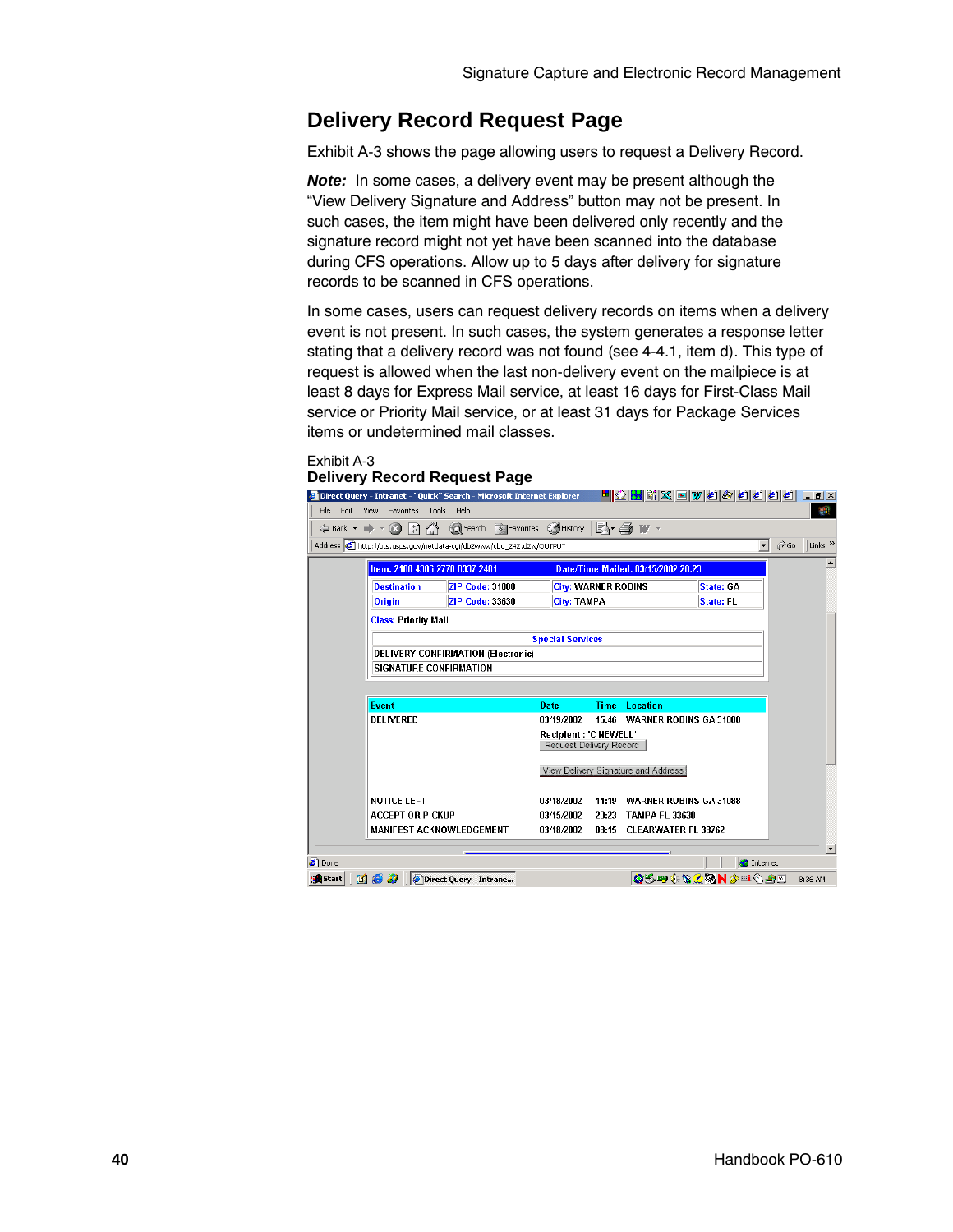## <span id="page-50-0"></span>**Delivery Signature Page**

Exhibit A-4 shows the delivery signature page. For items with a delivery signature appended, users can view the recipient signature and address. If there is no signature image, the "View Delivery Signature and Address" button will not be enabled.

| Exhibit A-4<br><b>Delivery Signature Page</b>                                         |                                                     |
|---------------------------------------------------------------------------------------|-----------------------------------------------------|
| Direct Query - Intranet - Microsoft Internet Explorer                                 | <b>비소[H</b> ]저조[피[W][2][2][2][2][2][그리지             |
| File<br>Edit View Favorites<br>Tools<br>Help                                          | 11                                                  |
| Search Fileworites Collistory   A - O W -<br>⇔Back ▼ ⇒ ▼ 図   ☆                        |                                                     |
| Address $\bigcirc$ http://pts.usps.gov/netdata-cgi/db2www/cbd_242.d2w/IMG             | $\hat{\alpha}$ Go<br>Links <sup>&gt;&gt;</sup><br>▾ |
| UNITED STATES<br>POSTAL SERVICE                                                       |                                                     |
| <b>Track/Confirm - Intranet Item Inquiry</b><br>Item Number: 2188 4386 2770 0337 2481 |                                                     |
| This item was delivered on 03/19/2002 at 15:46.                                       |                                                     |
| <b>Delivery Section</b><br>Signature:                                                 |                                                     |
| Celestine                                                                             | Ne <sub>12</sub>                                    |
| Address:                                                                              |                                                     |
| <sup>2</sup> Done                                                                     | <b>O</b> Internet                                   |
|                                                                                       | <b>QS™432%N0™O£</b> 2<br>8:39 AM                    |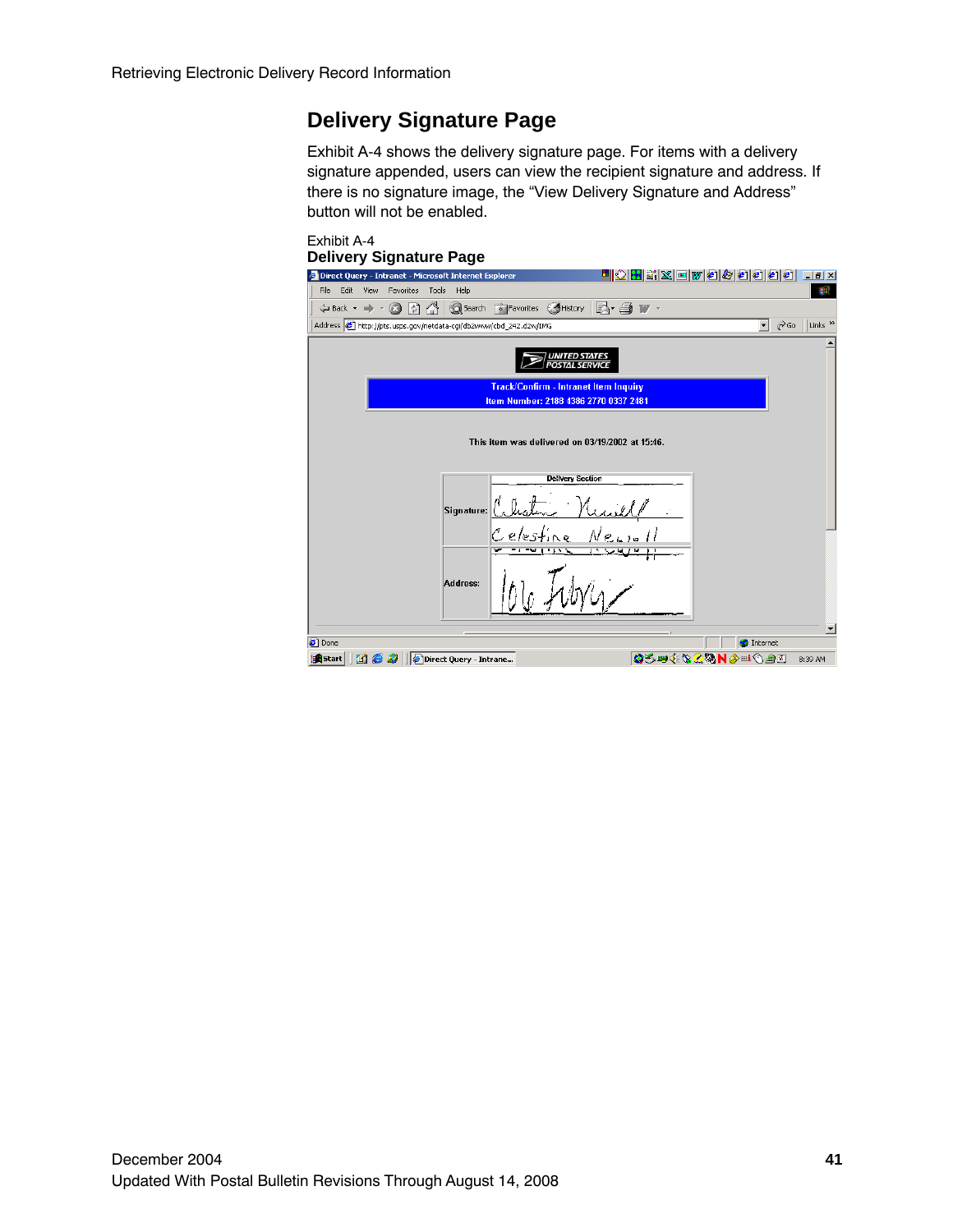## <span id="page-51-0"></span>**Item Summary Page**

Exhibit A-5 shows the item summary page. The database indicates items that are archived and lists all delivery events. If the item has not been delivered, the database lists the first scan event date. A user can make a Delivery Record request by clicking on the check box in the "Select" column and selecting the "Request Delivery Record for Selected Items" button. Users can also restore records (if necessary) by clicking on the "Restore" button.

#### Exhibit A-5

#### **Item Summary Page**

| File                    |                                                                               |                    |                                                                                                                                                                                                     |        |                                                                                                                      |                                       |                            |                   |                                |
|-------------------------|-------------------------------------------------------------------------------|--------------------|-----------------------------------------------------------------------------------------------------------------------------------------------------------------------------------------------------|--------|----------------------------------------------------------------------------------------------------------------------|---------------------------------------|----------------------------|-------------------|--------------------------------|
|                         | Edit<br>View                                                                  | Tools<br>Favorites | Help                                                                                                                                                                                                |        |                                                                                                                      |                                       |                            |                   | 199                            |
|                         | $\circledcirc$<br>$\leftarrow$ Back $\rightarrow$ $\rightarrow$ $\rightarrow$ | AI.<br>ी           | Search & Favorites & History                                                                                                                                                                        |        |                                                                                                                      | $\mathbb{R}\cdot \oplus \mathbb{W}$ . |                            |                   |                                |
|                         |                                                                               |                    | Address   1 http://pts.usps.gov/netdata-cgi/db2www/cbd 242.d2w/OUTPUT                                                                                                                               |        |                                                                                                                      |                                       |                            | ▾                 | $\hat{\alpha}$ Go<br>Links $"$ |
|                         |                                                                               |                    | The item you queried is summarized below. If you would like to request a delivery record check the box in the "Select"<br>column to the right of the item (if available). Learn more about Restore. |        | UNITED STATES<br>POSTAL SERVICE<br><b>Track/Confirm - Intranet Item Inquiry</b>                                      |                                       |                            |                   |                                |
|                         | <b>Detail</b><br><b>Item</b>                                                  |                    | Origin Destination Firm Recipient Event/Image Info Date                                                                                                                                             |        |                                                                                                                      |                                       | <b>Time Select Restore</b> |                   |                                |
|                         | Archived EA006302160US                                                        |                    | 96743                                                                                                                                                                                               | WAIVED | DELIVERED                                                                                                            | 02/08/2001 08:32                      | Е                          | <b>RESTORE</b>    |                                |
|                         |                                                                               |                    |                                                                                                                                                                                                     |        | Request Delivery Record for Selected Items                                                                           |                                       |                            |                   |                                |
|                         |                                                                               |                    |                                                                                                                                                                                                     |        |                                                                                                                      |                                       |                            |                   |                                |
|                         |                                                                               |                    | <b>Quick Search O</b>                                                                                                                                                                               |        | <b>Enter Request Type and Item Number:</b><br><b>Extensive Search</b><br>Explanation of Quick and Extensive Searches |                                       |                            |                   |                                |
| $\overline{\mathbf{c}}$ |                                                                               |                    |                                                                                                                                                                                                     |        |                                                                                                                      | Submit                                |                            | <b>O</b> Internet |                                |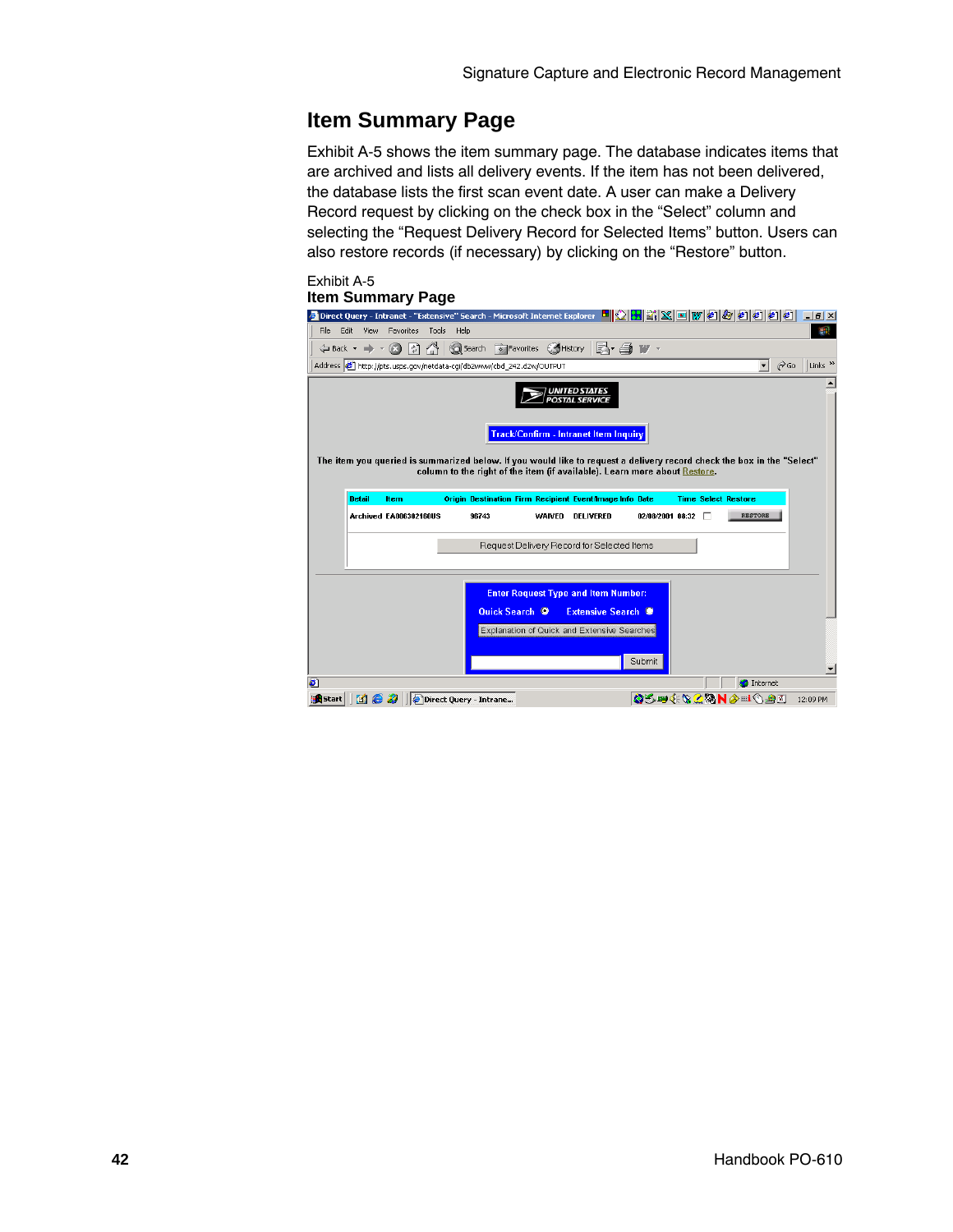## <span id="page-52-0"></span>**Validation and Notification Pages**

Exhibits A-6a and A-6b show the validation dialog box and the page for requesting a notification.

The system prompts users to validate Delivery Record/Proof of Delivery requests. The Track & Confirm application will send the recipient a delivery record request by fax, e-mail, or mail (as selected by the requestor). Alternately, for live records, users can print a record locally by clicking the "Show Delivery Record" link.

*Note:*Postal Service employees must *not* provide screen shots to customers.

*Note:* The Track & Confirm application provides records requested through the Intranet as soon as they are requested. Employees need to ensure that they allow enough time for completion of the proof of delivery letter.

Exhibit A-6a **Validation Page**

| Microsoft Internet Explorer |                                                                                        |  |  |  |  |  |
|-----------------------------|----------------------------------------------------------------------------------------|--|--|--|--|--|
| GI                          | Have you verified proof of purchase or do you have a valid internal use for this item? |  |  |  |  |  |
|                             | Cancel                                                                                 |  |  |  |  |  |

#### Exhibit A-6b **Notification Request Page**

|                                                    | NOtification Request Page                                                                                                                                                       |                                  |
|----------------------------------------------------|---------------------------------------------------------------------------------------------------------------------------------------------------------------------------------|----------------------------------|
| Ø                                                  | Track/Confirm - - Microsoft Internet Explorer                                                                                                                                   | lo<br>$\blacksquare$             |
| Edit<br>Favorites<br>File<br>View                  | Tools<br>Help                                                                                                                                                                   |                                  |
| Back *                                             | Search $\sqrt{\phantom{a}}$ Favorites $\bigoplus$ Media $\bigoplus$ $\bigotimes$ $\bigoplus$ $\bigoplus$ $\bigoplus$ $\bigoplus$<br>$\vert z \vert$<br>□ 国 28<br>$ \mathbf{x} $ |                                  |
|                                                    | Address 8 http://56.224.4.21/netdata-cgi/db2www/cbd_272.d2w/req_form                                                                                                            | $\Rightarrow$ Go<br>$\checkmark$ |
|                                                    | <b>Track/Confirm - Intranet Item Inquiry - Domestic</b>                                                                                                                         |                                  |
|                                                    | Request Delivery Record for 21001120278000002796                                                                                                                                |                                  |
|                                                    | First Name:<br>Last Name:                                                                                                                                                       |                                  |
|                                                    | For delivery via Email: $\circ$<br>For delivery via FAX: <sup>6</sup>                                                                                                           |                                  |
|                                                    | Email Address:<br>Fax#<br>(numbers only)                                                                                                                                        |                                  |
|                                                    | For delivery via the mail: $\bigcirc$                                                                                                                                           |                                  |
|                                                    | Address:                                                                                                                                                                        |                                  |
|                                                    |                                                                                                                                                                                 |                                  |
|                                                    | City:                                                                                                                                                                           |                                  |
|                                                    | State:                                                                                                                                                                          |                                  |
|                                                    | $ZIP Code + 4$ :<br>(Find ZIP+4 or ZIP Code/City association)                                                                                                                   |                                  |
|                                                    | Submit<br>Reset<br>Return to Item Summary                                                                                                                                       |                                  |
|                                                    | Show Delivery Record for 21001120278000002796                                                                                                                                   |                                  |
|                                                    |                                                                                                                                                                                 | $\checkmark$                     |
| <b>e</b> Done                                      | Local intranet                                                                                                                                                                  |                                  |
| Office                                             | <b>FEEDSCH</b>                                                                                                                                                                  |                                  |
| <b>P</b> start<br>$\boxtimes$ $\blacksquare$ $\in$ | 3 Microsoft<br>$P$ PO 610<br>610 Archive_<br>Track/Confirm<br>$\overline{\mathcal{A}}$                                                                                          | <b>EQ 4:34 PM</b>                |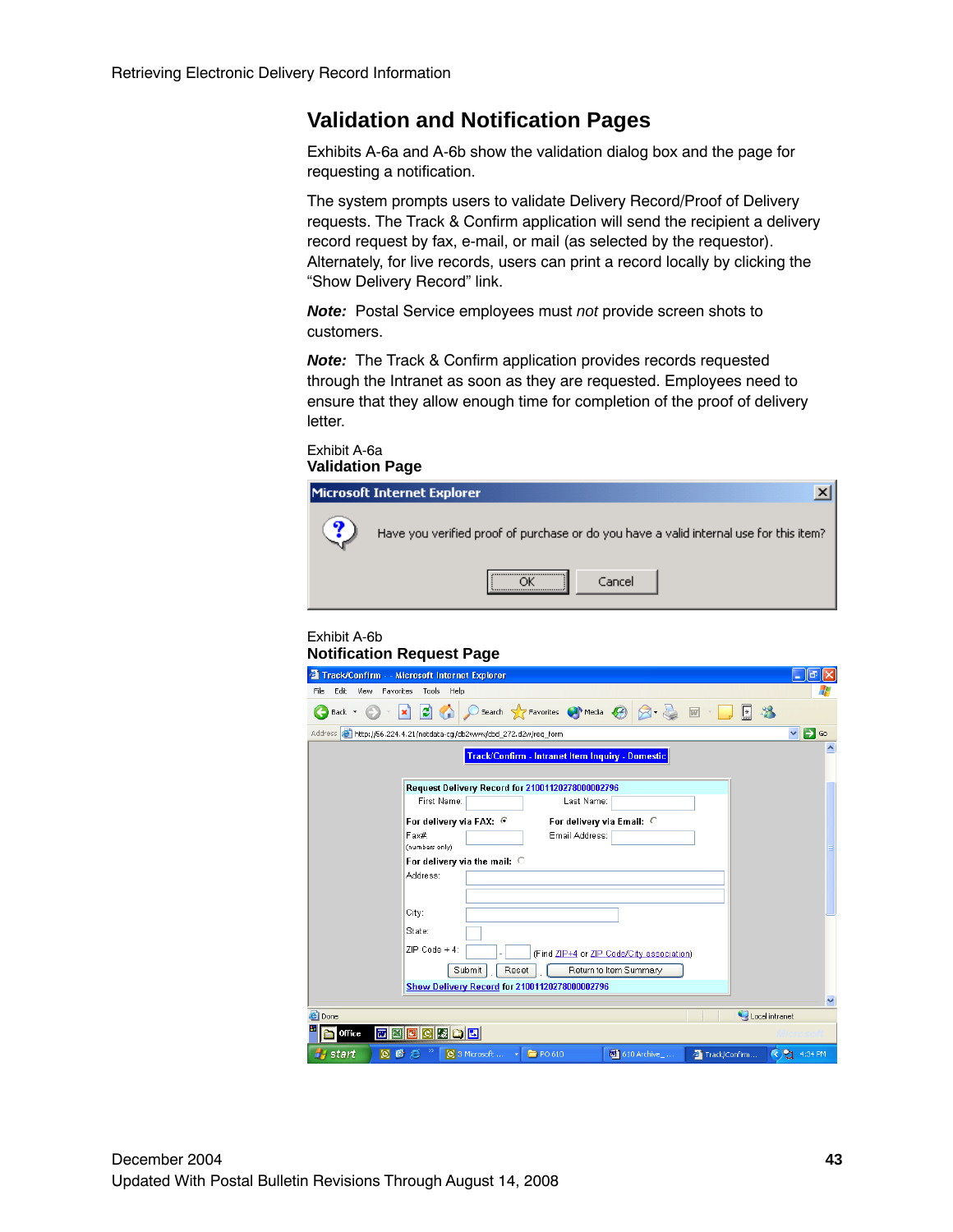# <span id="page-53-0"></span>Internet Retrieval

Postal Service customers can retrieve delivery status (date and time) and delivery record (date, time, and signature) information from the Postal Service Internet Track & Confirm Web site. This is a convenient way to get immediate access to delivery status information. Customers can access the Track & Confirm Web site by going to *www.usps.com* and then clicking on *Track & Confirm*.

## **Main Track & Confirm Page**

Exhibit A-7 shows the main page for the Postal Service's Internet Track & Confirm Web site. Through the Internet Track & Confirm site, customers can determine delivery status of their Express Mail, Global Express Mail<sup>™</sup> (GEM<sup>™</sup>), Global Express Guaranteed<sup>®</sup> (GXG™), Signature Confirmation, Delivery Confirmation, Certified Mail, and Registered Mail service mailings. Customers can also request e-mail notification, which provides an e-mail on the current status of the mailpiece or provides future e-mails with the updated status of the mailpiece.

|                                         | <b>Main Track &amp; Confirm Page</b>                                                                     |                     |
|-----------------------------------------|----------------------------------------------------------------------------------------------------------|---------------------|
|                                         | <b>3 USPS</b> - Track & Confirm - Microsoft Internet Explorer                                            | $\sim$              |
| Edit<br>View<br>File                    | Favorites<br>Tools Help                                                                                  |                     |
| Back *                                  | Search <b>A</b> Favorites <b>CA</b> Media<br>Ð<br>88<br>$\pmb{\times}$<br>丽<br>¦∗<br>$\mathcal{G}$       |                     |
|                                         | Address <b>&amp;</b> http://www.usps.com/shipping/trackandconfirm.htm?from=home&page=0035trackandconfirm | Е<br>v<br>Go        |
| <b>UNITED STATES</b><br>POSTAL SERVICE® | Home                                                                                                     |                     |
|                                         |                                                                                                          |                     |
|                                         | <b>Track &amp; Confirm</b><br>Put our delivery information to work for you.                              |                     |
|                                         |                                                                                                          |                     |
|                                         |                                                                                                          |                     |
|                                         | <b>Enter Label Number</b><br>Go >                                                                        |                     |
|                                         | Enter all numbers and letters from your label. Need Help?                                                |                     |
|                                         | Track & Confirm Frequently Asked Questions                                                               |                     |
|                                         | Learn about Track & Confirm by email<br>Learn about Proof of Delivery                                    |                     |
|                                         |                                                                                                          |                     |
| <b>Done</b>                             | Local intranet                                                                                           |                     |
| start                                   | $\boxtimes$ $\bullet$ $\approx$<br>网 610 Arch<br>图 USPS - T<br>C Microsof                                | <b>E 21 3:47 PM</b> |

Exhibit A-7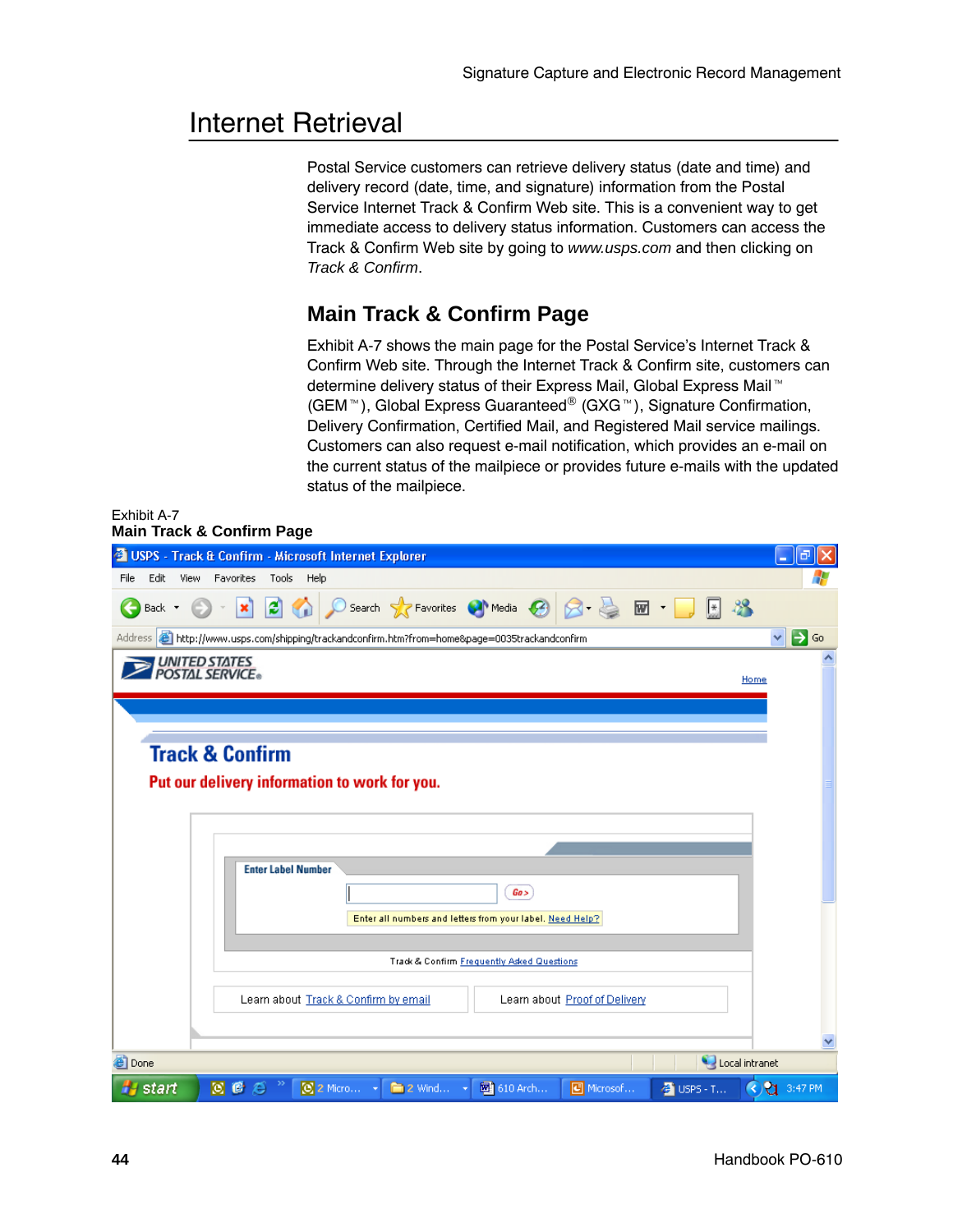## <span id="page-54-0"></span>**Proof of Delivery Request Page**

Exhibit A-8 shows the Postal Service Internet Track & Confirm screen that customers can use to request a proof of delivery record. Customers can request that the Track & Confirm application send them a proof of delivery record (for Express Mail and Signature Confirmation items) by fax, e-mail, or mail.

For Internet and Call Center customers, there is a back-end process that helps determine if a delivery record is complete before the database provides the record to the customer. For example, if delivery has been made but the signature is not yet available (because CFS is still completing the optical scanning process), the database will not generate a record until the signature arrives. In the meantime, though, the Track & Confirm application indicates that the delivery has been made.

For complete details on processing delivery records requests, please contact the program office listed in the Transmittal Letter of this handbook.

#### Exhibit A-8 **Proof of Delivery Request Page**

| <b>3 USPS</b> - Track & Confirm - Microsoft Internet Explorer                                                                                                                                                                                                                          | ō<br>ш            |  |  |  |  |  |
|----------------------------------------------------------------------------------------------------------------------------------------------------------------------------------------------------------------------------------------------------------------------------------------|-------------------|--|--|--|--|--|
| Tools<br>Edit<br>View<br>Favorites<br>Help<br>File                                                                                                                                                                                                                                     |                   |  |  |  |  |  |
| E<br>Search > Favorites Or Media<br>$\mathcal{G}$<br>Back *                                                                                                                                                                                                                            |                   |  |  |  |  |  |
| Address <b>@</b> http://56.224.4.21:800/netdata-cgi/db2www/cbd_243.d2w/htmProofOfDlvry                                                                                                                                                                                                 | Е<br>$\vee$<br>Go |  |  |  |  |  |
| <b>Request Proof of Delivery</b>                                                                                                                                                                                                                                                       |                   |  |  |  |  |  |
| Label Number 2100 1120 2780 0000 2796                                                                                                                                                                                                                                                  |                   |  |  |  |  |  |
| A Proof of Delivery letter verifies delivery status and will include information such as the recipient's name and a copy of the<br>recipient's signature if available. Proof of Delivery letters can be requested online for Express Mail and Signature<br>Confirmation services only. |                   |  |  |  |  |  |
| Please fill in the following information: (* Required Fields)                                                                                                                                                                                                                          |                   |  |  |  |  |  |
| Enter Your Name                                                                                                                                                                                                                                                                        |                   |  |  |  |  |  |
| * Your Name                                                                                                                                                                                                                                                                            |                   |  |  |  |  |  |
| Select One Option Below and Enter the Required Information                                                                                                                                                                                                                             |                   |  |  |  |  |  |
| ⊙ Send by email                                                                                                                                                                                                                                                                        |                   |  |  |  |  |  |
| * email user@email.com                                                                                                                                                                                                                                                                 |                   |  |  |  |  |  |
| $\bigcirc$ Send by Fax                                                                                                                                                                                                                                                                 |                   |  |  |  |  |  |
| 10 digits. Do not use dashes or spaces.<br>* Fax number                                                                                                                                                                                                                                |                   |  |  |  |  |  |
| Local intranet<br><b>B</b> Done                                                                                                                                                                                                                                                        |                   |  |  |  |  |  |
| Bod<br>网图<br>ø<br><b>Office</b><br>回                                                                                                                                                                                                                                                   |                   |  |  |  |  |  |
| start<br>$\boxtimes$ $\otimes$<br>3 Microsoft<br>$P$ PO 610<br>网 610 Archive_<br>图 USPS - Track<br>e<br>$\overline{\mathbf{R}}$                                                                                                                                                        | $Q$ 4:36 PM       |  |  |  |  |  |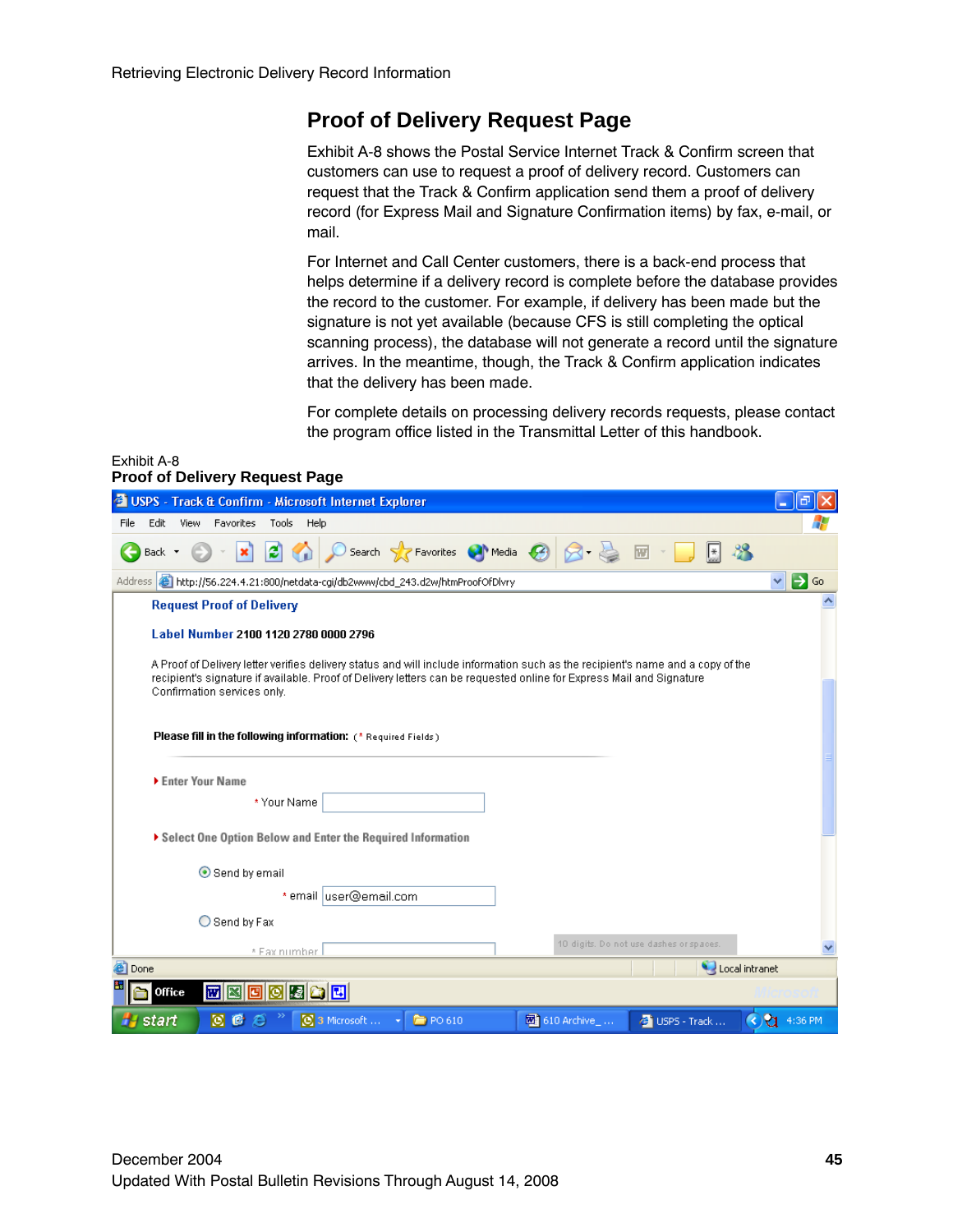## **Archive and Restoration Page**

Exhibit A-9 shows the Postal Service Internet Track & Confirm archive and restoration screen. When presented with this screen, customers can restore an archived item and, if they prefer, request an e-mail with the restoration and events. If a delivery event is available, it is displayed. If no delivery event is present, the screen simply indicates that event information on the item is stored in files offline.

#### <span id="page-55-0"></span>Exhibit A-9 **Archive and Restoration Page**

| USPS - Track & Confirm - Microsoft Internet Explorer                     |                            |
|--------------------------------------------------------------------------|----------------------------|
| Favorites Tools Help<br>Edit<br>View                                     |                            |
| Back - 2 2 2 Search & Favorites to Media @ 2 - E E -                     | ۵<br>塔                     |
| Address <b>a</b> t                                                       | $\Rightarrow$ Go<br>×I.    |
| POSTAL SERVICE®                                                          | Home                       |
|                                                                          |                            |
|                                                                          |                            |
| <b>Track &amp; Confirm</b>                                               |                            |
| <b>Current Status</b>                                                    | <b>Track &amp; Confirm</b> |
|                                                                          | Enter label number:        |
| You entered BB17 4894 69WU S                                             |                            |
| Your item was delivered or picked up on August 15, 2003 at 10:49am in    | Gn >                       |
| STUDIO CITY, CA 91604. Additional information for this item is stored in |                            |
| files offline.                                                           | Track & Confirm FAQs Go>   |
| <b>Restoration Options</b>                                               |                            |
| What is this?<br>Ga<br><b>ERestore Offline Item</b>                      |                            |
|                                                                          |                            |
|                                                                          |                            |
| site map contact us government services<br><b>POSTAL INSPECTORS</b>      |                            |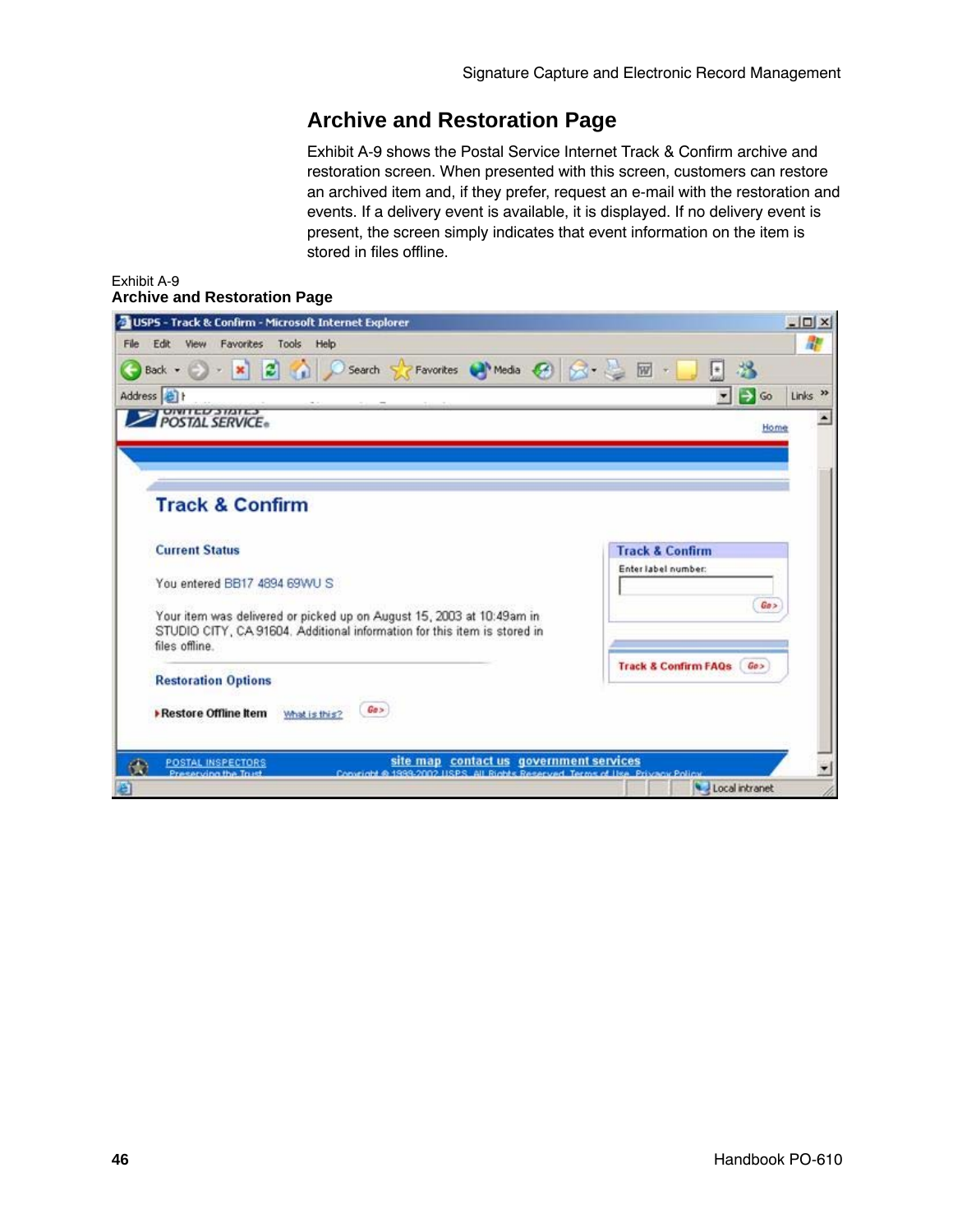## <span id="page-56-0"></span>**Return Receipt (Electronic) Page**

Exhibit A-10 shows the Postal Service Internet Track & Confirm screen that customers can use to request a Return Receipt (Electronic) for Certified Mail, Registered Mail, numbered insured mail, and COD items. The Track & Confirm application will send this receipt to the customer by e-mail.

**Note:** The customer must have purchased this service at the time of mailing. Customers who purchase Return Receipt (Electronic) at retail units must make their delivery record requests through the Track & Confirm site on *www.usps.com*.

For more information on Return Receipt (Electronic), speak with a retail associate, see DMM S915, or access the Track & Confirm Web site at *www.usps.com.*

#### Exhibit A-10 **Postal Service Intranet Retrieval: Return Receipt (Electronic) Page**

| USPS - Track & Confirm - Microsoft Internet Explorer                                                                                                                                                                                                                                                                                                                                         | $ \Box$ $\times$                              |
|----------------------------------------------------------------------------------------------------------------------------------------------------------------------------------------------------------------------------------------------------------------------------------------------------------------------------------------------------------------------------------------------|-----------------------------------------------|
| Edit<br><b>Tools</b><br>File<br>View<br>Favorites<br>Help                                                                                                                                                                                                                                                                                                                                    | $\mathcal{X}$                                 |
| $\bigcirc$<br>Search > Favorites ( Media (4)<br>례<br>×<br>Back +                                                                                                                                                                                                                                                                                                                             | 33<br>网<br>E.                                 |
| Address                                                                                                                                                                                                                                                                                                                                                                                      | $\rightarrow$ Go<br>Links <sup>&gt;&gt;</sup> |
| <b>UNITED STATES<br/>POSTAL SERVICE®</b>                                                                                                                                                                                                                                                                                                                                                     |                                               |
|                                                                                                                                                                                                                                                                                                                                                                                              | Home                                          |
|                                                                                                                                                                                                                                                                                                                                                                                              |                                               |
|                                                                                                                                                                                                                                                                                                                                                                                              |                                               |
| <b>Track &amp; Confirm</b>                                                                                                                                                                                                                                                                                                                                                                   |                                               |
| <b>Request Return Receipt (Electronic)</b>                                                                                                                                                                                                                                                                                                                                                   |                                               |
| Label Number 7000 0000 0000 0000 0000                                                                                                                                                                                                                                                                                                                                                        |                                               |
| Return Receipt (Electronic) is a proof of delivery service that must be purchased at the time of mailing. Upon request, a<br>proof of delivery letter will be sent via email. This letter includes the delivery date, time, and location and the signature of the<br>recipient. Return Receipt (Electronic) is available with Certified Mail, COD, Insured (over \$50), and Registered Mail. |                                               |
| Please fill in the following information: (* Required Fields)                                                                                                                                                                                                                                                                                                                                |                                               |
| * Your Name                                                                                                                                                                                                                                                                                                                                                                                  |                                               |
| * Email user@email.com                                                                                                                                                                                                                                                                                                                                                                       |                                               |
| < Cancel<br>Submit >                                                                                                                                                                                                                                                                                                                                                                         |                                               |
|                                                                                                                                                                                                                                                                                                                                                                                              | Local intranet                                |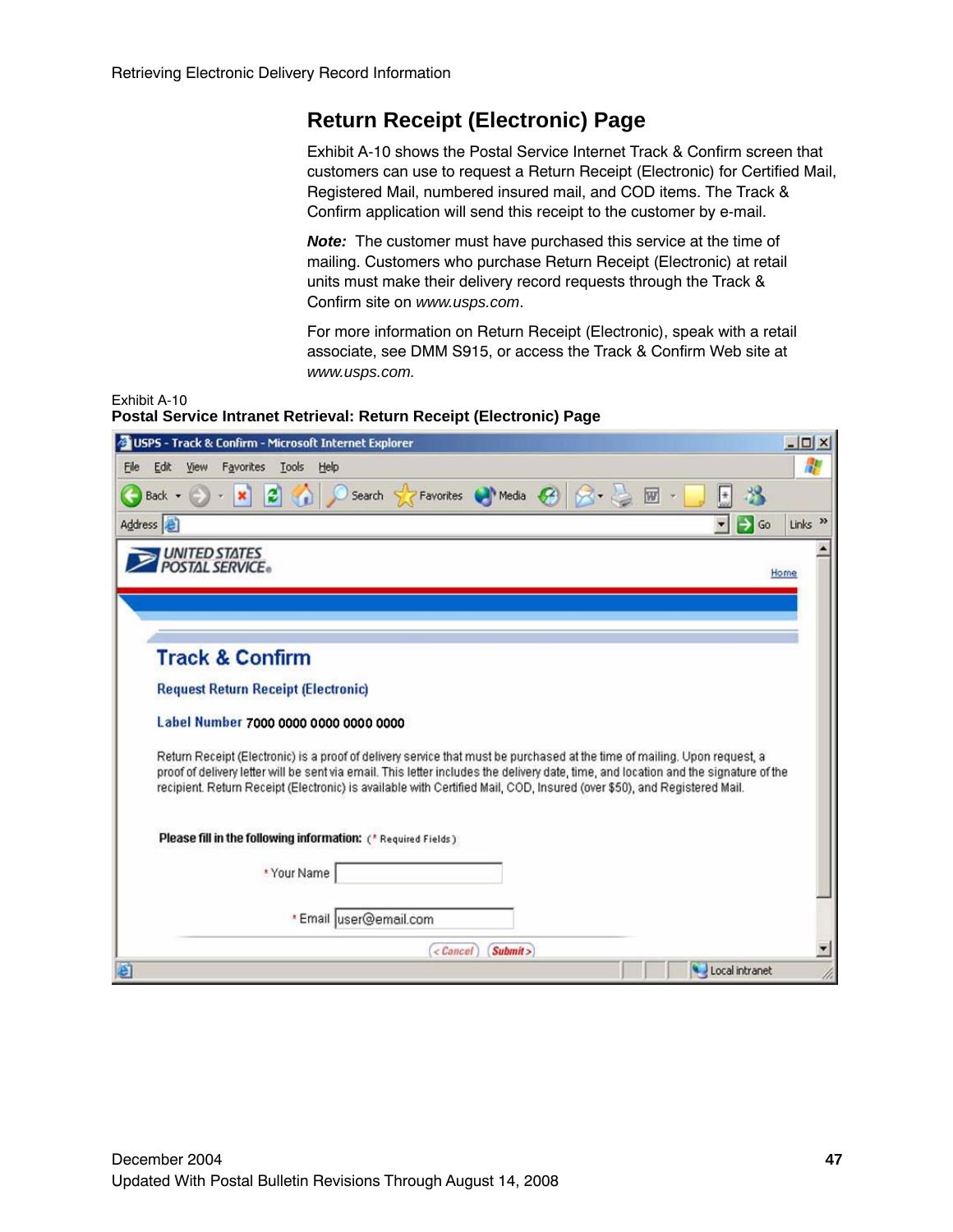This page intentionally left blank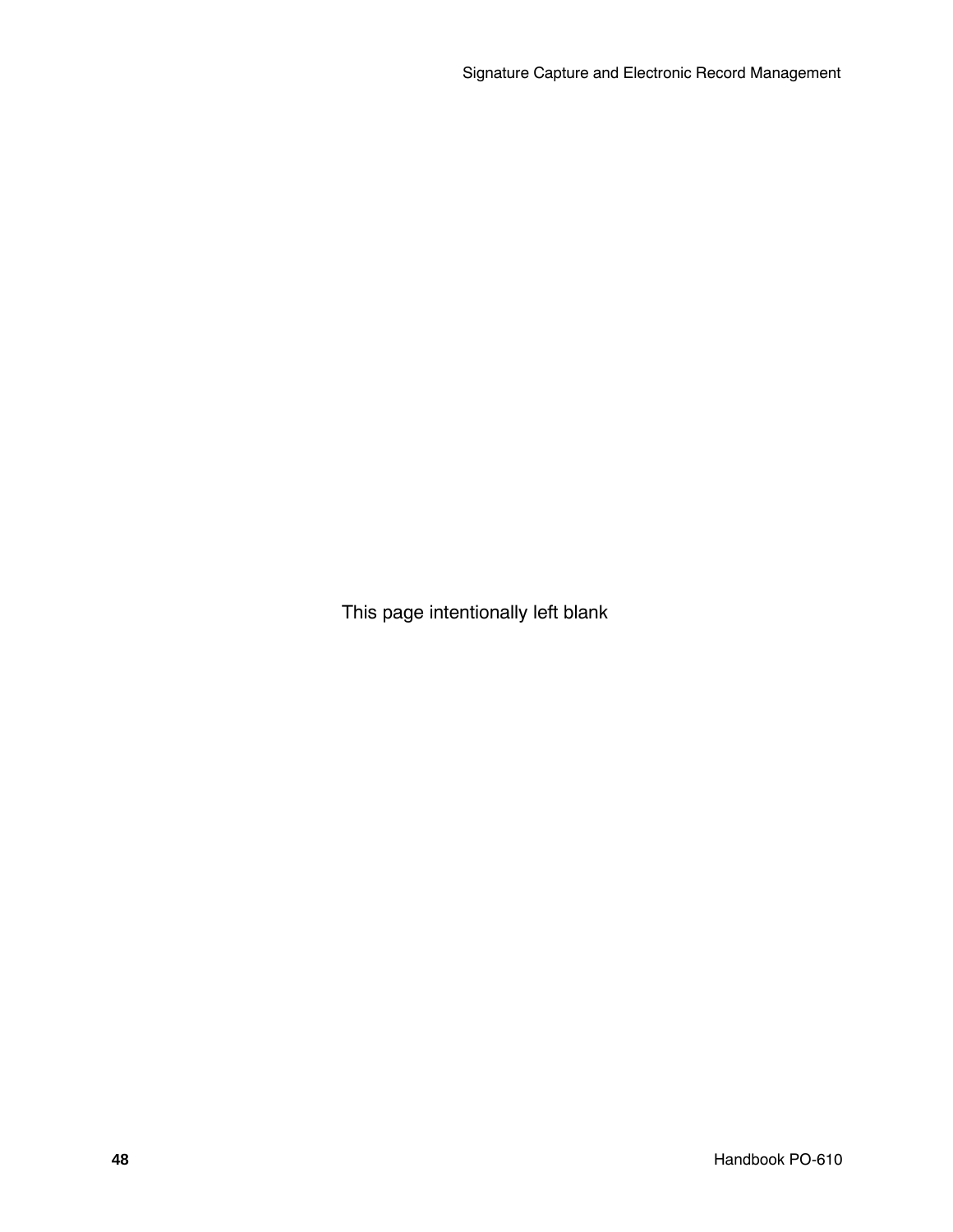## <span id="page-58-0"></span>Appendix B

# **Quick Reference Guide for Delivery Status/Delivery Record Requests**

## **Overview**

There are two basic types of delivery record inquiries: external (Postal Service customer) and internal (Postal Service employee). Within each query type, the inquiry may be for the delivery status or for the delivery record of the mailpiece. (See Exhibit B for specific information about requesting stored records by service type.)

# Delivery Status Request

With a delivery status request, the customer wants to know if an item was delivered. The Postal Service can release this information for Express Mail, Delivery Confirmation, Signature Confirmation, Certified Mail, and Registered Mail items, according to the procedures noted below.

- a. Express Mail, retail rate Confirmation Services, Certified Mail, and Registered Mail customers can request delivery status information by calling the Postal Service's toll-free number — 800-222-1811 — or by accessing the Track & Confirm Web site at *www.usps.com*.
- b. Mailers who use electronic option Confirmation Services can inquire on delivery status only by accessing the Track & Confirm Web site at *www.usps.com* (not by calling the toll-free number).

*Note:*Postal Service personnel are not allowed to provide verbal confirmation of delivery (delivery status request) for items not supported by the Internet or toll-free number. Customers must make a delivery record request and pay the appropriate fees. Additional information on electronic option Delivery Confirmation and Signature Confirmation service is available in DMM S918 and S919.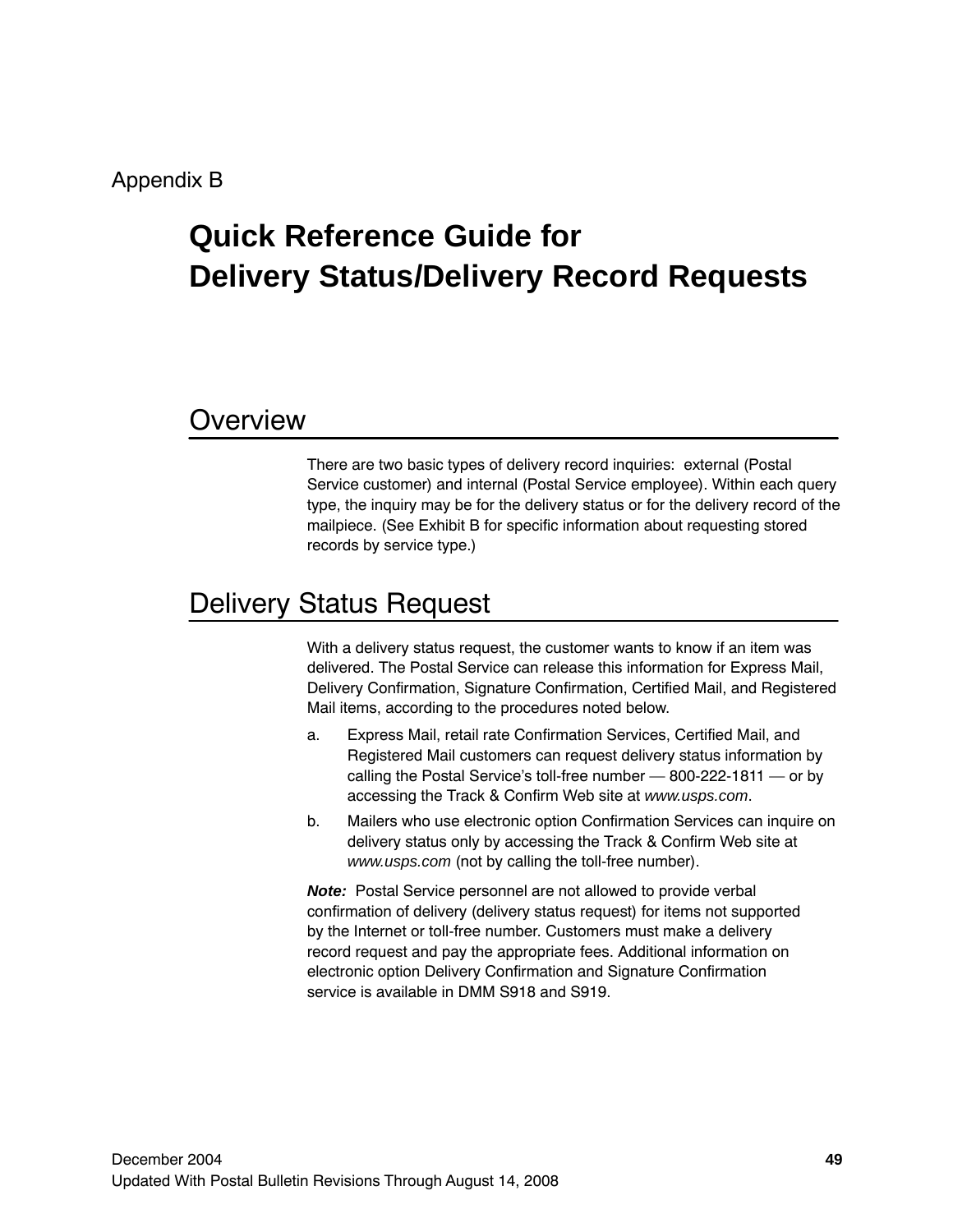# <span id="page-59-0"></span>Delivery Record Request

With a delivery record request, the customer wants a copy of the delivery record, including the signature. Customers can make proof of delivery record requests for most special service items — refer to the DMM for restrictions and fees. Delivery record requests include return receipt after mailing and duplicate return receipts. Delivery record requests are free of charge for Express Mail and Signature Confirmation items.

*Note:*Delivery record requests for all other special services articles require additional fees or proof of purchase. Customers who purchase Return Receipt (Electronic) at retail units must make their delivery record requests at the Track & Confirm site on *www.usps.com*.

# Retrieving Records

Retrieving delivery records in the electronic record management system is easy, quick, and convenient for offices with access to the Postal Service Intranet. Offices without access to the Postal Service Intranet are required to make queries using a designated centralized inquiry location. A Postal Service employee must verify all delivery record requests (i.e., proof of purchase or payment of fees). See 4-3 through 4-5 for additional information. When allowed, Postal Service customers can make their own proof of delivery requests through the Postal Service Internet. Customer procedures for access are available in Appendix A.

*Note:*For Internet and Call Center customers, there is a back-end process that helps determine if a delivery record is complete before the database provides the record to the customer. For example, if delivery has been made but the signature is not yet available (because CFS is still completing the optical scanning process), the database will not generate a record until the signature arrives. In the meantime, though, the Track & Confirm application indicates that delivery has been made.

For the Intranet, the Track & Confirm application provides records as soon as they are requested. Employees need to ensure that they allow enough time for completion of the proof of delivery letter. For complete details on processing delivery records requests, please contact the program office listed in the Transmittal Letter of this handbook.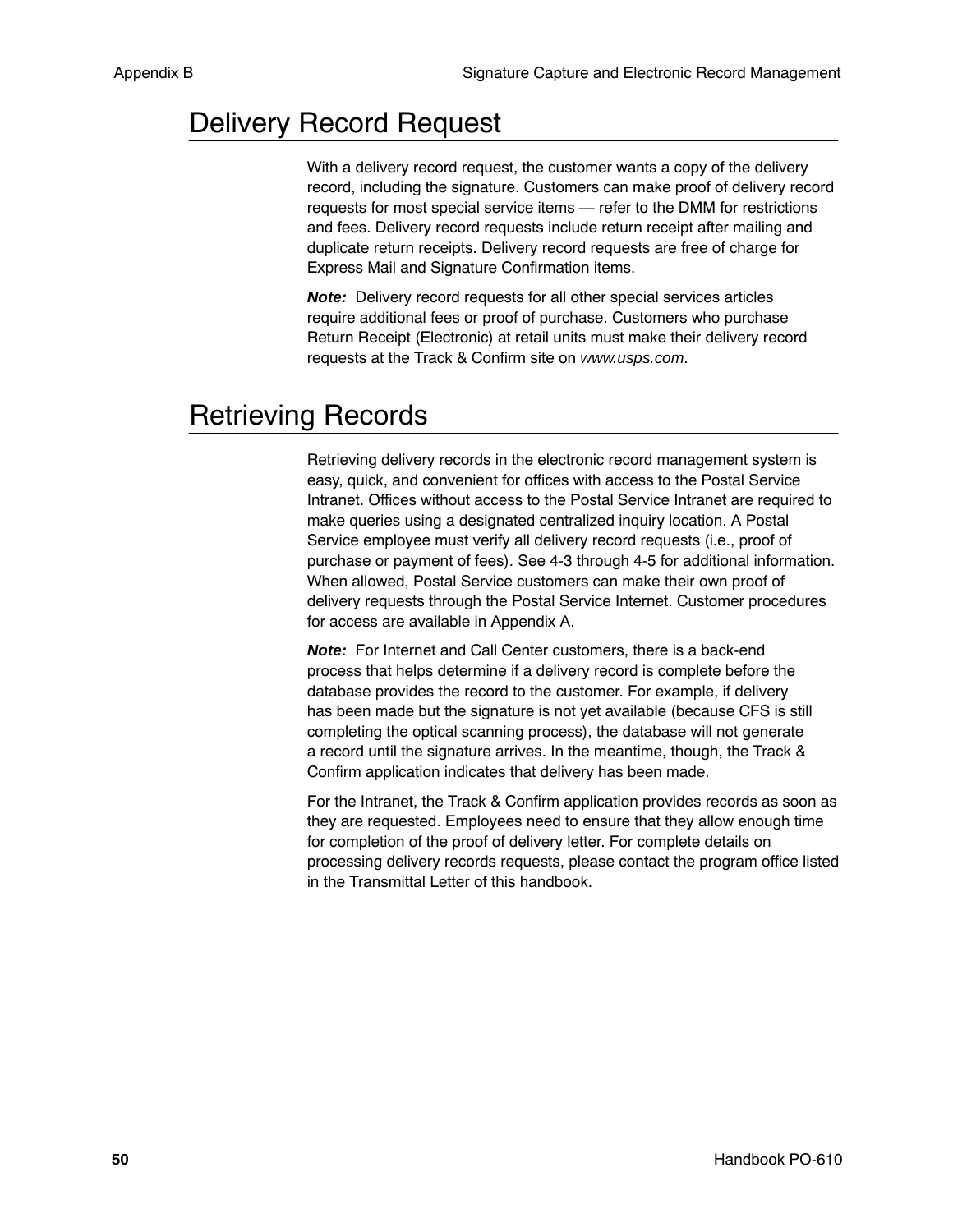Quick Reference Guide for Delivery Status/Delivery Record Requests

This page intentionally left blank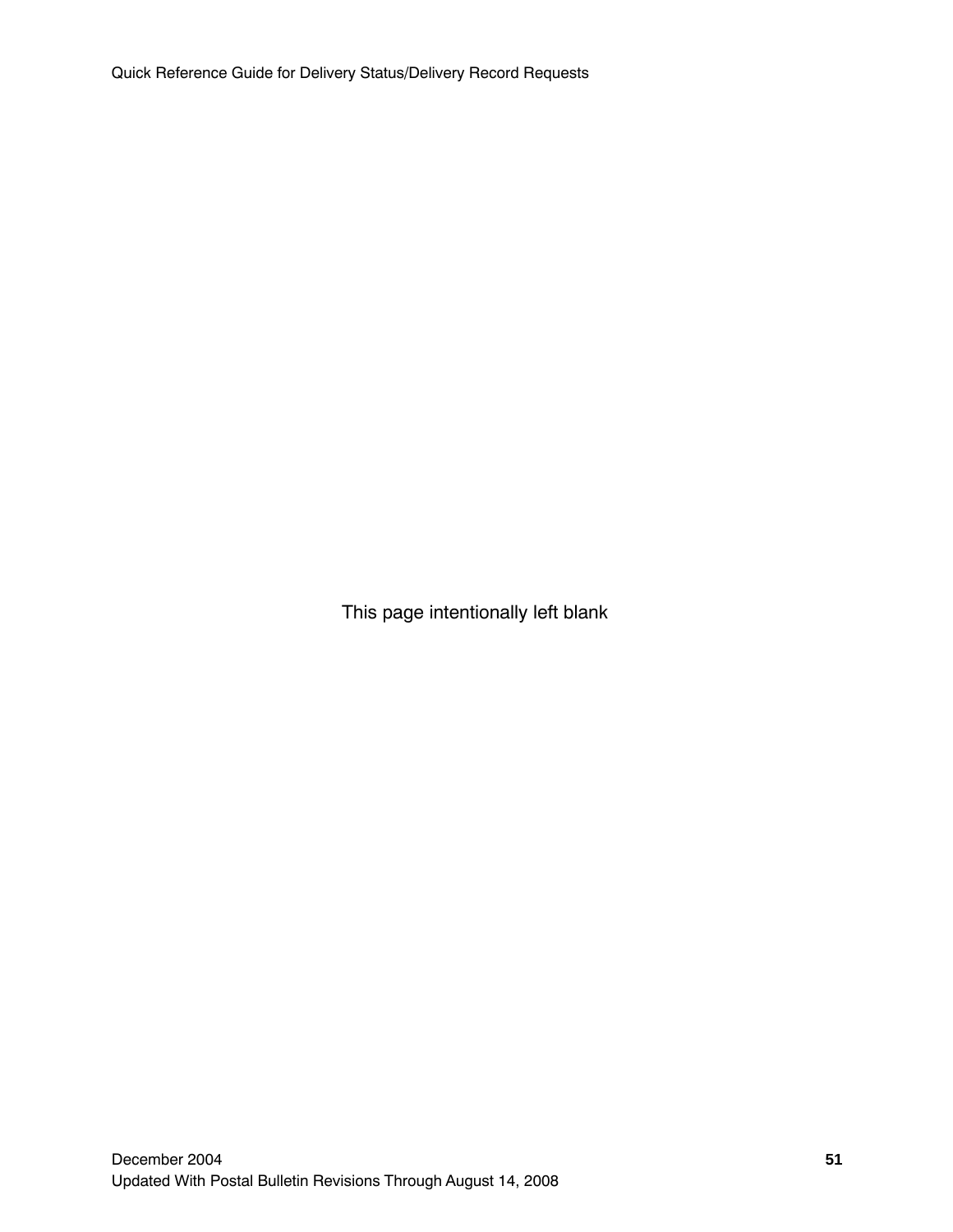#### <span id="page-61-0"></span>Exhibit B **Quick Reference Guide for Delivery Status/Delivery Record Requests**

|                                                                    | <b>Request</b>     |                                                                                                                                                              |                                                                                                                                                                                  |                                                                                                                             |
|--------------------------------------------------------------------|--------------------|--------------------------------------------------------------------------------------------------------------------------------------------------------------|----------------------------------------------------------------------------------------------------------------------------------------------------------------------------------|-----------------------------------------------------------------------------------------------------------------------------|
| <b>Service Type</b>                                                | Type <sup>1</sup>  | <b>Intranet/Internet Procedure</b>                                                                                                                           | <b>Other Procedure</b>                                                                                                                                                           | Response                                                                                                                    |
| Items mailed<br>to manual<br>record<br>management<br>site (see POM | Delivery<br>record | Not applicable.                                                                                                                                              | Employee obtains fee for return<br>receipt after mailing or verifies<br>proof of purchase for duplicate<br>return receipt. Send PS Form<br>3811-A to Post Office of delivery.    | Post Office of delivery searches<br>for record and completes<br>PS Form 3811-A before<br>returning to customer.             |
| 619,<br>regardless of<br>service type                              | Delivery<br>status | Not applicable.                                                                                                                                              | Information not provided.                                                                                                                                                        | Information not provided.                                                                                                   |
| <b>Certified Mail</b>                                              | Delivery<br>record | Employee obtains fee for return<br>receipt after mailing or verifies<br>proof of purchase for duplicate<br>return receipt. Generate request<br>via Intranet. | Employee obtains fee for return<br>receipt after mailing or verifies<br>proof of purchase for duplicate<br>return receipt. Send PS Form<br>3811-A to designated inquiry<br>site. | Employee provides delivery<br>record search result to<br>customer by fax, e-mail, or mail<br>(whichever the user requests). |
|                                                                    | Delivery<br>status | Employee directs customer to<br>make inquiry. <sup>2</sup>                                                                                                   | Employee directs customer to<br>make inquiry. <sup>2</sup>                                                                                                                       | Employee directs customer to<br>make inquiry. <sup>2</sup>                                                                  |
| COD                                                                | Delivery<br>record | Employee obtains fee for return<br>receipt after mailing or verifies<br>proof of purchase for duplicate<br>return receipt. Generate request<br>via Intranet. | Employee obtains fee for return<br>receipt after mailing or verifies<br>proof of purchase for duplicate<br>return receipt. Send PS Form<br>3811-A to designated inquiry<br>site. | Employee provides delivery<br>record search result to<br>customer by fax, e-mail, or mail<br>(whichever the user requests). |
|                                                                    | Delivery<br>status | Information not provided.                                                                                                                                    | Information not provided.                                                                                                                                                        | Information not provided.                                                                                                   |
| Delivery<br>Confirmation                                           | Delivery<br>record | Not applicable.                                                                                                                                              | Not applicable.                                                                                                                                                                  | Not applicable.                                                                                                             |
|                                                                    | Delivery<br>status | Employee directs customer to<br>make inquiry. <sup>2</sup> (Phone inquiry<br>not allowed for electronic rate<br>items.)                                      | Employee directs customer to<br>make inquiry. <sup>2</sup> (Phone inquiry<br>not allowed for electronic rate<br>items.)                                                          | Employee directs customer to<br>make inquiry. <sup>2</sup> (Phone inquiry<br>not allowed for electronic rate<br>items.)     |
| <b>Express Mail</b>                                                | Delivery<br>record | No fees required. Employee<br>generates request via Intranet.<br>No fee retrieval available by<br>customer inquiry. <sup>2</sup>                             | No fees required. Employee<br>sends completed PS Form<br>3811-A to designated inquiry<br>site. No fee retrieval available by<br>customer inquiry. <sup>2</sup>                   | Employee provides delivery<br>record search result to<br>customer by fax, e-mail, or mail<br>(whichever the user requests). |
|                                                                    | Delivery<br>status | Employee directs customer to<br>make inquiry. <sup>2</sup>                                                                                                   | Employee directs customer to<br>make inquiry. <sup>2</sup>                                                                                                                       | Employee directs customer to<br>make inquiry. <sup>2</sup>                                                                  |
| Global<br><b>Express Mail</b><br>sent from the                     | Delivery<br>record | No fees required. Employee<br>directs customer to make inquiry<br>or request receipt by phone. <sup>2</sup>                                                  | No fees required. Employee<br>directs customer to make inquiry<br>or request receipt by phone. <sup>2</sup>                                                                      | <b>International Call Center</b><br>provides response to customer.                                                          |
| U.S.                                                               | Delivery<br>status | Employees directs customer to<br>make inquiry. <sup>2</sup>                                                                                                  | Employees directs customer to<br>make inquiry. <sup>2</sup>                                                                                                                      | Employees directs customer to<br>make inquiry. <sup>2</sup>                                                                 |
| Global<br><b>Express Mail</b><br>sent to the<br><b>U.S.</b>        | Delivery<br>record | No fees required. Employee<br>directs customer to file an<br>inquiry with foreign (origin) post<br>office.                                                   | No fees required. Employee<br>directs customer to file an<br>inquiry with foreign (origin) post<br>office.                                                                       | Origin post office provides<br>response to customer.                                                                        |
|                                                                    | Delivery<br>status | Employee directs customer to<br>make inquiry. <sup>2</sup>                                                                                                   | Employee directs customer to<br>make inquiry. <sup>2</sup>                                                                                                                       | Employee directs customer to<br>make inquiry. <sup>2</sup>                                                                  |

1 Delivery Record Request: Hardcopy record requested via PS Form 3811-A or by user for Express Mail or Signature Confirmation service.

Delivery Status Request: Verbal information request — allowed only for Express Mail, Confirmation Services, Certified Mail, and Registered Mail items.

2 Customer can make inquiries via Track & Confirm on *www.usps.com* or toll free at 800-222-1811.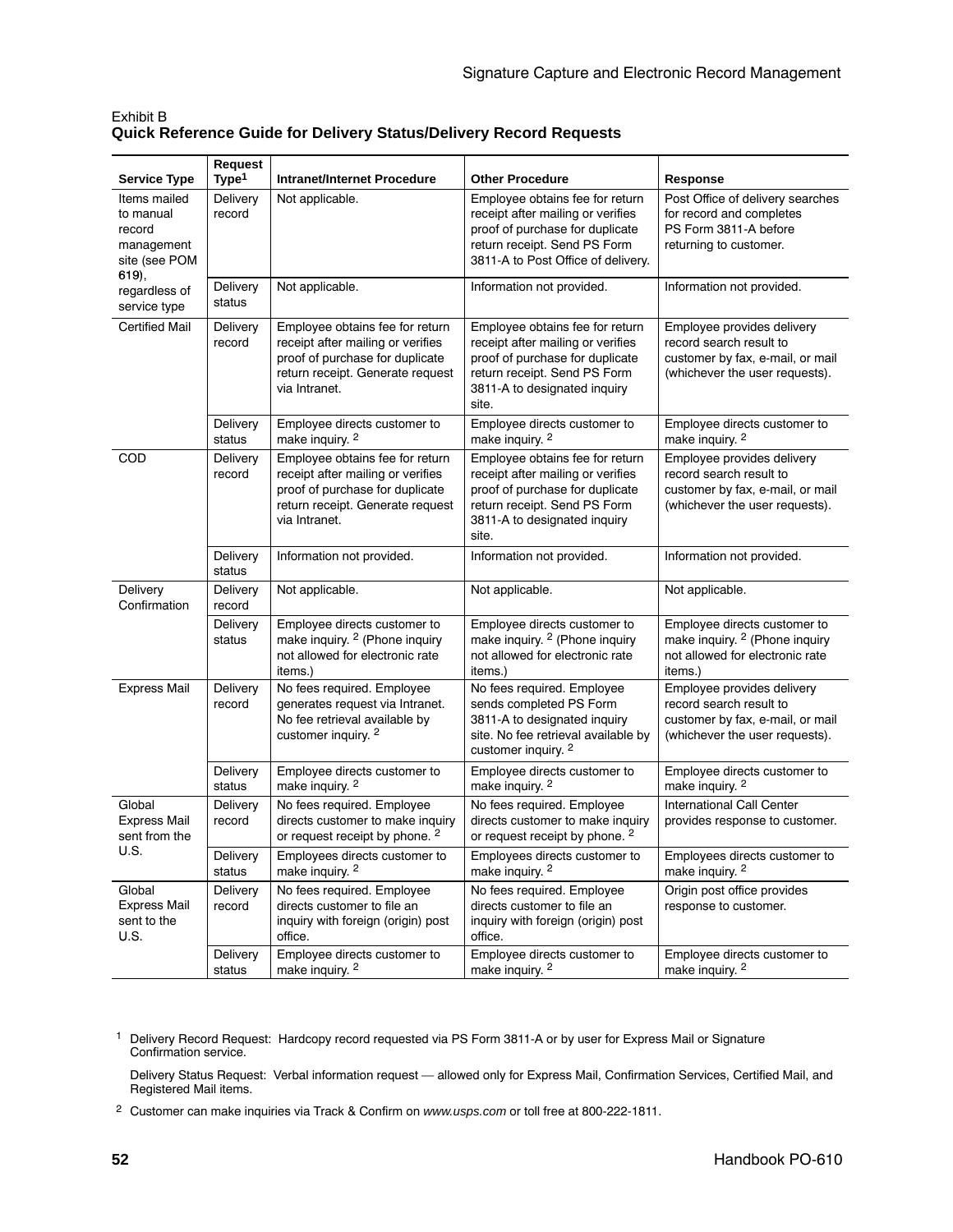| Exhibit B                                                                 |
|---------------------------------------------------------------------------|
| <b>Quick Reference Guide for Delivery Status/Delivery Record Requests</b> |

| <b>Service Type</b>                                                                                                                                                                         | <b>Request</b><br>Type <sup>1</sup> | <b>Intranet Procedure</b>                                                                                                                                    | <b>Non-Intranet Procedure</b>                                                                                                                                                    | Response                                                                                                                    |
|---------------------------------------------------------------------------------------------------------------------------------------------------------------------------------------------|-------------------------------------|--------------------------------------------------------------------------------------------------------------------------------------------------------------|----------------------------------------------------------------------------------------------------------------------------------------------------------------------------------|-----------------------------------------------------------------------------------------------------------------------------|
| Inbound<br>international<br>registered,<br>insured,<br>numbered<br>ordinary<br>parcel post,<br>and recorded<br>delivery<br>(inquiry<br>initiated in<br>$U.S.)$ <sup>3</sup><br>Insured mail | Delivery<br>record                  | No fees required. Employee<br>verifies proof of mailing.<br>Complete PS Form 542 and<br>send to appropriate ICIO. See<br>IMM 920.                            | No fees required. Employee<br>verifies proof of mailing.<br>Complete PS Form 542 and<br>send to appropriate ICIO. See<br>IMM 920.                                                | ICIO responds to request for<br>delivery information.                                                                       |
|                                                                                                                                                                                             | Delivery<br>status                  | Information not provided.                                                                                                                                    | Information not provided.                                                                                                                                                        | Information not provided.                                                                                                   |
|                                                                                                                                                                                             | Delivery<br>record                  | Employee obtains fee for return<br>receipt after mailing or verifies<br>proof of purchase for duplicate<br>return receipt. Generate request<br>via Intranet. | Employee obtains fee for return<br>receipt after mailing or verifies<br>proof of purchase for duplicate<br>return receipt. Send PS Form<br>3811-A to designated inquiry<br>site. | Employee provides delivery<br>record search result to<br>customer by fax, e-mail, or mail<br>(whichever the user requests). |
|                                                                                                                                                                                             | Delivery<br>status                  | Information not provided.                                                                                                                                    | Information not provided.                                                                                                                                                        | Information not provided.                                                                                                   |
| Registered<br>Mail                                                                                                                                                                          | Delivery<br>record                  | Employee obtains fee for return<br>receipt after mailing or verifies<br>proof of purchase for duplicate<br>return receipt. Generate request<br>via Intranet. | Employee obtains fee for return<br>receipt after mailing or verifies<br>proof of purchase for duplicate<br>return receipt. Send PS Form<br>3811-A to designated inquiry<br>site. | Employee provides delivery<br>record search result to<br>customer by fax, e-mail, or mail<br>(whichever the user requests). |
|                                                                                                                                                                                             | Delivery<br>status                  | Employee directs customer to<br>make inquiry. <sup>2</sup>                                                                                                   | Employee directs customer to<br>make inquiry. <sup>2</sup>                                                                                                                       | Employee directs customer to<br>make inquiry. <sup>2</sup>                                                                  |
| Return<br>Receipt<br>(Electronic)                                                                                                                                                           | Delivery<br>record                  | Employee directs customer to<br>make online inquiry. <sup>2</sup>                                                                                            | Employee directs customer to<br>make online inquiry. <sup>2</sup>                                                                                                                | Employee directs customer to<br>make online inquiry. <sup>2</sup>                                                           |
|                                                                                                                                                                                             | Delivery<br>status                  | Not applicable.                                                                                                                                              | Not applicable.                                                                                                                                                                  | Not applicable.                                                                                                             |
| Return<br>Receipt for<br>Merchandise                                                                                                                                                        | Delivery<br>record                  | Employee verifies proof of<br>purchase for duplicate return<br>receipt. Generate request via<br>Intranet.                                                    | Employee verifies proof of<br>purchase for duplicate return<br>receipt. Complete PS Form<br>3811-A and send it to<br>designated inquiry site.                                    | Employee provides delivery<br>record search result to<br>customer by fax, e-mail, or mail<br>(whichever the user requests). |
|                                                                                                                                                                                             | Delivery<br>status                  | Information not provided.                                                                                                                                    | Information not provided.                                                                                                                                                        | Information not provided.                                                                                                   |
| Signature<br>Confirmation                                                                                                                                                                   | Delivery<br>record                  | Employee directs customer to<br>make inquiry. <sup>2</sup>                                                                                                   | Employee directs customer to<br>make inquiry. <sup>2</sup>                                                                                                                       | Employee provides delivery<br>record search result to<br>customer by fax, e-mail, or mail<br>(whichever the user requests). |
|                                                                                                                                                                                             | Delivery<br>status                  | Employee directs customer to<br>make inquiry. <sup>2</sup> (Phone inquiry<br>not allowed for electronic rate<br>items.)                                      | Employee directs customer to<br>make inquiry. <sup>2</sup> (Phone inquiry<br>not allowed for electronic rate<br>items.)                                                          | Employee directs customer to<br>make inquiry. <sup>2</sup> (Phone inquiry<br>not allowed for electronic rate<br>items.)     |

<sup>3</sup> Product Tracking System is not available for outbound international inquiries. Follow procedures in IMM 920. For international inquiries for mail originating in a foreign postal administration, the foreign postal administration must send an inquiry to the appropriate International Claims and Inquiries Office (ICIO).